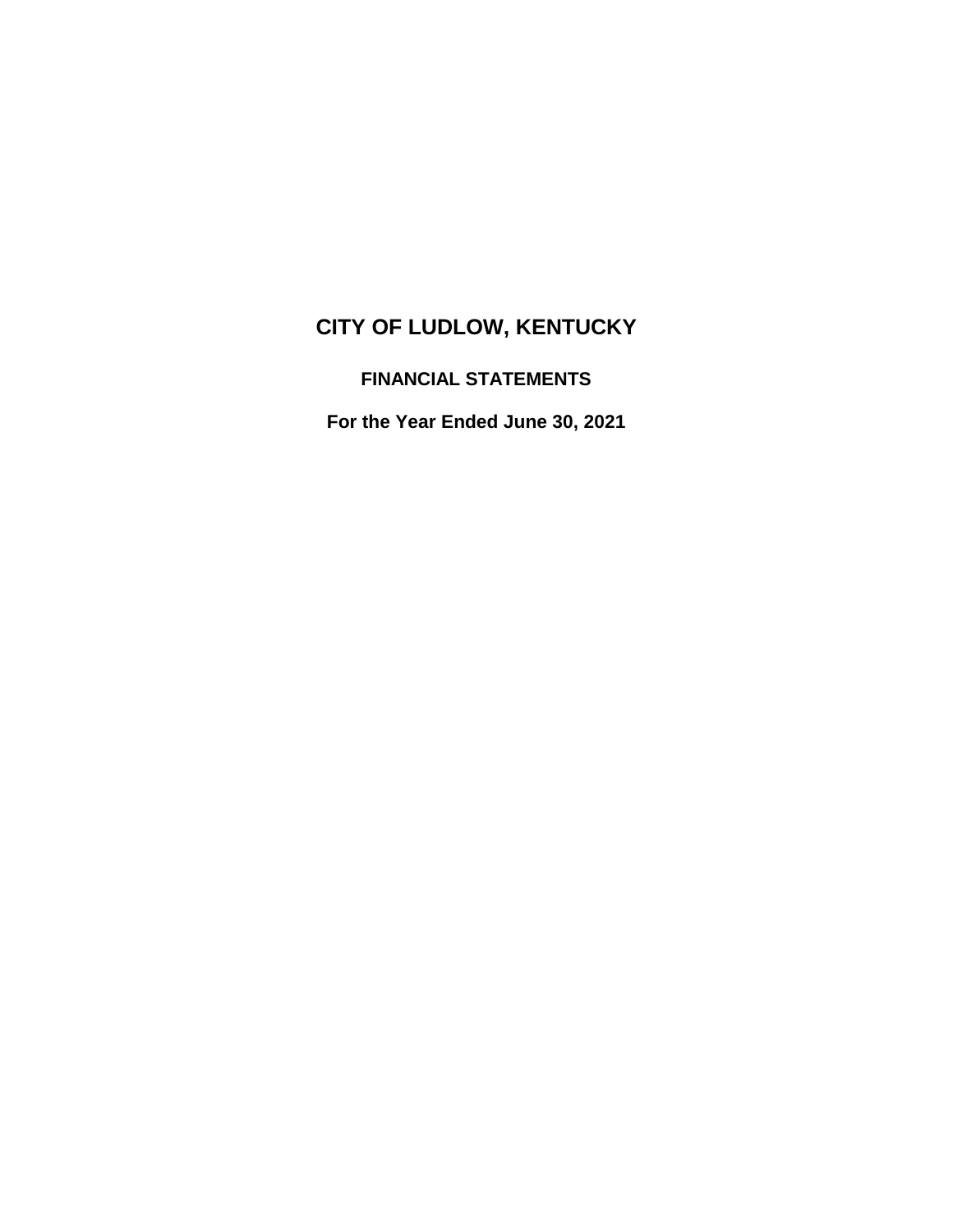# **CITY OF LUDLOW, KENTUCKY**

# **FINANCIAL STATEMENTS**

**For the Year Ended June 30, 2021**

# **TABLE OF CONTENTS**

| <b>Introductory Section</b>                                                      | Pages   |
|----------------------------------------------------------------------------------|---------|
|                                                                                  |         |
| <b>Financial Section</b>                                                         |         |
|                                                                                  | $2 - 3$ |
|                                                                                  | $4-9$   |
| <b>Basic Financial Statements</b>                                                |         |
| <b>Government Wide Financial Statements</b>                                      |         |
|                                                                                  | 10      |
|                                                                                  | 11      |
| <b>Fund Financial Statements</b>                                                 |         |
|                                                                                  | 12      |
| Statement of Revenues, Expenditures and Changes in Fund                          |         |
|                                                                                  | 13      |
| Reconciliation of the Statement of Revenues, Expenditures, and Changes in        |         |
| Fund Balances of Governmental Funds to the Statement of Activities               | 14      |
|                                                                                  | 15      |
| Statement of Revenues, Expenses, and Changes in Net Position                     |         |
|                                                                                  | 16      |
|                                                                                  | 17      |
|                                                                                  |         |
| Required Supplementary Information                                               |         |
|                                                                                  | 40      |
| Budgetary Comparison Schedule - Budget to Actual - Municipal Road Aid Fund       | 41      |
|                                                                                  |         |
| Multiple Employer, Cost Sharing, Other Post Employment Benefits Plan 44-45       |         |
| Independent Auditor's Report on Internal Control over Financial Reporting and on |         |
| Compliance and Other Matters Based on an Audit of Financial Statements           |         |
|                                                                                  |         |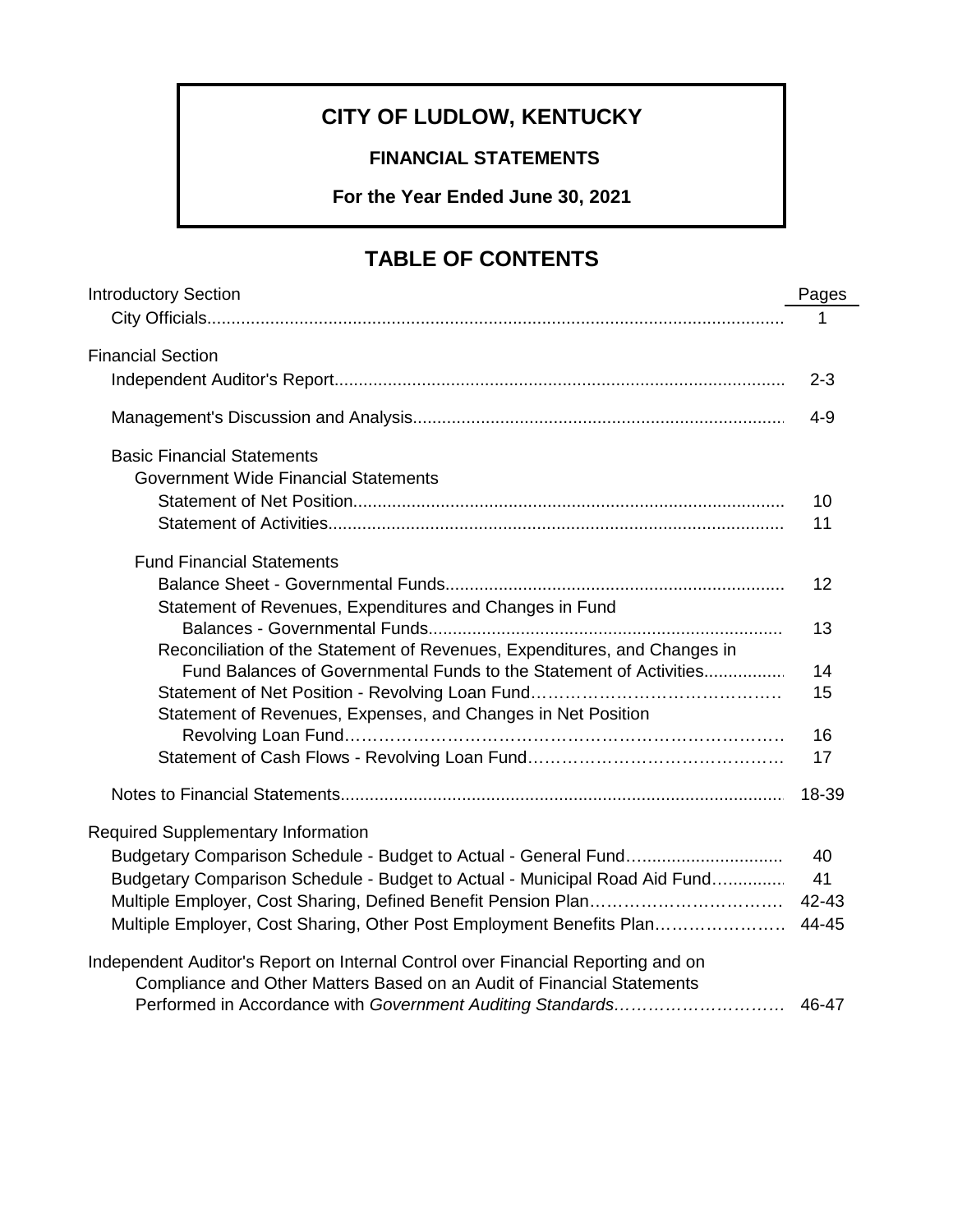# **CITY OF LUDLOW, KENTUCKY**

## **CITY OFFICIALS**

**For the Year Ended June 30, 2021**

## **Council Members**

Josh Boone, Mayor

Steve Chapman **Matter Steve Chapman** Julie Terry Navarre

Vanetta Davis **Brie Banks** Brie Banks

Tiffany Grider Chris Wright

## **City Management**

Scott Smith, City Administrative Officer/Police Chief

Laurie Sparks, City Clerk

Steve Bodde, Treasurer

Todd McMurtry, Attorney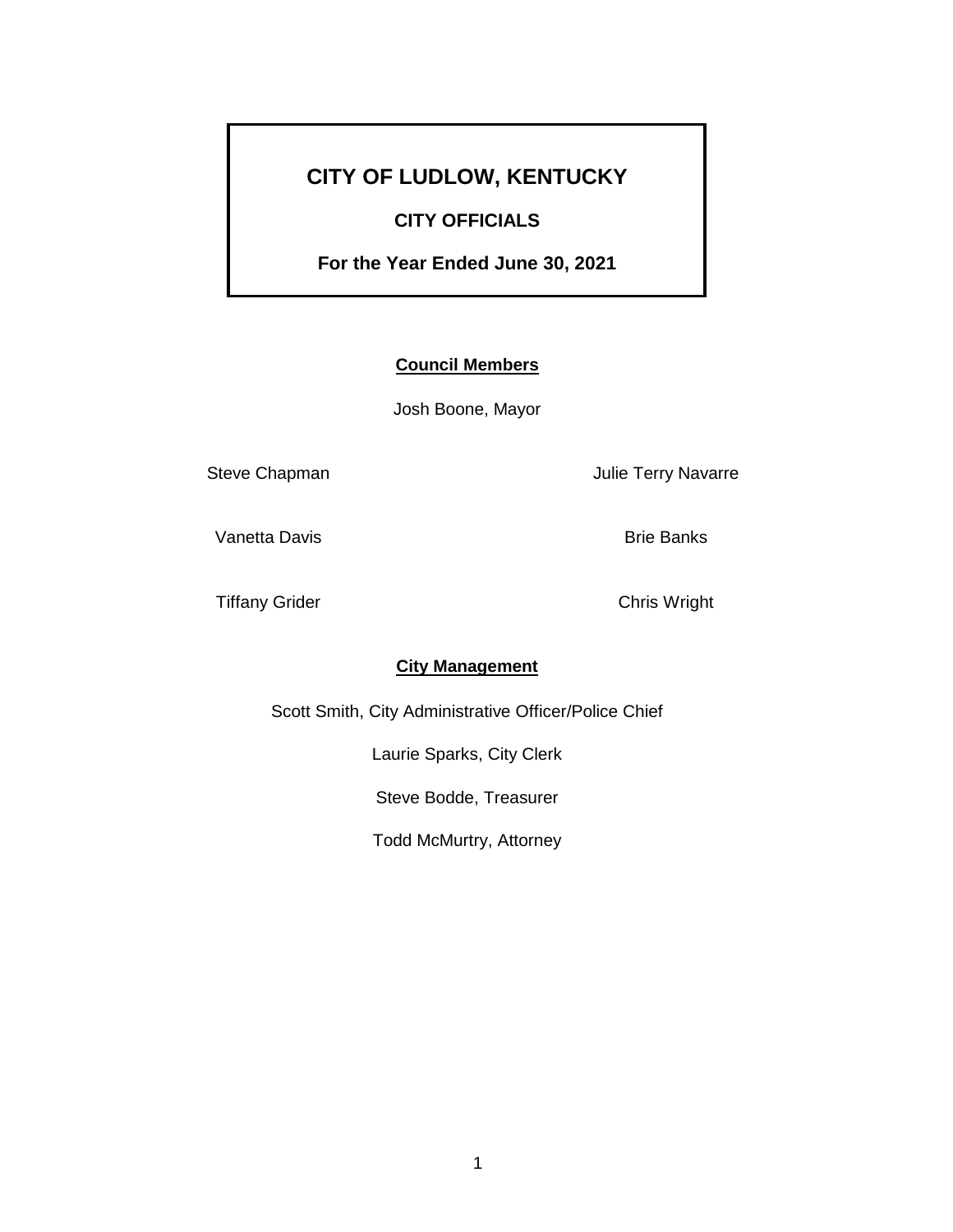

#### **INDEPENDENT AUDITOR'S REPORT**

**To the Honorable Mayor and Members of the Council of the City of Ludlow, Kentucky** 

#### **Report on the Financial Statements**

We have audited the accompanying financial statements of the governmental activities, the businesstype activities, each major fund, and the aggregate remaining fund information of the City of Ludlow, Kentucky, as of and for the year ended June 30, 2021, and the related notes to the financial statements, which collectively comprise the City's basic financial statements as listed in the table of contents.

#### *-Management's Responsibility for the Financial Statements*

Management is responsible for the preparation and fair presentation of these financial statements in accordance with accounting principles generally accepted in the United States of America; this includes the design, implementation, and maintenance of internal control relevant to the preparation and fair presentation of financial statements that are free from material misstatement, whether due to fraud or error.

#### *-Auditor's Responsibility*

Our responsibility is to express an opinion on these financial statements based on our audit. We conducted our audit in accordance with auditing standards generally accepted in the United States of America and the standards applicable to financial audits contained in *Government Auditing Standards* issued by the Comptroller General of the United States. Those standards require that we plan and perform the audit to obtain reasonable assurance about whether the financial statements are free from material misstatement.

An audit involves performing procedures to obtain audit evidence about the amounts and disclosures in the financial statements. The procedures selected depend on the auditor's judgment, including the assessment of the risks of material misstatement of the financial statements, whether due to fraud or error. In making those risk assessments, the auditor considers internal control relevant to the entity's preparation and fair presentation of the financial statements in order to design audit procedures that are appropriate in the circumstances, but not for the purpose of expressing an opinion on the effectiveness of the entity's internal control. Accordingly, we express no such opinion. An audit also includes evaluating the appropriateness of accounting policies used and the reasonableness of significant accounting estimates made by management, as well as evaluating the overall presentation of the financial statements.

We believe that the audit evidence we have obtained is sufficient and appropriate to provide a basis for our audit opinion.

#### *-Opinion*

In our opinion, the financial statements referred to above present fairly, in all material respects, the financial position of the City of Ludlow, Kentucky as of June 30, 2021 and the respective changes in financial position thereof for the year then ended in accordance with accounting principles generally accepted in the United States of America.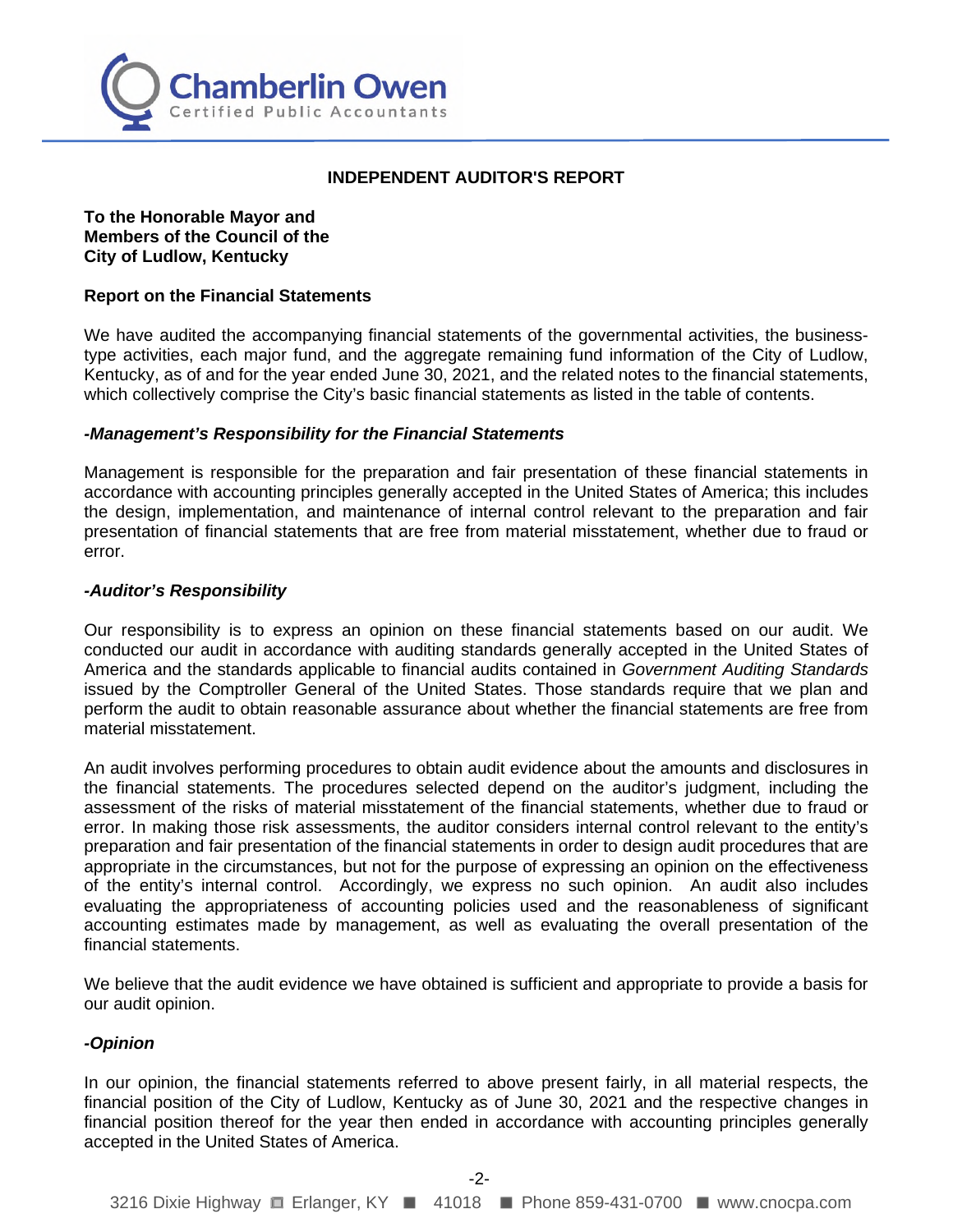

## **Other Matters**

## *-Required Supplementary Information*

Accounting principles generally accepted in the United States of America require that the *Management's Discussion and Analysis* on pages 4-9, the budgetary comparison schedules on pages 40-41 and the pension and OPEB disclosures on pages 42-45 to be presented to supplement the basic financial statements. Such information, although not a part of the basic financial statements, is required by the Governmental Accounting Standards Board who considers it to be an essential part of financial reporting for placing the basic financial statements in an appropriate operational, economic, or historical context. We have applied certain limited procedures to the required supplementary information in accordance with auditing standards generally accepted in the United States of America, which consisted of inquiries of management about the methods of preparing the information and comparing the information for consistency with management's responses to our inquiries, the basic financial statements, and other knowledge we obtained during our audit of the basic financial statements. We do not express an opinion or provide any assurance on the information because the limited procedures do not provide us with sufficient evidence to express an opinion or provide any assurance.

### **Other Reporting Required by** *Government Auditing Standards*

In accordance with *Government Auditing Standards*, we have also issued our report dated January 10, 2022 on our consideration of the City of Ludlow, Kentucky's internal control over financial reporting and on our tests of its compliance with certain provisions of laws, regulations, contracts, and grant agreements and other matters. The purpose of that report is solely to describe the scope of our testing of internal control over financial reporting and compliance and the results of that testing, and not to provide an opinion on the effectiveness of the City of Ludlow's internal control over financial reporting or on compliance. That report is an integral part of an audit performed in accordance with *Government Auditing Standards* in considering the City of Ludlow, Kentucky's internal control over financial reporting and compliance.

# *Chamberlin Owen & Co., Inc.*

**Chamberlin Owen & Co., Inc.** Erlanger, Kentucky January 10, 2022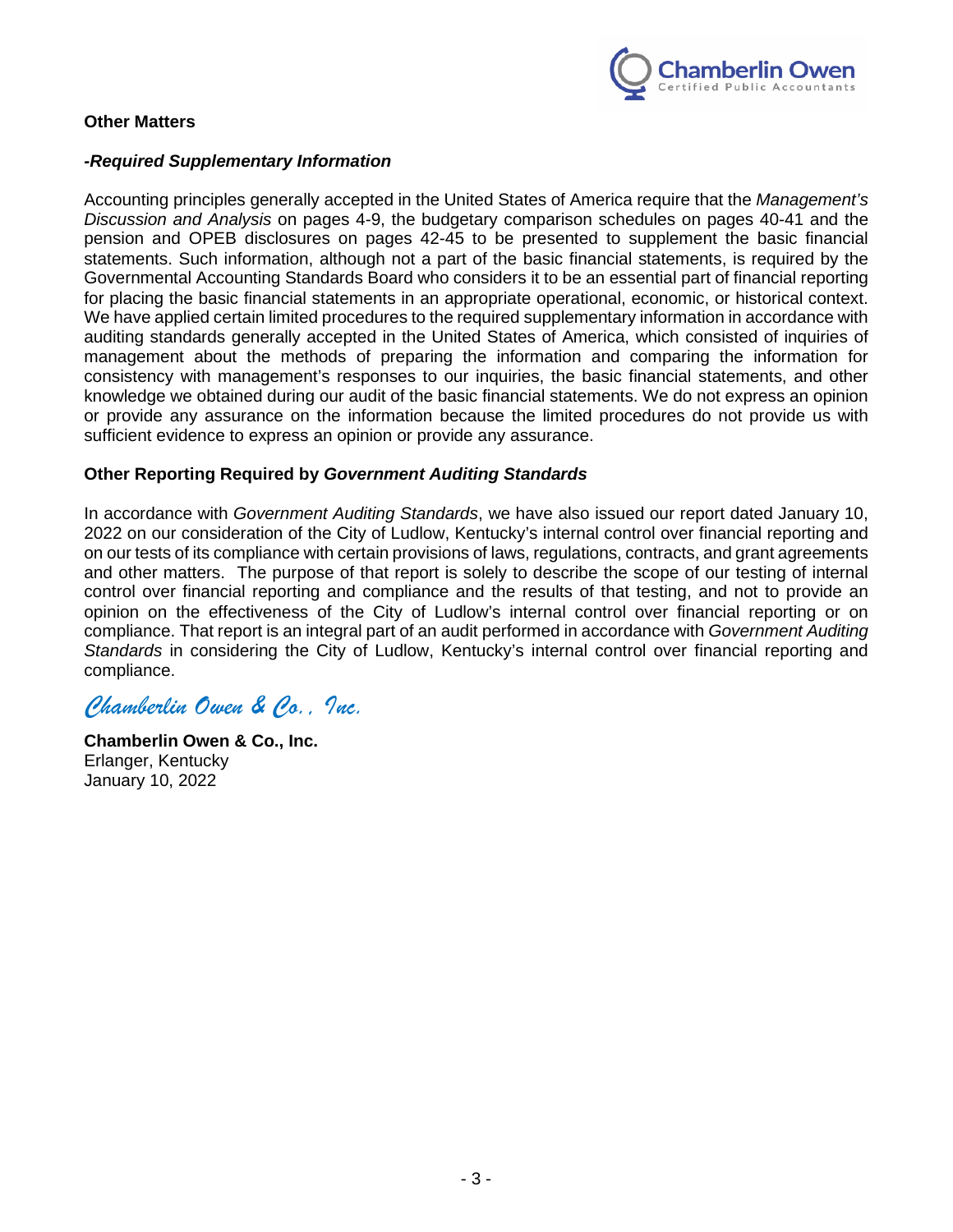#### **MANAGEMENT'S DISCUSSION AND ANALYSIS FOR THE FISCAL YEAR ENDED JUNE 30, 2021 UNAUDITED**

Our discussion and analysis of the City of Ludlow's financial performance for the fiscal year ended June 30, 2021, is intended to compliment the formal financial statements that begin on page 10. The formal financial statements, upon which the audit firm renders their opinion, can be fairly complex. The Auditors notes, which are in the last section of the report, must also comply with structured professional standards and can be difficult for a non-accounting professional to understand. This "management's discussion" portion is intended to assist our citizens and other stakeholders in gaining a clearer understanding of the information in the Annual Financial Reports.

## **OVERVIEW OF THIS ANNUAL REPORT**

This Annual Report consists of:

- 1. The Audit Opinion, pages 2-3.
- 2. This section, Management's Discussion and Analysis.
- 3. Formal financial statements and supporting schedules, pages 10 thru 17.
- 4. Notes and supplementary information.
- 5. Compliance and other matters.

The City's financial statements are presented in two formats, each with a different perspective of the City's finances. Government-wide statements present the finances of the City as one complete entity, while the Fund financial statements attempt to isolate various departments or activities within the City's structure and provide greater detail. Both approaches are useful in understanding the City's financial structure.

## *Government – Wide Financial Statements*

The government-wide statements report information about the City as a whole using accounting methods similar to those used by private-sector companies. These statements include all assets and liabilities, using the accrual basis of accounting, which is similar to the accounting used by most private-sector companies. All of the current year's revenues and expenditures are taken into account regardless of when cash is received or paid.

Government-wide financial statements provide us with the total net position of the City and the changes in them from prior periods. One can think of the City's net position—the difference between assets and liabilities—in the same way as one would calculate their personal net worth. The year-end net position of the city, its equity, can be compared to prior years to determine if the City's equity is growing or shrinking. This is an important measurement of how the City is doing financial wise. Of course, the financial results of any entity must be evaluated in conjunction with the local economic environment and a host of non-financial factors such as, population growth, infrastructure asset condition, new or changed government legislation, and the types and levels of services to be provided.

## *Fund Financial Statements*

A fund is a grouping of related accounts that is used to maintain control over resources that have been segregated for specific activities or objectives. The fund financial statements provide detailed information about the most significant funds – not the City as a whole. The City Council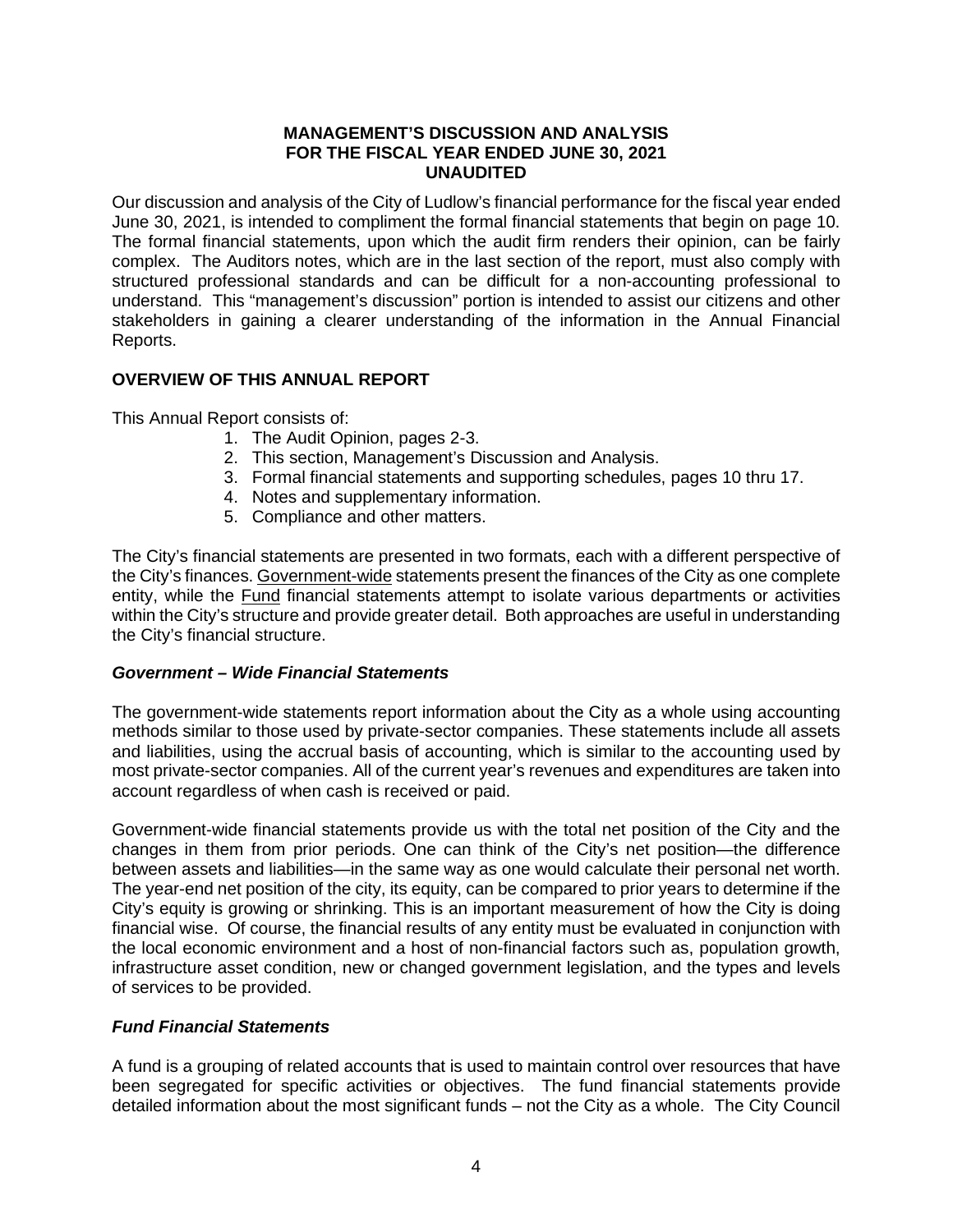establishes funds to help control and manage money for particular purposes or to show that it is meeting legal responsibilities for using certain taxes, grants, and other money. The City has three main set of funds  $-$  (1) the General Fund, (2) special revenue funds for the Municipal Aid and (3) a proprietary fund, which consists of the business-type activities of the City's Revolving Loan Fund.

The City's basic services are reported in the governmental funds, which focus on how money flows into and out of those funds and the balances left at year-end that are available for spending. These funds are reported using an accounting method called modified accrual accounting, which measures cash and all other financial assets that can readily be converted to cash. The modified accrual basis allows certain revenues to be recognized before actually received. The governmental fund statements provide a detailed short-term view of the City's general government operations and the basic services it provides. Governmental fund information helps you determine whether there are more or fewer financial resources that can be spent in the near future to finance the City's programs. We describe the relationship (or differences) between governmental activities (reported in the statement of net position and the statement of activities) and governmental funds in a reconciliation of the fund financial statements. The full accrual accounting method is used for reporting on the City's proprietary fund.

## **Notes to the Financial Statements**

The notes provide additional information that is essential to a full understanding of the data provided in the government-wide and fund financial statements.

### **FINANCIAL HIGHLIGHTS**

- The City's governmental activities net position is (\$2,268,295)
- During the year the City's governmental activities net position increased \$134,309
- GASB No. 68 Accounting and Financial Reporting for Pensions requires the City to record its proportionate share of the County Employees' Retirement System (CERS) net pension liability. The City has recorded a net pension liability of \$5,462,823 as well as related deferred outflows and inflows of resources as a result of this standard
- GASB No. 75 Accounting and Financial Reporting for Other Post-Employment Health Insurance Benefits (OPEB) - requires the City to record its proportionate share of the County Employees' Retirement System (CERS) net OPEB liability. The City has recorded a net pension liability of \$1,678,898 as well as related deferred outflows and inflows of resources as a result of this standard
- The City recorded a non-cash expense of \$747,667 as a result in the change of their proportionate share in the County Employees' Retirement System (CERS)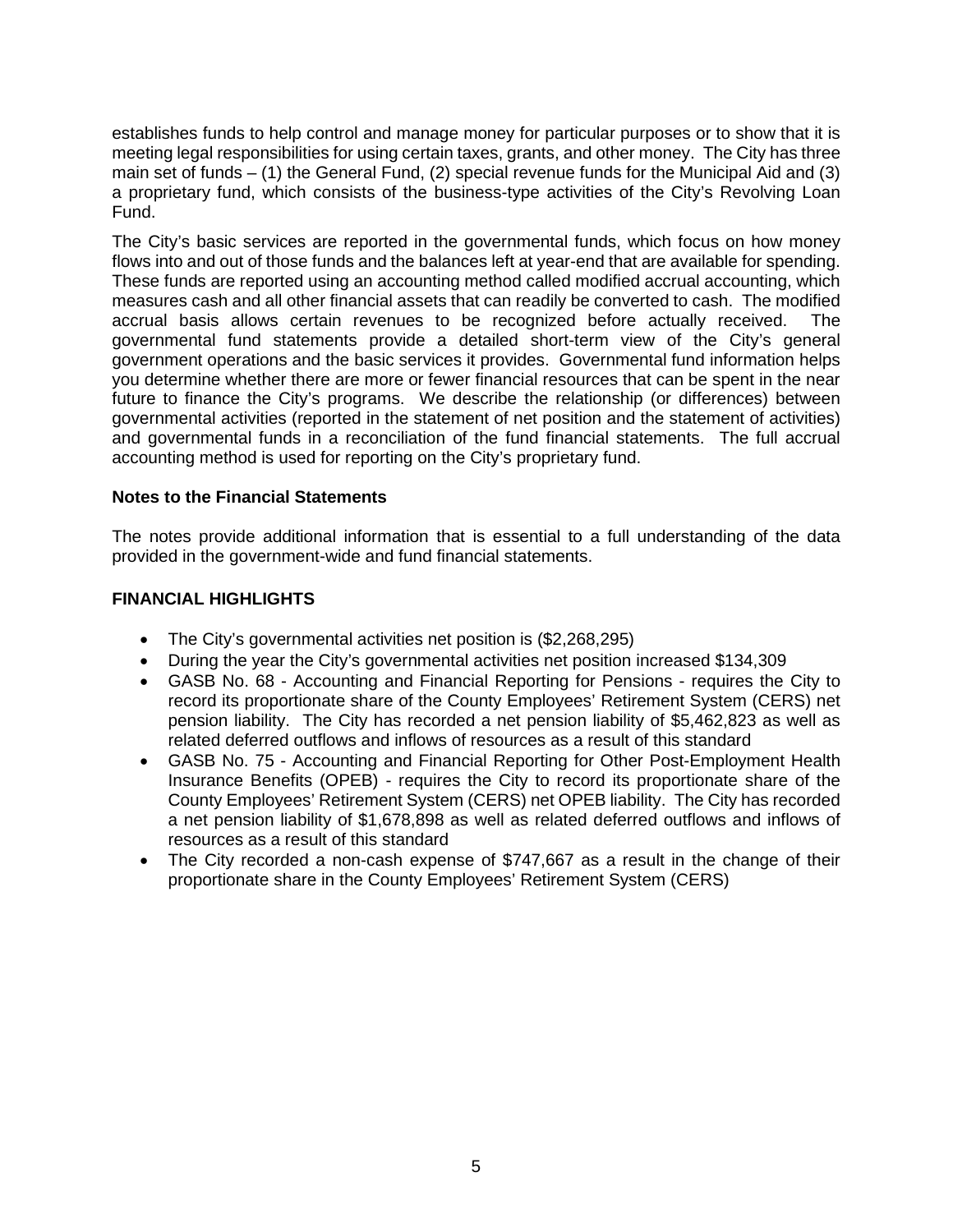## **Net Position of Primary Government**

|                                                                                                  | Governmental<br><b>Activities</b> |                                                  |      | <b>Business-type</b><br><b>Activities</b>        |      |                  |    |                  |
|--------------------------------------------------------------------------------------------------|-----------------------------------|--------------------------------------------------|------|--------------------------------------------------|------|------------------|----|------------------|
|                                                                                                  | 2021                              |                                                  | 2020 |                                                  | 2021 |                  |    | 2020             |
| Current assets<br>Capital assets, net<br>Deferred outflows<br>Total assets and deferred outflows | \$                                | 1,724,952<br>4,557,535<br>1,707,075<br>7,989,562 | \$   | 1,095,515<br>4,462,491<br>1,873,994<br>7,432,000 | \$   | 28,204<br>28,204 | \$ | 33,919<br>33,919 |
| Total liabilities<br>Deferred inflows<br>Total liabilities and deferred inflows                  |                                   | 9,663,889<br>593,968<br>10,257,857               |      | 9,216,519<br>600,255<br>9,816,774                |      |                  |    |                  |
| Invested in capital assets<br>Restricted<br>Unrestricted                                         |                                   | 2,233,389<br>176,259<br>(4,679,420)              |      | 2,053,025<br>125,145<br>(4, 562, 944)            |      | 28,204           |    | 33,919           |
| <b>Total Net Position</b>                                                                        |                                   | (2,268,295)                                      | \$   | (2, 384, 774)                                    | S    | 28,204           |    | 33,919           |

Net position may serve over time as a useful indicator of a government's financial position. In the case of the City, liabilities and deferred inflows exceeded assets and deferred inflows leaving the City in a negative net position as of June 30, 2021.

The largest portion of the City's net position reflects its investment in capital assets (e.g. land and improvements, buildings and improvements, vehicles, furniture and equipment and infrastructure); less any related debt used to acquire those assets that are still outstanding. These assets are not available for future spending. Although the City's investment in its capital assets is reported net of related debt, it should be noted that the resources needed to repay this debt must be provided from other sources, since the capital assets themselves cannot be used to liquidate these liabilities.

The City's financial position is the product of several financial transactions, including the net results of activities, the acquisition and payment of debt, the acquisition and disposal of capital assets, and the depreciation of capital assets.

Equity in cash increased \$682,354 due to the City's proactive approach to revenue generation and expense reductions and also from CARES Act funding. The change in the pension and other post-employment benefits accounted for \$587,035 increase in liabilities. Additionally, the City plans to pay nearly \$570,000 of their debt in fiscal year 2022.

#### **Business-type Activities**

The City established a proprietary fund during the year ended June 30, 2013 in order to maintain its Revolving Loan Fund. The basis of this fund was the receipt of community development block grant funds that were used to purchase equipment which would be leased from the City under an operating lease by a new business, the Riverside Marketplace. Using the lease proceeds the City provides financing for building façade improvements to properties located in the Elm Street Business District.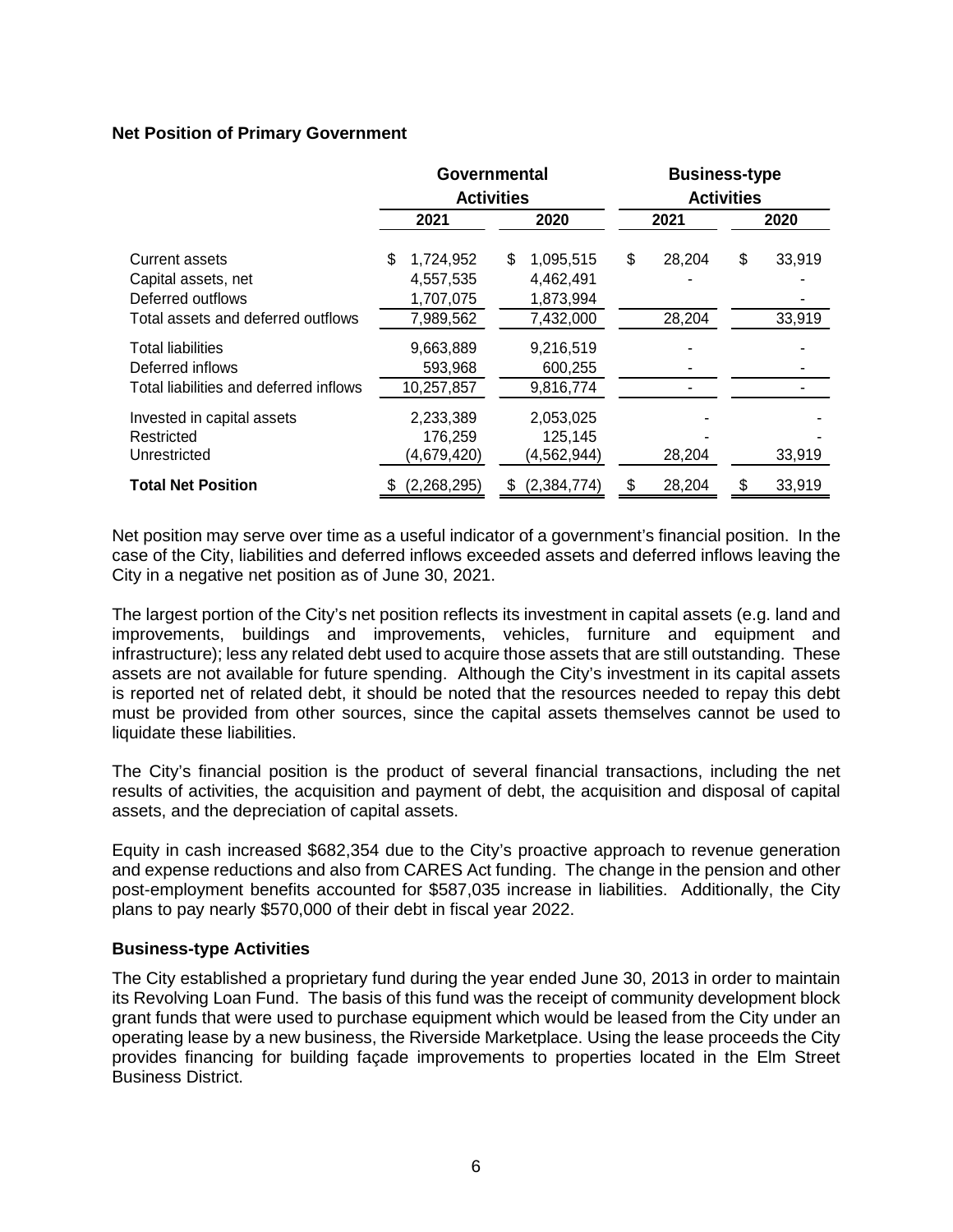## **Change in Net Position**

|                                     | Governmental<br><b>Activities</b> |                      |    |            |    | <b>Business-type</b> |    |                   |  |  |
|-------------------------------------|-----------------------------------|----------------------|----|------------|----|----------------------|----|-------------------|--|--|
|                                     |                                   |                      |    |            |    |                      |    | <b>Activities</b> |  |  |
|                                     |                                   | 2021                 |    | 2020       |    | 2021                 |    | 2020              |  |  |
| <b>Revenues</b>                     |                                   |                      |    |            |    |                      |    |                   |  |  |
| Charges for services                | \$                                | 1,136,725            | \$ | 1,074,553  | \$ |                      | \$ |                   |  |  |
| Operating grants and contributions  |                                   | 596,669              |    | 218,516    |    |                      |    |                   |  |  |
| Capital grants and contributions    |                                   |                      |    |            |    |                      |    |                   |  |  |
| <b>General Revenues</b>             |                                   |                      |    |            |    |                      |    |                   |  |  |
| Taxes                               |                                   | 2,074,563            |    | 1,967,104  |    |                      |    |                   |  |  |
| License and permit fees             |                                   | 739,735              |    | 540,742    |    |                      |    |                   |  |  |
| <b>Code Enforcement Board</b>       |                                   | 34,331               |    | 50,363     |    |                      |    |                   |  |  |
| Miscellaneous                       |                                   | 28,605               |    | 15,827     |    |                      |    |                   |  |  |
| Unrestricted investment earnings    |                                   | 2,884                |    | 126        |    | 28                   |    | 183               |  |  |
| Total revenues:                     |                                   | $\sqrt{4,613,512}$   |    | 3,867,231  |    | 28                   |    | 183               |  |  |
| <b>Expenses</b>                     |                                   |                      |    |            |    |                      |    |                   |  |  |
| Legislative and administrative      |                                   | 1,118,190            |    | 1,136,614  |    |                      |    |                   |  |  |
| Fire and EMS expenses               |                                   | 753,114              |    | 633,440    |    |                      |    |                   |  |  |
| <b>Streets</b>                      |                                   | 71,169               |    | 85,691     |    |                      |    |                   |  |  |
| Park department                     |                                   | 9,719                |    | 9,996      |    |                      |    |                   |  |  |
| Public safety                       |                                   | 1,470,527            |    | 1,392,311  |    |                      |    |                   |  |  |
| Public works                        |                                   | 245,457              |    | 189,135    |    |                      |    |                   |  |  |
| Revolving loan fund                 |                                   |                      |    |            |    | 5,743                |    | 10,743            |  |  |
| Interest on long-term debt          |                                   | 63,360               |    | 82,048     |    |                      |    |                   |  |  |
| Unallocated pension/OPEB expense    |                                   | 747,667              |    | 963,671    |    |                      |    |                   |  |  |
| Total expenses:                     |                                   | 4,479,203            |    | 4,492,906  |    | 5,743                |    | 10,743            |  |  |
| Change in Net Position              | \$                                | 134,309              | \$ | (625, 675) | \$ |                      | \$ |                   |  |  |
| Prior Period Adjustment             |                                   |                      |    |            |    | (5,715)              |    | (10, 560)         |  |  |
| <b>Total Change in Net Position</b> | \$                                | (17, 830)<br>116,479 | \$ | (625, 675) | \$ | (5, 715)             | \$ | (10, 560)         |  |  |
|                                     |                                   |                      |    |            |    |                      |    |                   |  |  |

Taxes are the primary source of income to the City and the total was consistent with last year. Charges for services increased 5.8% during the fiscal year as a result of the City of Bromley contract with the City of Ludlow to provide EMS services and the City began operating the Ludlow Senior Center. Operating grants and contributions more than doubled due to receiving \$422,305 in CARES Act funding during the fiscal year.

The majority of the City's expenses are dedicated to Public Safety (49.6%), Maintenance and Public Works (7.1%), and Administration (25.0%). General fund expenses decreased by \$112,675 (2.5%) for the fiscal year.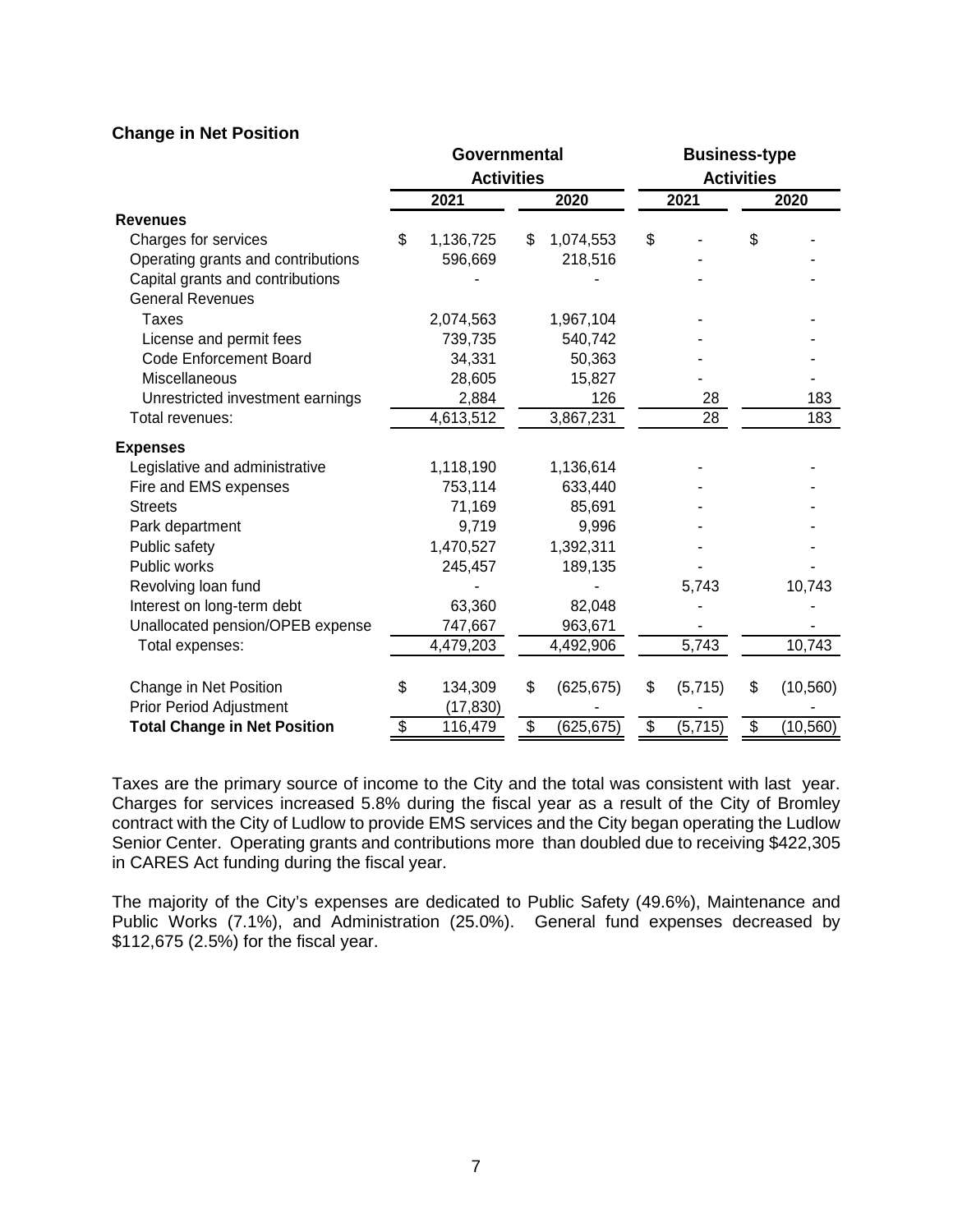## **Capital Assets and Debt Administration**

## **Capital Assets**

At the end of fiscal year 2021, the City had \$4,557,535 invested in capital assets (net of depreciation), all in governmental activities.

## **Capital Assets (Net of Depreciation)**

|                                                                                       |          |    | 2021                                                       |    | 2020                                                       |
|---------------------------------------------------------------------------------------|----------|----|------------------------------------------------------------|----|------------------------------------------------------------|
| Land<br>Construction in progress<br>Buildings/Equipment<br>Infrastructure<br>Vehicles |          | \$ | 986,328<br>162,448<br>4,625,877<br>24,800,981<br>1,543,437 | \$ | 986,328<br>162,448<br>4,430,125<br>24,800,981<br>1,503,342 |
|                                                                                       | Subtotal |    | 32,119,071                                                 |    | 31,883,224                                                 |
| Accumulated depreciation                                                              |          |    | (27,561,536)                                               |    | (27, 420, 733)                                             |
| Total assets, net                                                                     |          | S. | 4,557,535                                                  | .ፍ | 4,462,491                                                  |

This year's net increase of (\$95,044) in capital assets included:

| Community center roof and HVAC | \$ | 58.551     |
|--------------------------------|----|------------|
| Security system upgrade        |    | 6.249      |
| Power cot system               |    | 79,495     |
| Miscellaneous equipment        |    | 50,992     |
| Police vehicles                |    | 89,615     |
| Depreciation                   |    | (189, 858) |
|                                | S  | 95.044     |

#### **Debt**

The long-term debt for the City at June 30, 2021 and 2020 is as follows:

|                               | 2020 |           | <b>Additions</b>         | <b>Deletions</b> | 2021 |           |  |
|-------------------------------|------|-----------|--------------------------|------------------|------|-----------|--|
| <b>KLC</b> funding trust      | \$   | 445.368   | \$<br>٠                  | \$<br>(26, 895)  | \$   | 418,473   |  |
| Leases                        |      | 617,142   | 100,449                  | (126, 428)       |      | 591,163   |  |
| NKADD loan                    |      | 182,373   |                          | (5, 363)         |      | 177,010   |  |
| <b>Tax Anticipation Notes</b> |      | 350,000   | $\overline{\phantom{0}}$ | -                |      | 350,000   |  |
| 2014B revenue bonds           |      | 814,583   |                          | (27, 083)        |      | 787,500   |  |
| Totals                        |      | 2,409,466 | 100,449                  | \$<br>(185,769)  |      | 2,324,146 |  |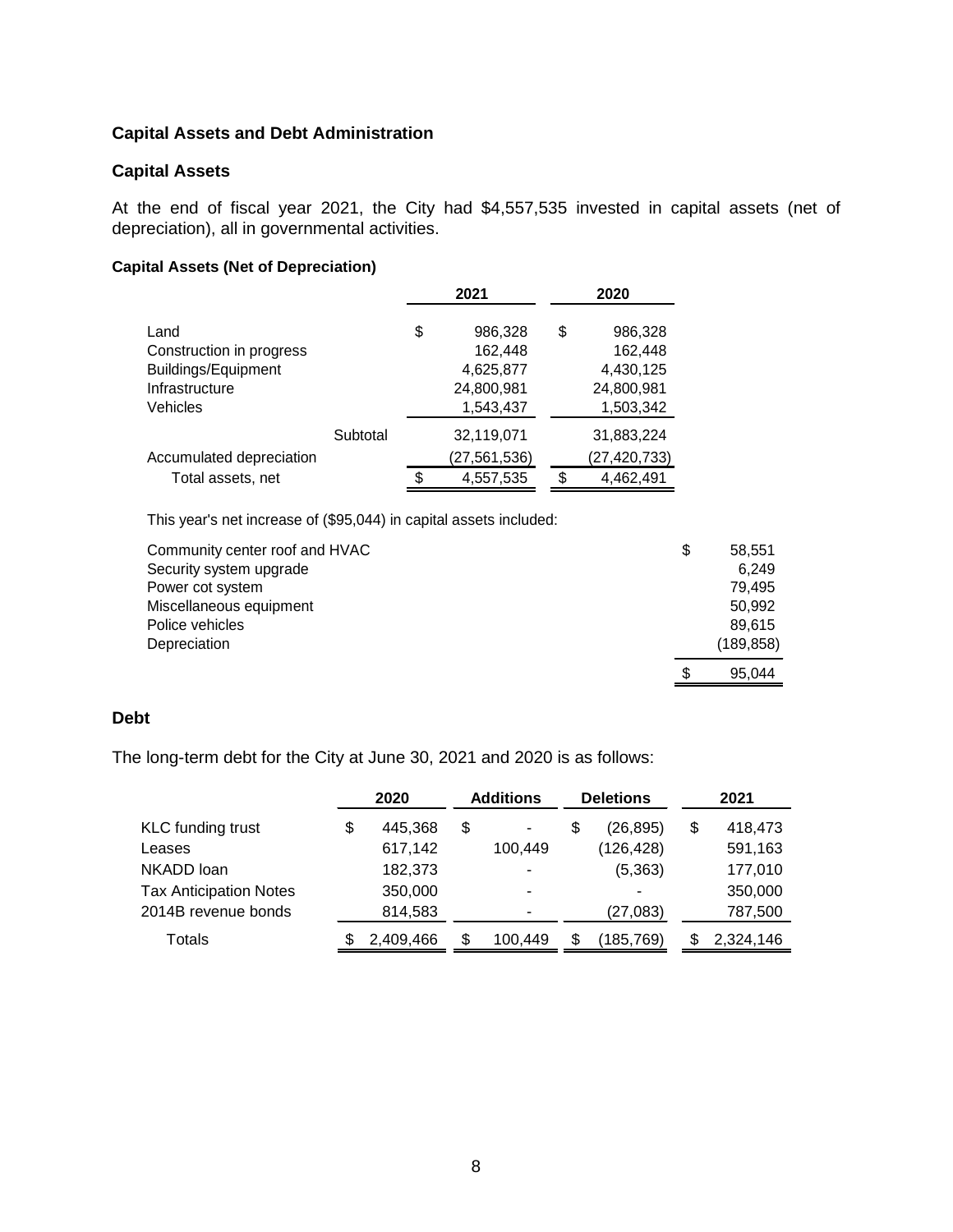## **GASB 68 PENSION AND GASB 75 OPEB LIABILITY RECOGNITION**

As of June 30, 2021, the City is required, by Governmental Accounting Standards Board Statements No. 68 and 75, to display its proportionate share of the unfunded liability of the Kentucky Retirement System's County Employee Retirement System (CERS), a cost sharing multiple employer plan, in which the City is a participant. The net pension and OPEB liability, \$7,141,721 the deferred outflow of resources, \$1,707,075 and the deferred inflow of resources, \$593,968 on the Statement of Net Position at June 30, 2021 are a function of this required reporting. Detailed information on this pension and OPEB recognition can be found in Note I in the Notes to the Financial Statements.

#### **Prior Period Adjustment**

The City has recorded an adjustment to Beginning Net Position of (\$17,830) at June 30, 2020. This adjustment was made to remove a receivable that was recorded in the prior year and is now not believed to be collectible.

#### **Economic Factors and Next Year's Budget**

Management developed a multi-pronged action plan for improving both revenue and expense streams to ensure the City is able to meet its obligations. Additionally, management is continuing to assess the potential effects of the COVID-19 Global Pandemic on the City's finances. The fiscal year 2022 budget provides adequate resources for the continuation of services and care will be taken that all expenditures are prudent, and the City will strengthen its financial position.

#### **Contacting the City's Financial Management**

This financial report is designed to provide the citizens, taxpayers and creditors with a general overview of the City's finances and to show the City's accountability for the money it receives. If you have any questions about this report or need additional information, contact the City Treasurer at, the City of Ludlow, P.O. Box 16188, 51 Elm Street, Ludlow, Kentucky 41016.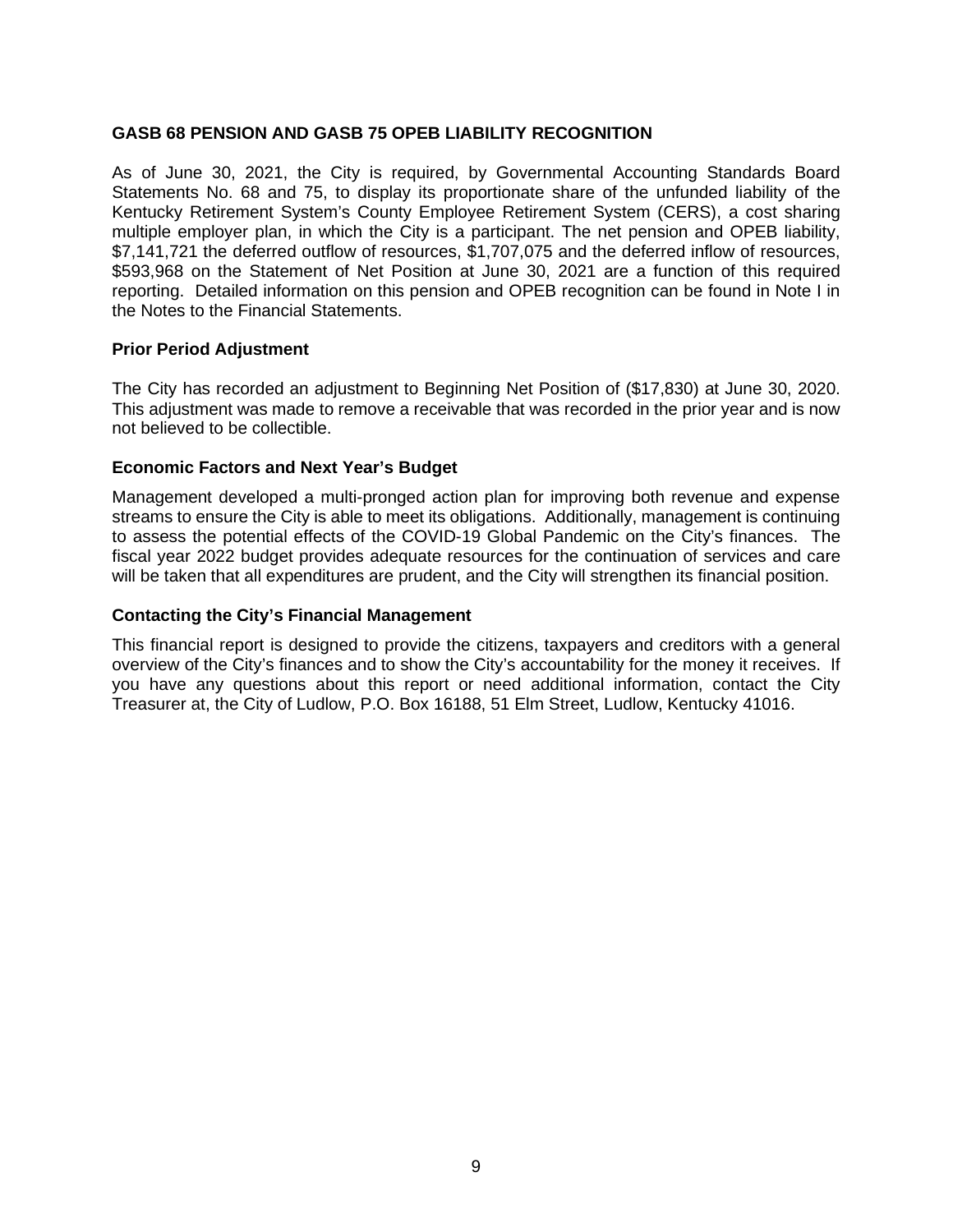## **CITY OF LUDLOW, KENTUCKY STATEMENT OF NET POSITION June 30, 2021**

|                                                                                                         | <b>Primary Government</b>                       |              |                              |  |  |  |
|---------------------------------------------------------------------------------------------------------|-------------------------------------------------|--------------|------------------------------|--|--|--|
| <b>Assets</b>                                                                                           | Governmental Business-type<br><b>Activities</b> | <b>Total</b> |                              |  |  |  |
| Cash and cash equivalents                                                                               | \$1,473,231                                     | \$<br>26,815 | \$<br>1,500,046              |  |  |  |
| Accounts receivable                                                                                     | 251,721                                         | 1,389        | 253,110                      |  |  |  |
| Capital assets<br>Land and construction in progress (not depreciated)<br>Property, plant and equipment, | 1,148,776                                       |              | 1,148,776                    |  |  |  |
| net of accumulated depreciation                                                                         | 3,408,759                                       |              | 3,408,759                    |  |  |  |
| <b>Total Assets</b>                                                                                     | 6,282,487                                       | 28,204       | 6,310,691                    |  |  |  |
| <b>Deferred Outflows of Resources</b>                                                                   |                                                 |              |                              |  |  |  |
| Deferred outflows related to pensions and OPEB                                                          | 1,707,075                                       |              | 1,707,075                    |  |  |  |
| <b>Total Deferred Outflows of Resources</b>                                                             | 1,707,075                                       |              | 1,707,075                    |  |  |  |
| <b>Total Assets and Deferred Outflows</b>                                                               |                                                 |              |                              |  |  |  |
| of Resources                                                                                            | 7,989,562                                       | 28,204       | 8,017,766                    |  |  |  |
| <b>Liabilities</b>                                                                                      |                                                 |              |                              |  |  |  |
| Accounts payable                                                                                        | 46,288                                          |              | 46,288                       |  |  |  |
| Accrued payroll and payroll taxes<br>Long-term liabilities                                              | 62,535                                          |              | 62,535                       |  |  |  |
| Compensated absences                                                                                    | 89,199                                          |              | 89,199                       |  |  |  |
| Due within one year                                                                                     | 571,851                                         |              | 571,851                      |  |  |  |
| Due in more than one year                                                                               | 1,752,295                                       |              | 1,752,295                    |  |  |  |
| Net pension liability and OPEB liability                                                                | 7,141,721                                       |              | 7,141,721                    |  |  |  |
| <b>Total Liabilities</b>                                                                                | 9,663,889                                       |              | 9,663,889                    |  |  |  |
| <b>Deferred Inflows of Resources</b>                                                                    |                                                 |              |                              |  |  |  |
| Deferred inflows of related to pensions and OPEB                                                        | 593,968                                         |              | 593,968                      |  |  |  |
| <b>Total Liabilities and Deferred Inflows</b><br>of Resources                                           | 10,257,857                                      |              | 10,257,857                   |  |  |  |
| <b>Net Position</b>                                                                                     |                                                 |              |                              |  |  |  |
| Invested in capital assets                                                                              | 2,233,389                                       |              | 2,233,389                    |  |  |  |
| Restricted                                                                                              | 176,259                                         | 28,204       | 204,463                      |  |  |  |
| Unrestricted                                                                                            | (4,677,943)                                     |              | (4,677,943)                  |  |  |  |
| <b>Total Net Position</b>                                                                               | \$(2,268,295)                                   | \$<br>28,204 | $\frac{1}{2}$<br>(2,240,091) |  |  |  |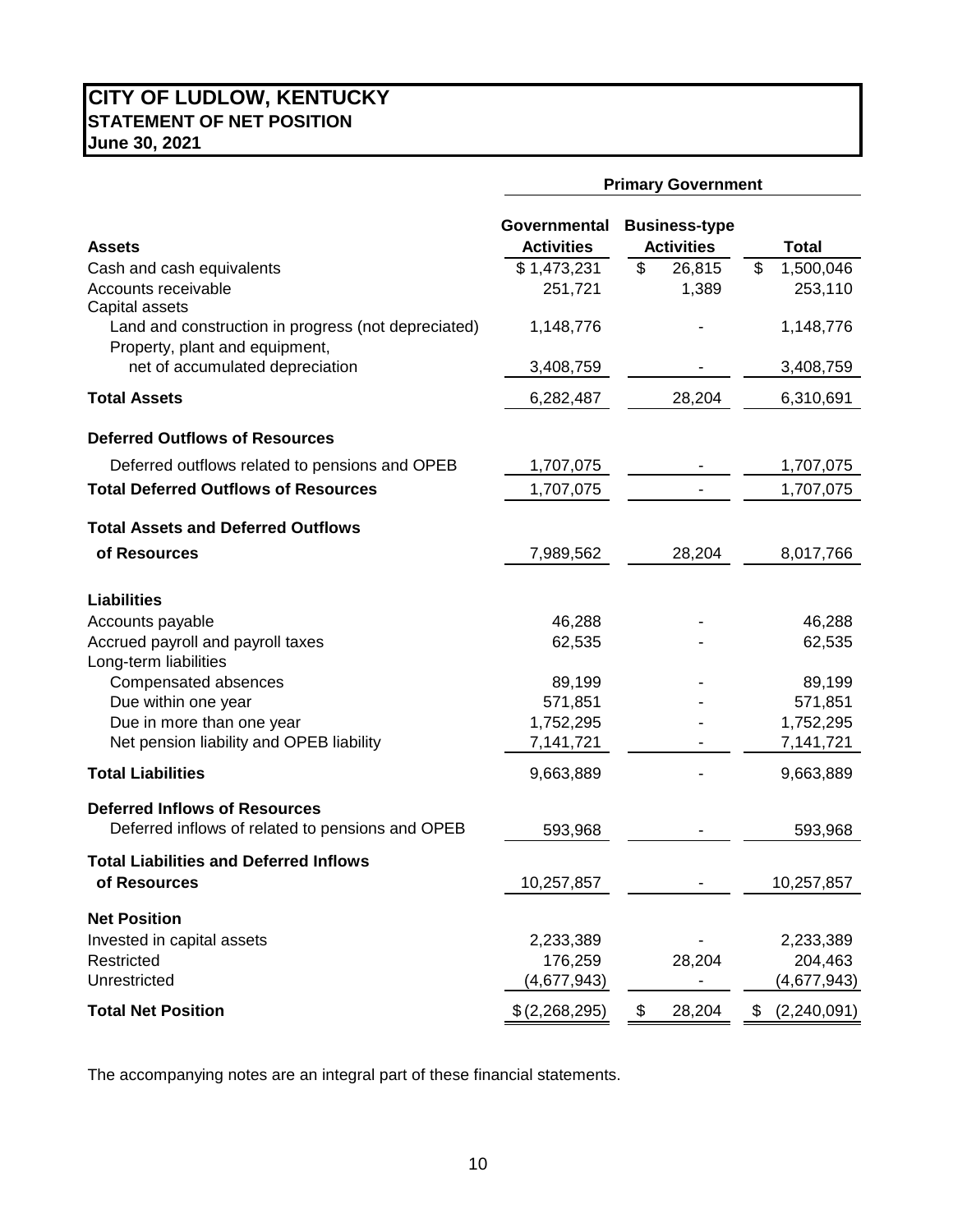#### **CITY OF LUDLOW, KENTUCKY STATEMENT OF ACTIVITIES For the Year Ended June 30, 2021**

|                                      |                                             |                                       | <b>Program Revenues</b>                                              |                                     | <b>Net Revenue (Expense)</b><br>and Changes in Net Position |    |                                           |    |               |
|--------------------------------------|---------------------------------------------|---------------------------------------|----------------------------------------------------------------------|-------------------------------------|-------------------------------------------------------------|----|-------------------------------------------|----|---------------|
| <b>Functions/Programs</b>            | <b>Expenses</b>                             | <b>Charges for</b><br><b>Services</b> | Operating<br><b>Grants and</b><br><b>Contributions Contributions</b> | <b>Capital</b><br><b>Grants and</b> | Governmental<br><b>Activities</b>                           |    | <b>Business-type</b><br><b>Activities</b> |    | <b>Total</b>  |
| <b>Primary Government</b>            |                                             |                                       |                                                                      |                                     |                                                             |    |                                           |    |               |
| <b>Governmental activities</b>       |                                             |                                       |                                                                      |                                     |                                                             |    |                                           |    |               |
| Legislative and administrative       | \$1,127,909                                 | \$<br>500,361                         | \$                                                                   | \$                                  | (627, 548)<br>\$                                            | \$ |                                           | \$ | (627, 548)    |
| Public safety                        | 1,470,527                                   | 33,084                                | 250,579                                                              |                                     | (1, 186, 864)                                               |    |                                           |    | (1, 186, 864) |
| Public works                         | 245,457                                     |                                       |                                                                      |                                     | (245, 457)                                                  |    |                                           |    | (245, 457)    |
| <b>Streets</b>                       | 71,169                                      |                                       | 83,677                                                               |                                     | 12,508                                                      |    |                                           |    | 12,508        |
| Fire and EMS                         | 753,114                                     | 603,280                               | 262,413                                                              |                                     | 112,579                                                     |    |                                           |    | 112,579       |
| Interest on long-term debt           | 63,360                                      |                                       |                                                                      |                                     | (63, 360)                                                   |    |                                           |    | (63, 360)     |
| Unallocated pension/OPEB expense     | 747,667                                     |                                       |                                                                      |                                     | (747, 667)                                                  |    |                                           |    | (747, 667)    |
| <b>Total governmental activities</b> | 4,479,203                                   | 1,136,725                             | 596,669                                                              | $\blacksquare$                      | (2,745,809)                                                 |    |                                           |    | (2,745,809)   |
| <b>Business-type activities</b>      |                                             |                                       |                                                                      |                                     |                                                             |    |                                           |    |               |
| Revolving loan fund                  | 5,743                                       |                                       |                                                                      |                                     |                                                             |    | (5,743)                                   |    | (5,743)       |
| <b>Total Primary Government</b>      | \$4,484,946                                 | \$1,136,725                           | \$596,669                                                            | \$                                  | (2,745,809)                                                 |    | (5,743)                                   |    | (2,751,552)   |
|                                      | <b>General revenues</b>                     |                                       |                                                                      |                                     |                                                             |    |                                           |    |               |
|                                      | <b>Taxes</b>                                |                                       |                                                                      |                                     |                                                             |    |                                           |    |               |
|                                      | Property taxes, levied for general purposes |                                       |                                                                      |                                     | 1,105,750                                                   |    |                                           |    | 1,105,750     |
|                                      | Insurance premium taxes                     |                                       |                                                                      |                                     | 703,555                                                     |    |                                           |    | 703,555       |
|                                      | Other taxes                                 |                                       |                                                                      |                                     | 265,258                                                     |    |                                           |    | 265,258       |
|                                      | Licenses and permit fees                    |                                       |                                                                      |                                     |                                                             |    |                                           |    |               |
|                                      | Payroll/gross receipts license fees         |                                       |                                                                      |                                     | 538,998                                                     |    |                                           |    | 538,998       |
|                                      | Other licenses, fees & permits              |                                       |                                                                      |                                     | 200,737                                                     |    |                                           |    | 200,737       |
|                                      | Code enforcement/blight abatement           |                                       |                                                                      |                                     | 34,331                                                      |    |                                           |    | 34,331        |
|                                      | Investment earnings                         |                                       |                                                                      |                                     | 2,884                                                       |    | 28                                        |    | 2,912         |
|                                      | Sale of property                            |                                       |                                                                      |                                     | 23,352                                                      |    |                                           |    | 23,352        |
|                                      | Miscellaneous                               |                                       |                                                                      |                                     | 5,253                                                       |    |                                           |    | 5,253         |
|                                      | <b>Total general revenues</b>               |                                       |                                                                      |                                     | 2,880,118                                                   |    | 28                                        |    | 2,880,146     |
|                                      | Change in net position                      |                                       |                                                                      |                                     | 134,309                                                     |    | (5, 715)                                  |    | 128,594       |
|                                      | <b>Prior period adjustment</b>              |                                       |                                                                      |                                     | (17, 830)                                                   |    |                                           |    | (17, 830)     |
|                                      | Net position, beginning                     |                                       |                                                                      |                                     | (2, 384, 774)                                               |    | 33,919                                    |    | (2,350,855)   |
|                                      |                                             |                                       |                                                                      |                                     | \$ (2,268,295)                                              | \$ | 28,204                                    | \$ | (2,240,091)   |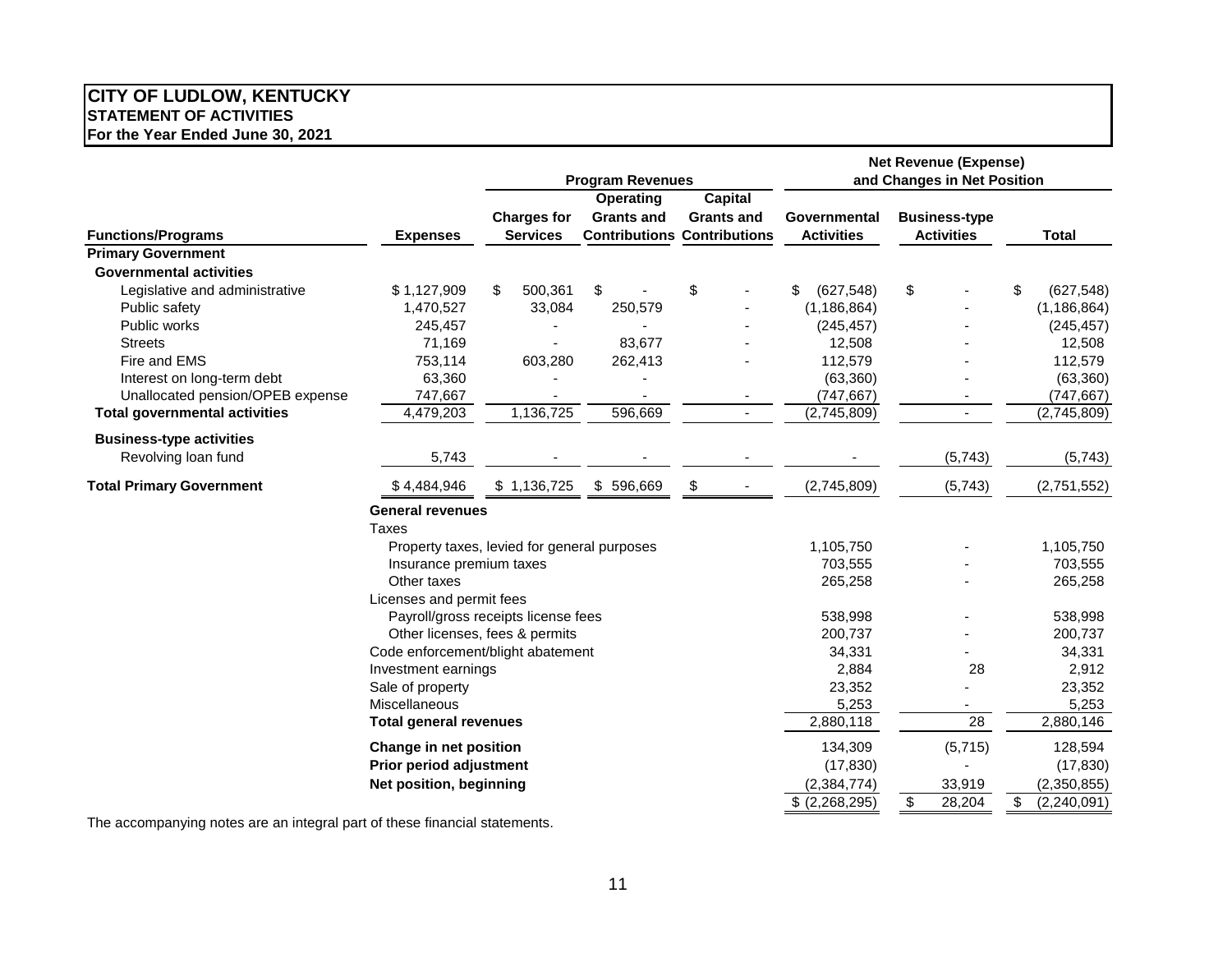# **CITY OF LUDLOW, KENTUCKY BALANCE SHEET - GOVERNMENTAL FUNDS June 30, 2021**

|                                                                                                                                                                                                                                             | <b>Municipal</b><br><b>Road Aid</b><br><b>General</b><br><b>Fund</b><br><b>Fund</b> |                                      | <b>Total</b><br>Governmental<br><b>Funds</b> |                                                                |
|---------------------------------------------------------------------------------------------------------------------------------------------------------------------------------------------------------------------------------------------|-------------------------------------------------------------------------------------|--------------------------------------|----------------------------------------------|----------------------------------------------------------------|
| <b>Assets</b><br>Cash and cash equivalents<br>Accounts receivable<br>Prepaid expenses                                                                                                                                                       | \$                                                                                  | 1,305,022<br>251,721                 | \$<br>168,209                                | \$<br>1,473,231<br>251,721                                     |
| Due from other funds<br><b>Total Assets</b>                                                                                                                                                                                                 | \$                                                                                  | 1,556,743                            | \$<br>8,050<br>176,259                       | \$<br>8,050<br>1,733,002                                       |
| <b>Liabilities and Fund Balances</b>                                                                                                                                                                                                        |                                                                                     |                                      |                                              |                                                                |
| <b>Liabilities</b><br>Accounts payable<br>Accrued payroll and payroll taxes<br>Due to other funds<br><b>Total Liabilities</b>                                                                                                               | \$                                                                                  | 46,288<br>62,535<br>8,050<br>116,873 | \$                                           | \$<br>46,288<br>62,535<br>8,050<br>116,873                     |
| <b>Fund Balances</b><br>Reported in:<br>General fund - unassigned<br>Nonspendable<br>Municipal road aid fund - restricted<br><b>Total Fund Balances</b>                                                                                     |                                                                                     | 1,439,870<br>1,439,870               | 176,259<br>176,259                           | 1,439,870<br>176,259<br>1,616,129                              |
| <b>Total Liabilities and Fund Balances</b>                                                                                                                                                                                                  | S                                                                                   | 1,556,743                            | \$<br>176,259                                | \$<br>1,733,002                                                |
| Reconciliation of Fund Balances to the Statement of Net Position                                                                                                                                                                            |                                                                                     |                                      |                                              |                                                                |
| <b>Total Fund Balance for Governmental Funds</b><br>Amounts reported for governmental activities in the statement of net<br>position are different because:                                                                                 |                                                                                     |                                      |                                              | \$<br>1,616,129                                                |
| Capital assets of \$32,119,071, net of accumulated depreciation of<br>(\$27,561,536), used in governmental activities are not financial resources<br>and, therefore, are not reported in the funds.                                         |                                                                                     |                                      |                                              | 4,557,535                                                      |
| Deferred outflows and inflows of resources related to pensions are applicable<br>to future periods and, therefore are not reportable in the funds:<br>Deferred outflow of resources<br>Deferred inflow of resources                         |                                                                                     |                                      |                                              | 1,707,075<br>(593, 968)                                        |
| Long-term liabilities are not due and payable in the current period<br>and, therefore, are not reported in the funds.<br>Compensated absences<br>Notes payable<br>Net pension and OPEB liability<br>Net position of governmental activities |                                                                                     |                                      |                                              | \$<br>(89, 199)<br>(2,324,146)<br>(7, 141, 721)<br>(2,268,295) |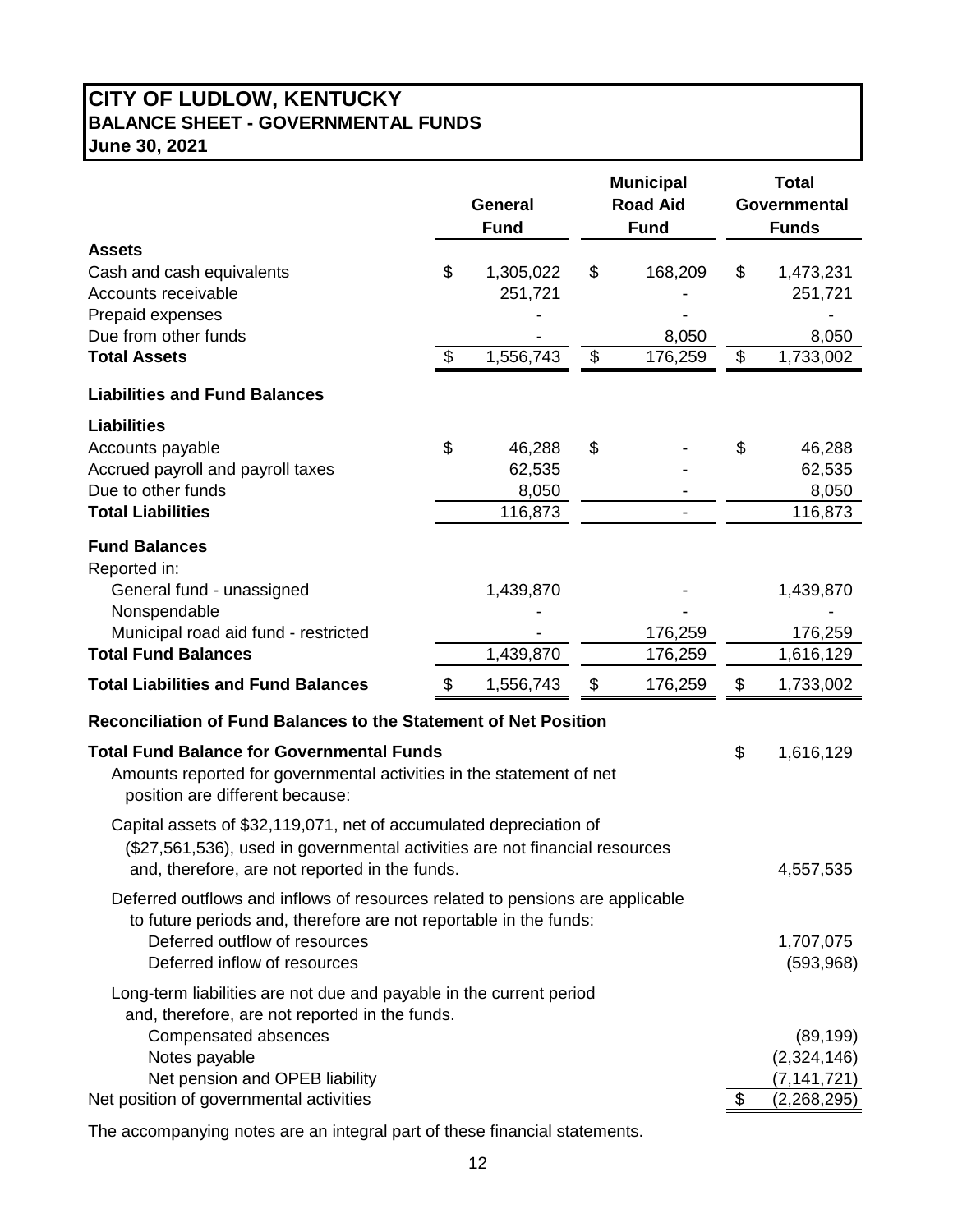# **CITY OF LUDLOW, KENTUCKY STATEMENT OF REVENUES, EXPENDITURES AND CHANGES IN FUND BALANCES - GOVERNMENTAL FUNDS For the Year Ended June 30, 2021**

|                                                               | <b>Governmental Funds</b>     |                                                    | <b>Totals</b>                 |                             |  |  |  |
|---------------------------------------------------------------|-------------------------------|----------------------------------------------------|-------------------------------|-----------------------------|--|--|--|
|                                                               | <b>General</b>                | <b>Municipal</b><br><b>Road Aid</b><br><b>Fund</b> | 2021                          | <b>Memo</b><br>Only<br>2020 |  |  |  |
| <b>Revenues</b>                                               |                               |                                                    |                               |                             |  |  |  |
| General fund revenue<br>Municipal road aid fund revenue       | \$3,040,132                   | \$<br>83,677                                       | \$3,040,132<br>83,677         | \$3,211,471<br>133,297      |  |  |  |
| Fire and EMS revenue<br>Other<br>Capital fund grant           | 763,768<br>566,080<br>161,797 |                                                    | 763,768<br>566,080<br>161,797 | 522,463<br>79,672           |  |  |  |
| <b>Total Revenues</b>                                         | 4,531,777                     | 83,677                                             | 4,615,454                     | 3,946,903                   |  |  |  |
| <b>Expenditures</b>                                           |                               |                                                    |                               |                             |  |  |  |
| Current                                                       |                               |                                                    |                               |                             |  |  |  |
| Administrative expenditures                                   | 1,060,262                     |                                                    | 1,060,262                     | 1,079,310                   |  |  |  |
| Police department expenditures                                | 1,429,072                     |                                                    | 1,429,072                     | 1,389,651                   |  |  |  |
| Public works expenditures<br>Park department expenditures     | 225,964<br>9,719              |                                                    | 225,964<br>9,719              | 176,254<br>9,996            |  |  |  |
| Municipal aid expenditures                                    |                               | 14,733                                             | 14,733                        | 29,255                      |  |  |  |
| Fire and EMS expenditures                                     | 745,477                       |                                                    | 745,477                       | 632,439                     |  |  |  |
| Capital outlay                                                | 285,367                       |                                                    | 285,367                       | 113,939                     |  |  |  |
| Debt service                                                  |                               |                                                    |                               |                             |  |  |  |
| Principal                                                     | 185,769                       |                                                    | 185,769                       | 322,483                     |  |  |  |
| Interest                                                      | 63,360                        |                                                    | 63,360                        | 82,048                      |  |  |  |
| <b>Total Expenditures</b>                                     | 4,004,990                     | 14,733                                             | 4,019,723                     | 3,835,375                   |  |  |  |
| <b>Excess (Deficit) of Revenues</b>                           |                               |                                                    |                               |                             |  |  |  |
| <b>Over (Under) Expenditures</b>                              | 526,787                       | 68,944                                             | 595,731                       | 111,528                     |  |  |  |
| <b>Other Financing Sources (Uses)</b>                         |                               |                                                    |                               |                             |  |  |  |
| <b>Transfers</b><br>Proceeds from Revolving Loan Fund         |                               |                                                    |                               |                             |  |  |  |
| Loan proceeds                                                 | 100,449                       |                                                    | 100,449                       | 36,975                      |  |  |  |
| <b>Total Other Financing Sources (Uses)</b>                   | 100,449                       |                                                    | 100,449                       | 36,975                      |  |  |  |
| <b>Excess (Deficit) of Revenues</b><br>and Other Sources Over |                               |                                                    |                               |                             |  |  |  |
| (Under) Expenditures                                          | 627,236                       | 68,944                                             | 696,180                       | 148,503                     |  |  |  |
| <b>Fund Balance, Beginning of Year</b>                        | 812,634                       | 125,145                                            | 937,779                       | 789,276                     |  |  |  |
| <b>Prior Period Adjustment</b>                                |                               | (17, 830)                                          | (17, 830)                     |                             |  |  |  |
| Fund Balance, End of Year                                     | \$1,439,870                   | 176,259<br>$\mathfrak{F}$                          | \$1,616,129                   | \$<br>937,779               |  |  |  |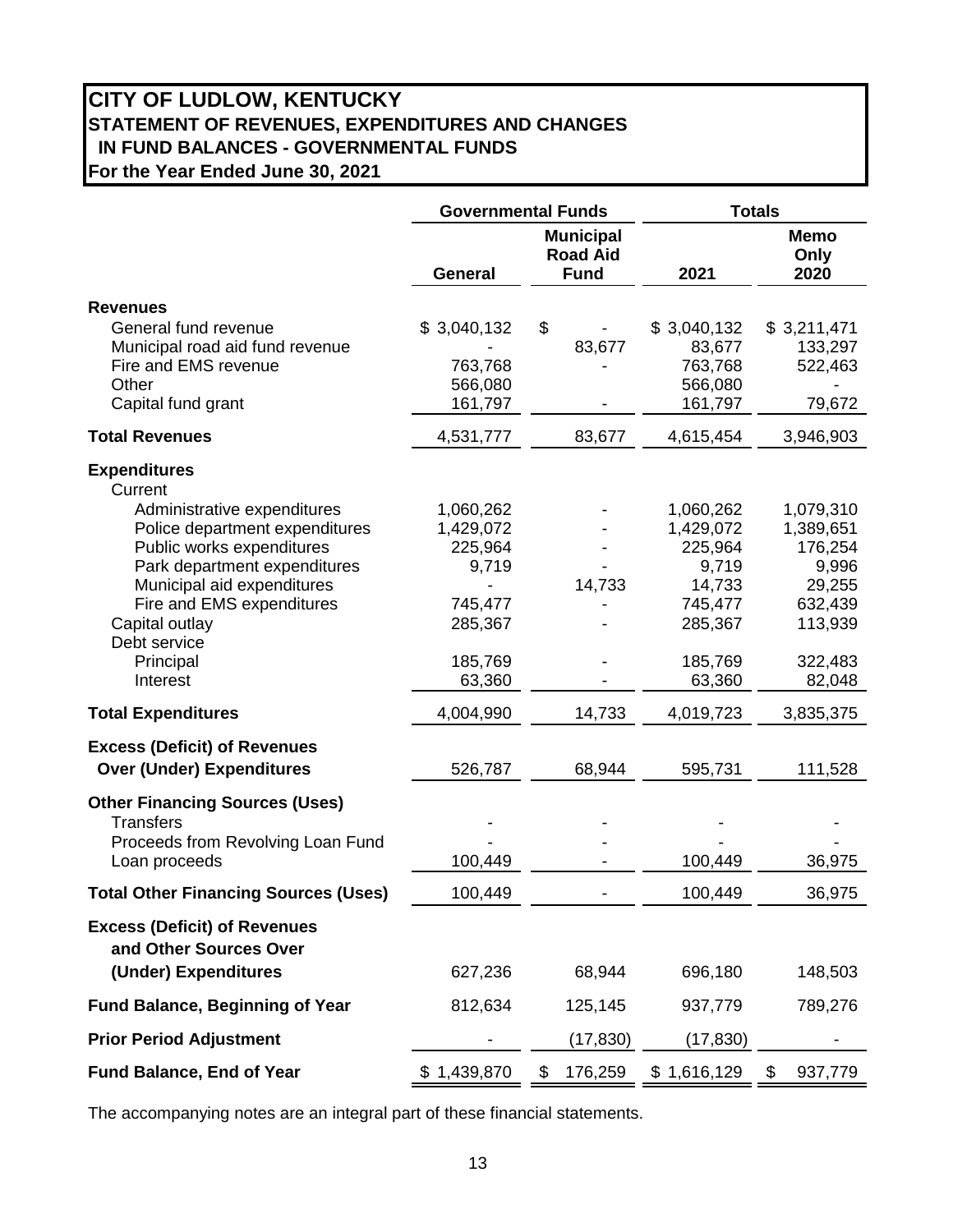## **CITY OF LUDLOW, KENTUCKY RECONCILIATION OF THE STATEMENT OF REVENUES, EXPENDITURES, AND CHANGES IN FUND BALANCES OF GOVERNMENTAL FUNDS TO THE STATEMENT OF ACTIVITIES For the Year Ended June 30, 2021**

| Net change in fund balances - total governmental funds                                                                                                                                                                                                                                                    | \$<br>696,180                  |
|-----------------------------------------------------------------------------------------------------------------------------------------------------------------------------------------------------------------------------------------------------------------------------------------------------------|--------------------------------|
| Amounts reported for governmental activities in the statement of activities are<br>different because:                                                                                                                                                                                                     |                                |
| Governmental funds report capital outlays as expenditures.<br>However, in the statement of activities, the costs of those assets<br>are allocated over their estimated useful lives as depreciation expense.<br>Capital asset purchases capitalized<br>Depreciation expense<br>Loss on disposal of assets | 285,367<br>(189, 858)<br>(465) |
| Governmental funds report pension contributions as expenditures, however, in<br>the statement of activities, the cost of the pension benefits earned, net of<br>employer contributions, is reported as pension expense:<br>Costs of benefits earned                                                       | (747, 667)                     |
| Repayment of note and lease principal is an expenditure in the governmental<br>funds, but the repayment reduces long-term liabilities in the statement of<br>net position.                                                                                                                                | 185,769                        |
| The proceeds of loans and leases increase revenue in the governmental funds,<br>but the repayment reduces long-term liabilities in the statement of net position                                                                                                                                          | (100, 449)                     |
| Some expenses reported in the statement of activities do not require the use of<br>current financial resources and are not reported as expenditures in<br>governmental funds:                                                                                                                             |                                |
| Compensated absences                                                                                                                                                                                                                                                                                      | 5,432                          |
| Change in net position of governmental activities                                                                                                                                                                                                                                                         | 134,309                        |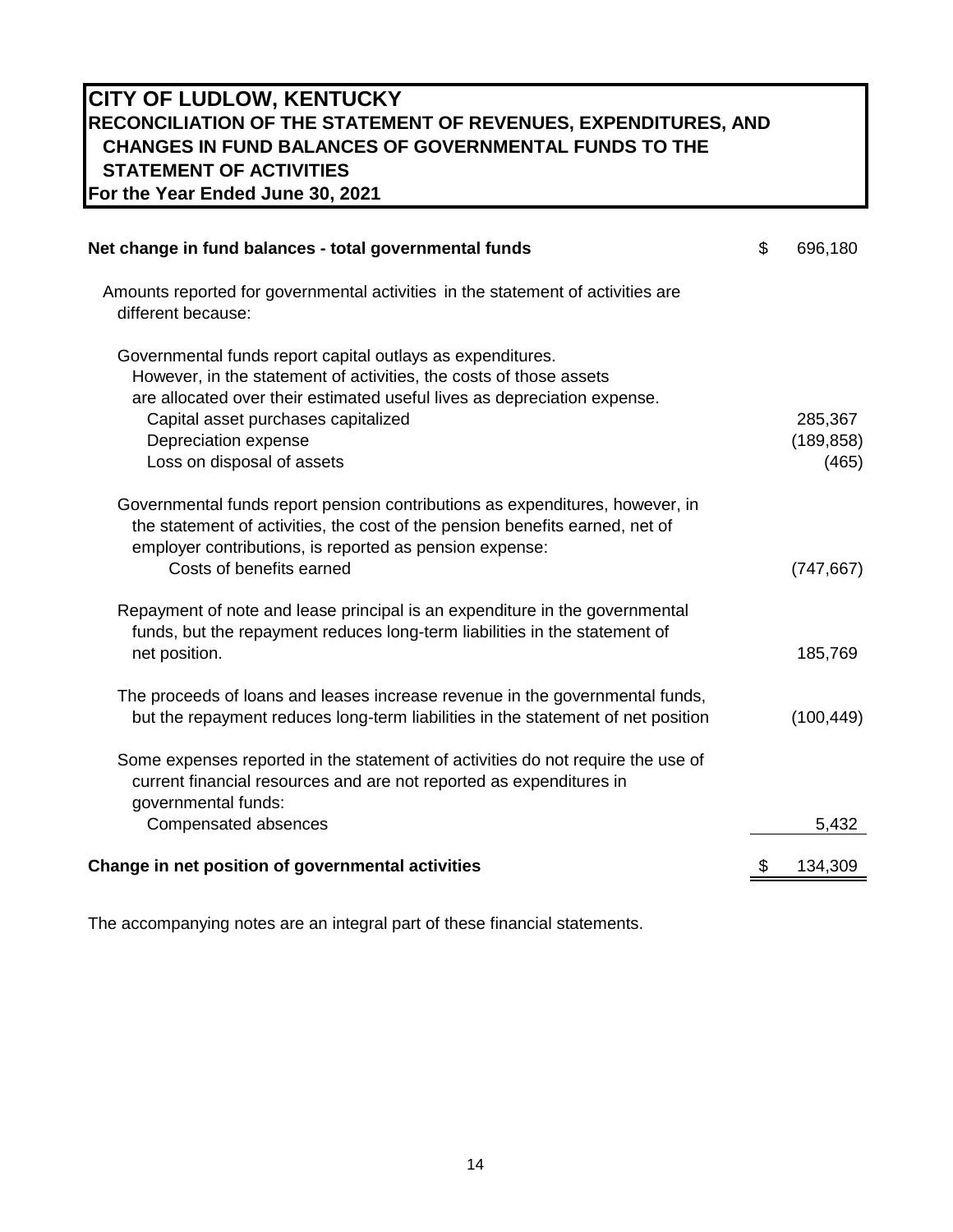# **CITY OF LUDLOW, KENTUCKY STATEMENT OF NET POSITION - REVOLVING LOAN FUND June 30, 2021**

## **Assets**

| <b>Current Assets</b>                                             |     |        |
|-------------------------------------------------------------------|-----|--------|
| Cash and cash equivalents                                         | \$  | 26,815 |
| Accounts receivable - Elm Street Business District Facade Program |     | 1,389  |
| <b>Total Current Assets</b>                                       |     | 28,204 |
| <b>Total Assets</b>                                               |     | 28,204 |
| <b>Net Position</b>                                               |     |        |
| Restricted                                                        |     | 28,204 |
| <b>Total Net Position</b>                                         | \$. | 28,204 |
|                                                                   |     |        |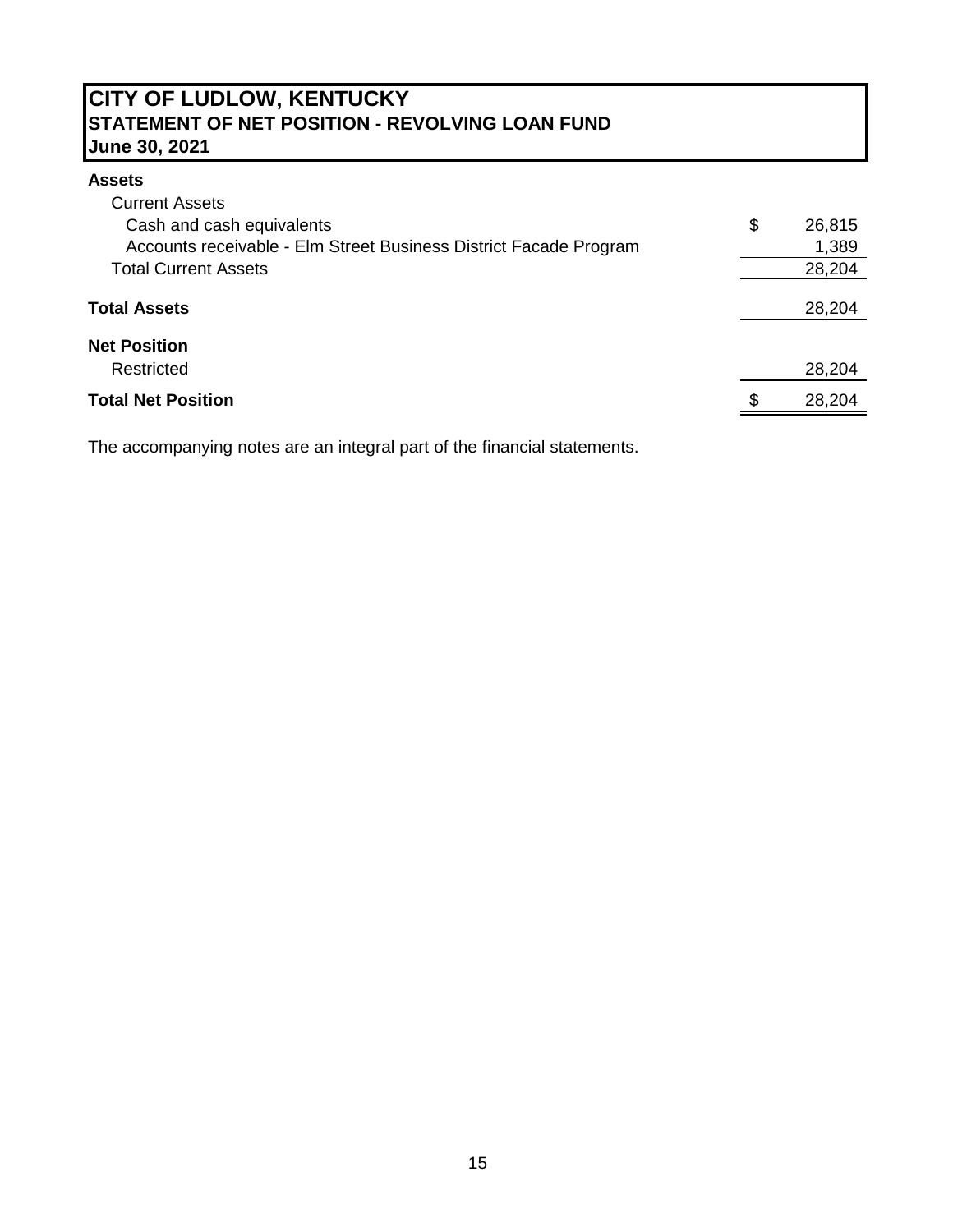# **CITY OF LUDLOW, KENTUCKY STATEMENT OF REVENUES, EXPENSES, AND CHANGES IN NET POSITION - REVOLVING LOAN FUND For the Year Ended June 30, 2021**

# **Operating Revenues**

| Interest income                     | \$<br>28    |
|-------------------------------------|-------------|
| <b>Total Operating Revenues</b>     | 28          |
| <b>Operating Expenses</b>           |             |
| Administrative fees<br>Façade grant | 48<br>5,695 |
| <b>Total Operating Expenses</b>     | 5,743       |
| <b>Change in Net Position</b>       | (5,715)     |
| <b>Net Position, July 1</b>         | 33,919      |
| <b>Net Position, June 30</b>        | 28,204      |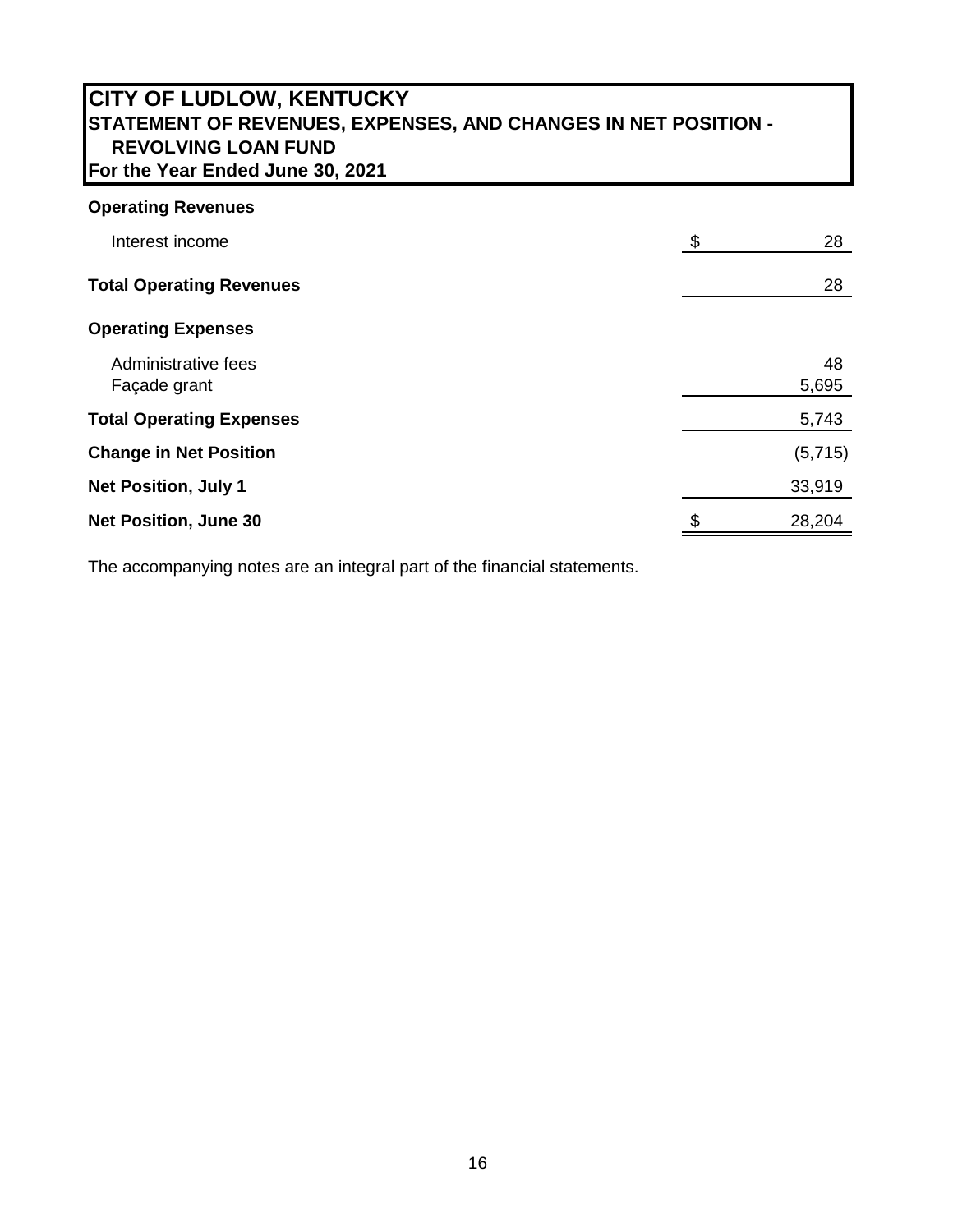# **CITY OF LUDLOW, KENTUCKY STATEMENT OF CASH FLOWS - REVOLVING LOAN FUND For the Year Ended June 30, 2021**

| <b>Cash Flows from Operating Activities</b>                                                              |               |
|----------------------------------------------------------------------------------------------------------|---------------|
| Received from customers                                                                                  | \$<br>28      |
| Paid to suppliers for goods and services                                                                 | (5,048)       |
| Net Change in Cash from Operating Activities                                                             | (5,020)       |
| <b>Cash Flows from Non-Capital Financing Activities</b><br>Transfers in                                  |               |
| Net Change in Cash from Non-Capital Financing Activities                                                 |               |
| <b>Net Change in Cash and Cash Equivalents</b>                                                           | (5,020)       |
| Cash and Cash Equivalents, Beginning of Year                                                             | 31,835        |
| <b>Cash and Cash Equivalents, End of Year</b>                                                            | 26,815        |
| <b>Reconciliation of Operating Income to Net Cash</b><br><b>Used by Operating Activities</b>             |               |
| <b>Operating loss</b><br>Adjustments to reconcile net income to net cash<br>used by operating activities | \$<br>(5,715) |
| Decrease in accounts receivable                                                                          | 695           |
| <b>Net Change in Cash from Operating Activities</b>                                                      | (5,020)       |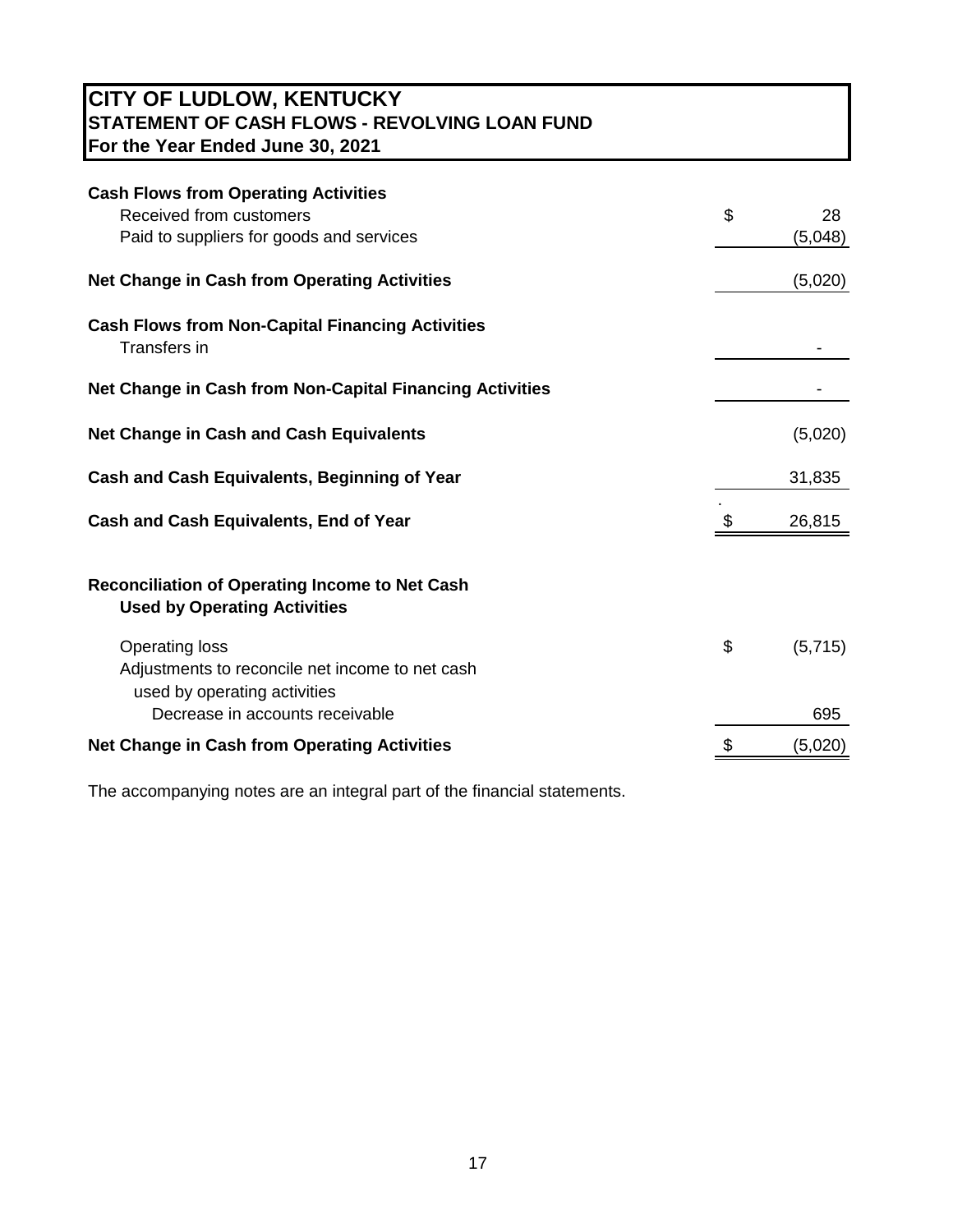## **NOTE A – SUMMARY OF SIGNIFICANT ACCOUNTING POLICIES**

The financial statements of the City of Ludlow, Kentucky, (City) have been prepared in conformity with generally accepted accounting principles (GAAP) of the United States of America as applied to governmental units. The Governmental Accounting Standards Board (GASB) is the accepted standard-setting body for establishing governmental accounting and financial reporting principles. The more significant of the City's accounting policies are described below.

#### Reporting City

The City of Ludlow operates under a Mayor and Council form of government. The City is governed by an elected mayor and six council members. As required by generally accepted accounting principles, these financial statements present the primary government.

#### Government-Wide Financial Statements

The government-wide financial statements include the statement of net position and the statement of activities. These statements report financial information for all of the non-fiduciary activities of the primary government. Generally, the effect of inter-fund activity has been removed from these statements. Governmental activities, which are generally supported by taxes and City general revenues, are reported separately from business-type activities, which rely to a significant extent on fees and charges for support.

The statement of activities reports the expenses of a given function offset by program revenues directly connected with the functional program. A function is an assembly of similar activities and may include portions of a fund or summarize more than one fund to capture the expense and program revenues associated with a distinct functional activity. Program revenues include: charges for services, which report fees, fines and forfeitures, and other charges to users of the City's services; operating grants and contributions, which finance annual operating activities including restricted investment income; and capital grants and contributions, which fund the acquisition, construction, or rehabilitation of capital assets and include fees to developers. These revenues are subject to externally imposed restrictions for use on these programs. Taxes and other revenue sources not properly included with program revenues are reported as general revenues.

Amounts paid to acquire capital assets are capitalized as assets in the government-wide financial statements, rather than reported as expenditures. Proceeds of long-term debt are recorded as a liability in the government-wide financial statements, rather than as another financing source. Amounts paid to reduce long-term indebtedness of the reporting government are reported as reductions of the related liability, rather than as expenditures.

## Fund Financial Statements

Fund financial statements, as applicable, are provided for governmental, proprietary, and fiduciary funds. Major individual governmental and enterprise funds are reported in separate columns with composite columns for non-major funds.

#### Measurement Focus, Basis of Accounting and Financial Statement Presentation

The financial statements of the City are prepared in accordance with generally accepted accounting principles (GAAP). The City's reporting City applies all relevant Governmental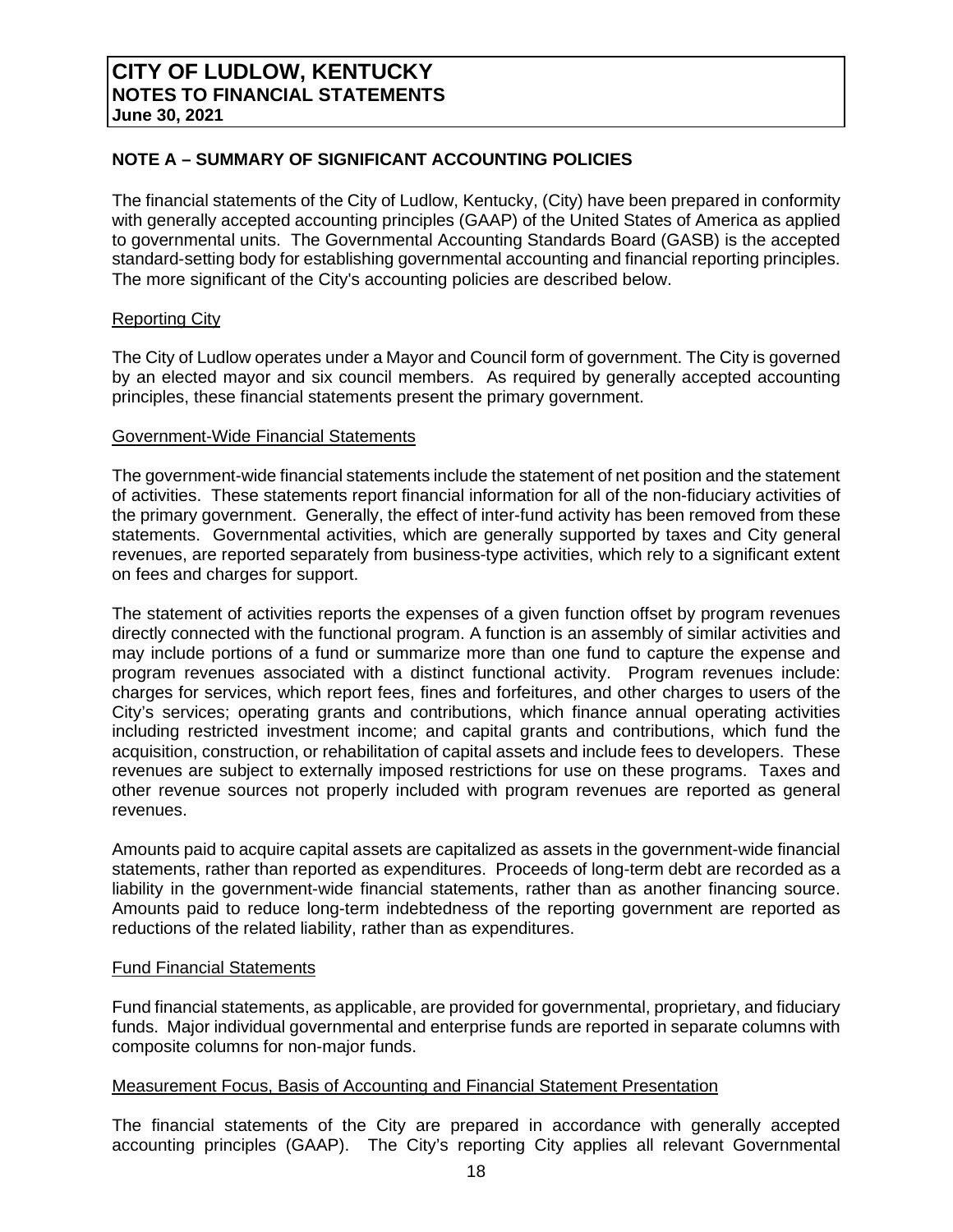Accounting Standards Board (GASB) pronouncements and applicable Financial Accounting Standards Board (FASB) pronouncements and Accounting Principles Board (APB) opinions issued on or before November 30, 1989, unless they conflict with GASB pronouncements. The City's reporting City does not apply FASB pronouncements or APB opinions issued after November 30, 1989.

The government-wide financial statements reflect the economic resources measurement focus and the accrual basis of accounting, generally including the reclassification or elimination of internal activity (between or within funds). Reimbursements are reported as reductions to expenses. If applicable, the proprietary and fiduciary fund financial statements and financial statements of City component units also report using this same focus and basis of accounting although internal activity is not eliminated in these statements. Revenues are recorded when earned and expenses are recorded when a liability is incurred, regardless of the timing of related cash flows. Property tax revenues are recognized in the year for which they are levied. Grants and similar items are recognized as revenues when grantor eligibility requirements are met.

Governmental fund financial statements are reported using the current financial resources measurement focus and the modified accrual basis of accounting. Revenues are recognized as soon as they are both measurable and available. Revenues are considered to be available when they are collectible within the current period or soon enough thereafter to pay liabilities of the current period. The City considers revenues to be available if they are collected within 60 days of the end of the fiscal year. Expenditures are recorded when the related liability is incurred, as under accrual accounting. However, debt service expenditures, as well as expenditures related to compensated absences and claims and judgments, are recorded only in the year when payment is due.

Major revenue sources where accrual is most likely to occur include property taxes, insurance premium taxes and payroll/gross receipts license fees.

Operating income reported in proprietary fund financial statements includes revenues and expenses related to the primary, continuing operations of the fund. Principal operating revenues for proprietary funds are charges to customers for sales or services. Principal operating expenses are the costs of providing goods or services and include administrative expenses and depreciation of capital assets. Other revenues and expenses are classified as non-operating in the financial statements. When both restricted and unrestricted resources are available for use, it is the City's policy to use restricted resources first, then unrestricted resources as needed.

#### Fund Types

The City reports the following governmental funds:

#### *General Fund*

This fund is the government's primary operating fund. This fund accounts for all financial resources of the general government not accounted for in another fund.

#### *Special Revenue Funds*

These funds are used to account for the proceeds of specific revenue sources that are restricted to expenditures for specific purposes. Currently, the City maintains special revenue funds for its Municipal Road Aid Fund.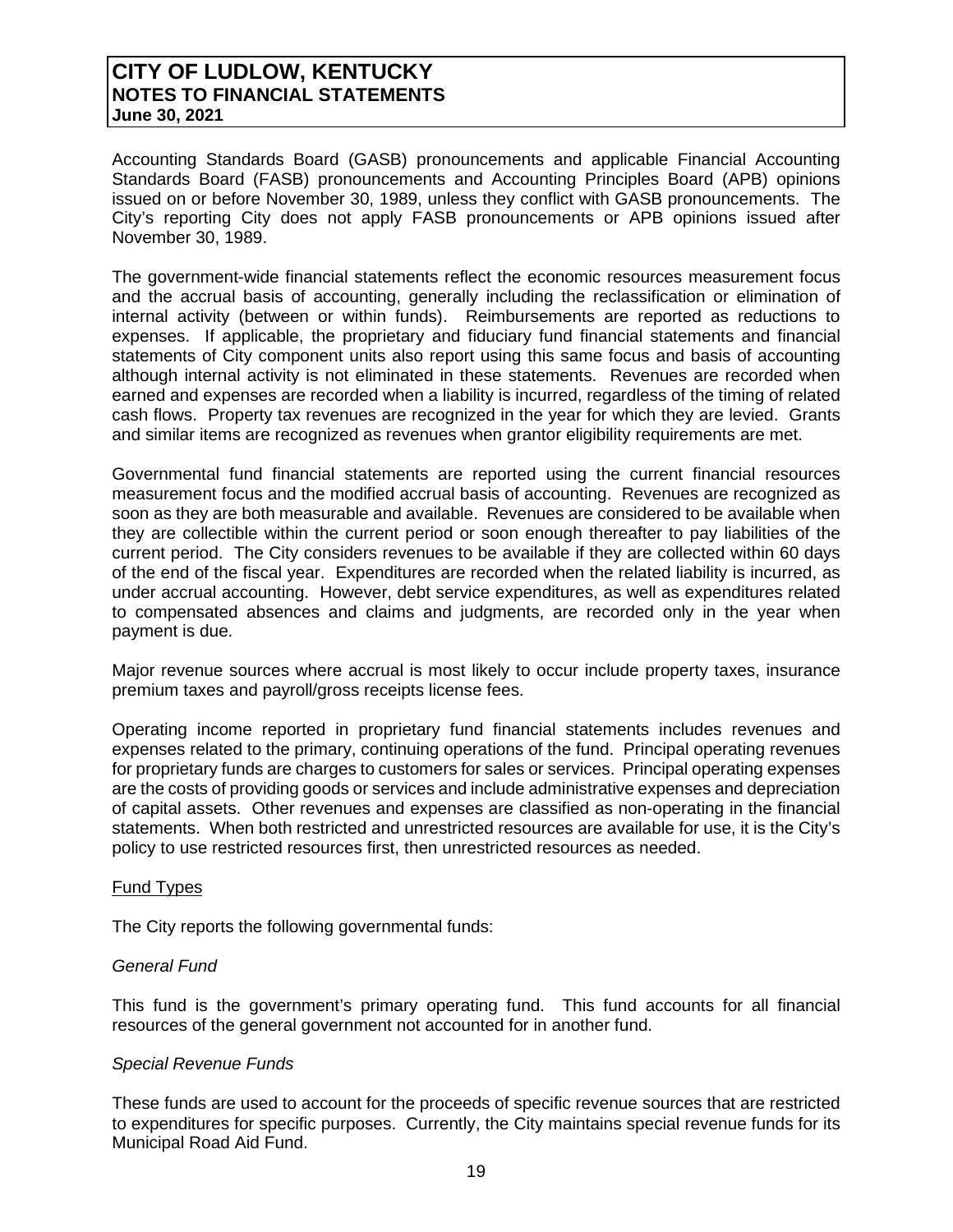## *Proprietary Fund*

The proprietary fund accounts for the activities of the City's Revolving Loan Fund program.

### Cash and Cash Equivalents and Investments

Cash and cash equivalents include amounts in demand deposits as well as short-term investments with an initial maturity date within three months of the date acquired by the City. The City is authorized by state statute to invest in:

- 1. Obligations of the United States and of its agencies and instrumentalities.
- 2. Certificates of deposit.
- 3. Banker's acceptances.
- 4. Commercial paper.
- 5. Bonds of other state or local governments.
- 6. Mutual funds.

Interest Rate Risk – In accordance with City policy, interest rate risk is limited by investing only in certificates of deposit with the highest rate of return and with the maximum security of principal. Investments are undertaken in a manner that seeks to ensure the preservation of capital in its portfolio. As of June 30, 2020, the City has no investments.

Credit Risk – The City limits its investments to certificates of deposit issued by banks within the Commonwealth of Kentucky; these certificates have no credit rating applied.

Custodial Credit Risk – For deposits, this is the risk that, in the event of a bank failure, the City's deposits will not be returned. See Note C for further information on the City's deposits.

#### Capital Assets

The City's property, plant, equipment, and infrastructure with useful lives of more than one year are stated at historical cost and are comprehensively reported in the government-wide financial statements. The City maintains infrastructure asset records consistent with all other capital assets. General capital assets are those assets not specifically related to activities reported in proprietary funds. General capital assets are reported in the governmental activities column of the government-wide statement of net position. If applicable, capital assets used by the proprietary fund are reported in the business type activities column of the government-wide statement of net position.

All fixed assets are valued at historical cost or historical estimated cost if actual historical cost is not available. Donated fixed assets are valued at their estimated fair value on the date donated.

The City has elected to capitalize assets with a cost of \$500 or more. Capital assets are depreciated using the straight-line method in the government-wide financial statements. Depreciation is charged as an expense against operations and accumulated depreciation is reported on the respective statement of net position. When capital assets are disposed, the cost and applicable accumulated depreciation are removed from the respective accounts and the resulting gain or loss recorded in operations.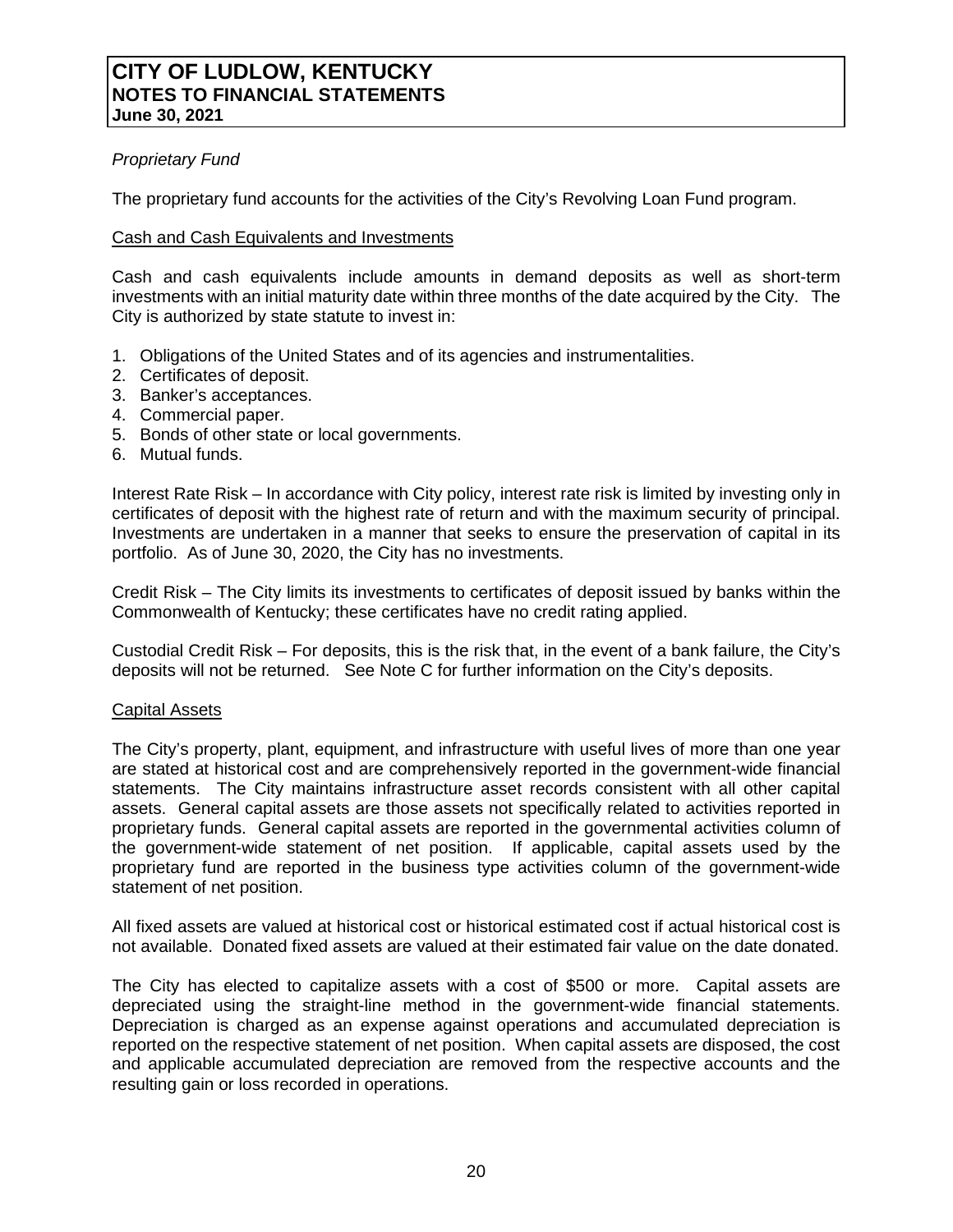Estimated useful lives for depreciable assets are as follows:

| <b>Buildings</b>             | 40 years      |
|------------------------------|---------------|
| <b>Building improvements</b> | $10-20$ years |
| Public domain infrastructure | $25-40$ years |
| <b>Vehicles</b>              | 5-10 years    |
| Furniture and equipment      | 3-5 years     |

### Compensated Absences

It is the City's policy to permit employees to accumulate earned, but unused vacation, which caps at 240 hours per employee. The balance of accrued compensated absences at June 30, 2021, as reported in the government-wide financial statements, is \$89,199.

## Long-Term Debt

In the government-wide financial statements, outstanding debt is reported as a liability. The governmental fund financial statements recognize the proceeds of debt as other financing sources of the current period. Payments of principal and interest are reported as expenditures. proprietary fund financial statements recognize a deferred revenue balance as a long-term liability. This deferral is reduced annually as payments are received (and recognized as revenue) on the City's outstanding loans receivable from its Revolving Loan Fund program. Total long term debt reported in the government-wide financial statements at June 30, 2021 was \$2,324,146 of which \$571,851 is due within the next year.

## Fund Equity

Net position is the difference between assets and liabilities. Net position invested in capital assets, net of related debt, are capital assets, less accumulated depreciation and any outstanding debt related to the acquisition, construction or improvement of those assets. In the governmental fund financial statements, fund balances have different classifications based upon their purposes, under GASB 54. The fund balance of the general fund is classified as *unassigned,* which represents funds not classified as non-spendable, committed, restricted, or assigned. The fund balances of the municipal road aid fund which is a special revenue funds, is classified as *restricted*, as funds are externally restricted by the agency providing funding. The fund balances of the acquisition fund and other special revenue funds, when applicable, are classified as *committed*, as these funds have a specific purpose that has been designated internally.

#### Inter-Fund Receivables/Payables

During the course of operations, it is possible for transactions to occur between individual funds for goods provided or services rendered. These receivables and payables are classified as "due from other funds" or "due to other funds" on the balance sheet.

#### Inventories and Prepaid Items

If applicable, inventories in the governmental funds consist of expendable supplies held for consumption stated on a first in, first out basis. They are reported at cost and as expenditures at the time individual inventory items are used.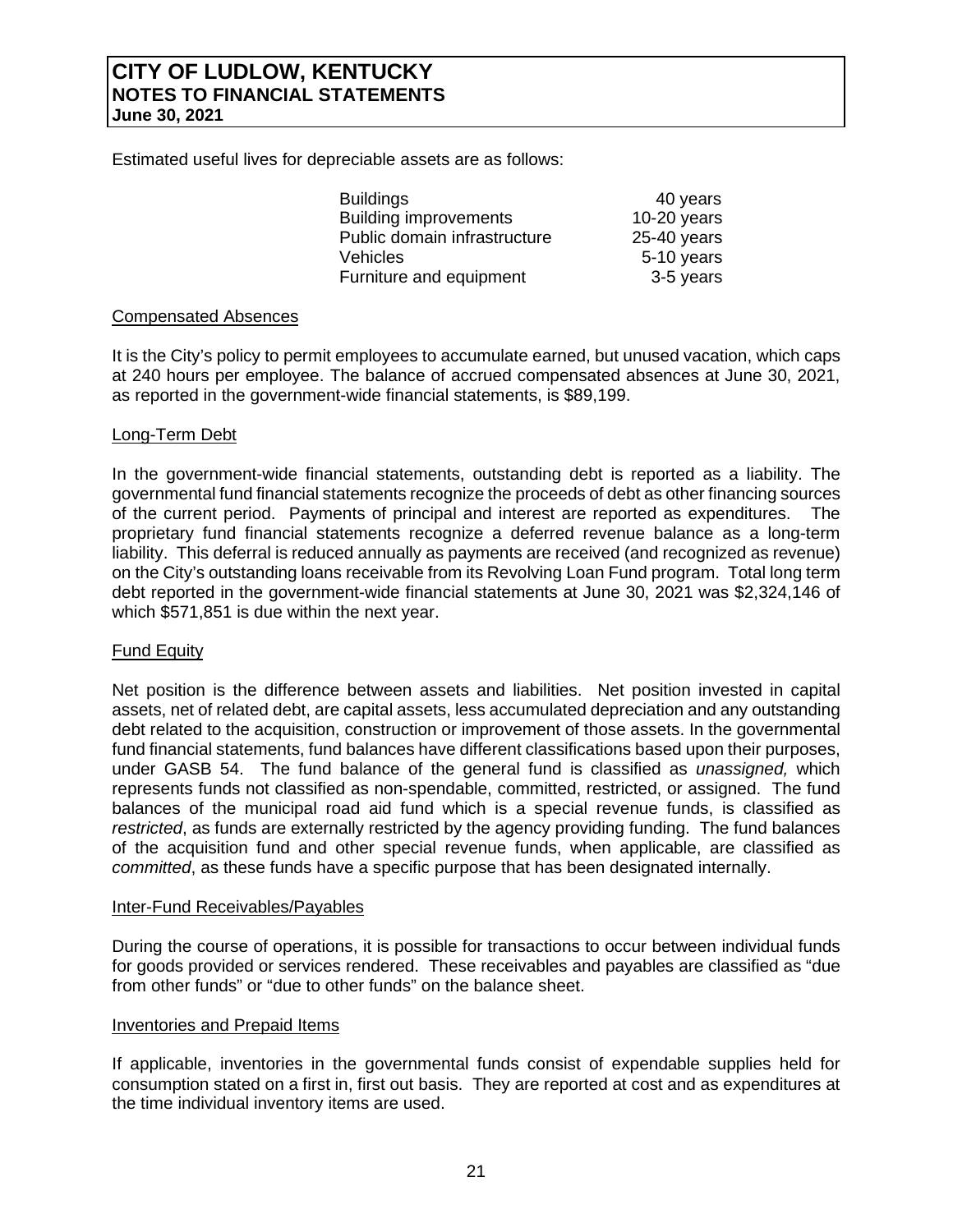Prepaid items record payments to vendors that benefit future reporting periods. Both inventories and prepaid items are similarly reported in government-wide and fund financial statements.

#### Use of Estimates

Management uses estimates and assumptions in preparing financial statements. These estimates and assumptions affect the reported amounts of assets and liabilities, the disclosures of contingent assets and liabilities, and the reported revenues and expenditures. Actual results could differ from those estimates.

#### *Pensions*

For purposes of measuring the net pension liability, deferred outflows of resources and deferred inflows of resources related to pensions, and pension expense, information about the fiduciary net position of the County Employees Retirement System (CERS) and additions to/deductions from CERS's fiduciary net position have been determined on the same basis as they are reported by CERS. For this purpose, benefit payments (including refunds of employee contributions) are recognized when due and payable in accordance with the benefit terms. Investments are reported at fair value, except for money market investments and participating interest earning investment contracts that have a maturity at the time of purchase of one year or less, which are reported at cost. The General Fund and Water and Sewer Fund resources are used to liquidate these liabilities.

## *Postemployment Benefits Other Than Pensions (OPEB)*

For purposes of measuring the OPEB liability, deferred outflows of resources and deferred inflows of resources related to OPEB, and OPEB expense, information about the fiduciary net position of the County Employees Retirement System (CERS) and additions to/deductions from CERS's fiduciary net position have been determined on the same basis as they are reported by CERS. For this purpose, benefit payments are recognized when due and payable in accordance with the benefit terms. Investments are reported at fair value, except for money market investments and participating interest earning investment contracts that have a maturity at the time of purchase of one year or less, which are reported at cost. The General Fund and Water and Sewer Fund resources are used to liquidate these liabilities.

#### Comparative Data

Comparative total data for the prior year have been presented in the accompanying financial statements in order to provide an understanding of changes in the government's financial position and operations. However, comparative data has not been presented in all statements because their inclusion would make certain statements unduly complex and difficult to understand.

## **NOTE B – STEWARDSHIP, COMPLIANCE AND ACCOUNTABILITY**

The City follows these procedures in establishing the budgetary data reflected in the financial statements:

1) In accordance with City code, prior to June 1, the Mayor submits to the City Council a proposed operating budget for the fiscal year commencing the following July 1. The operating budget includes proposed expenditures and the means of financing them for the upcoming year.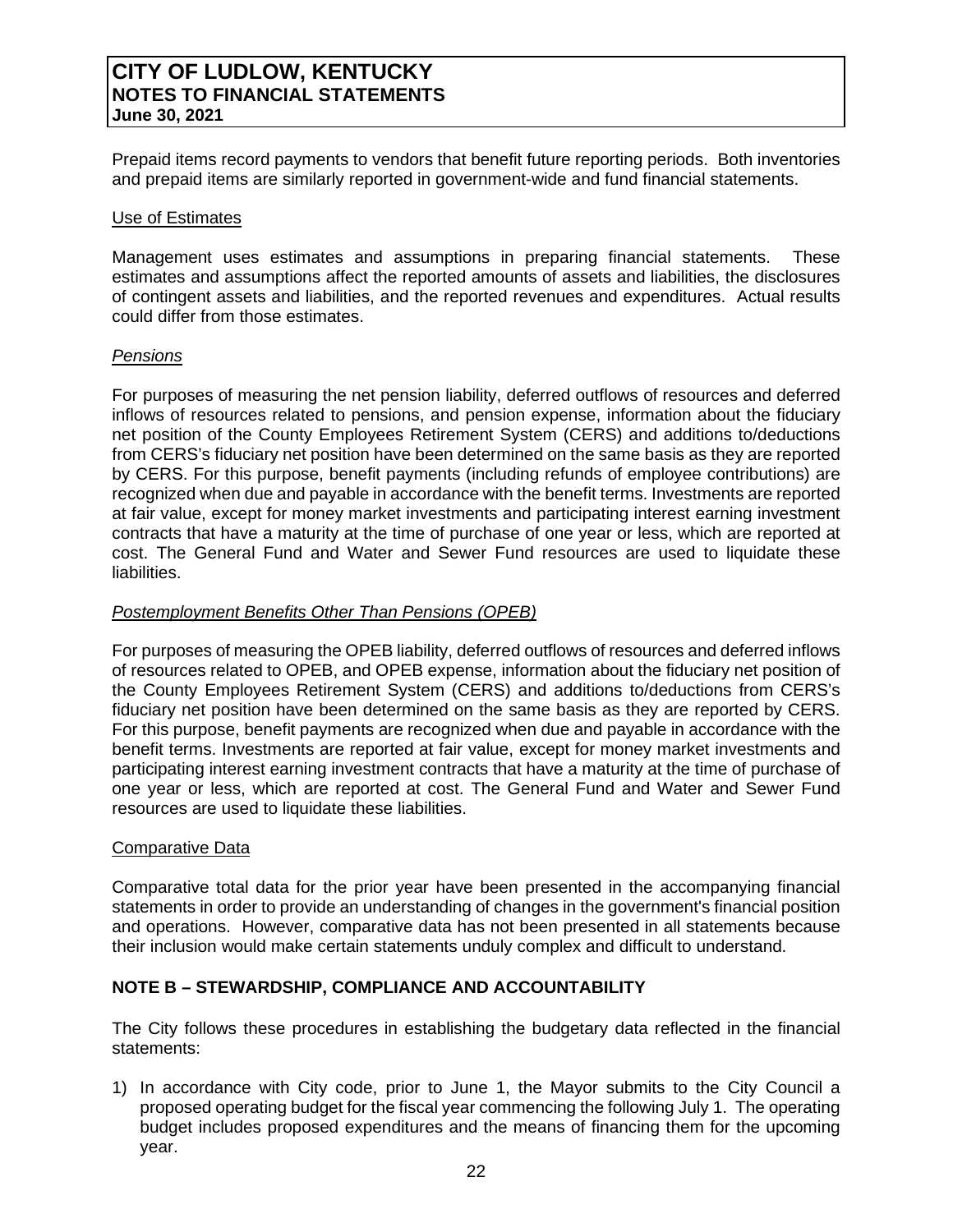- 2) Public hearings are conducted to obtain taxpayer comment.
- 3) Prior to June 30, the budget is legally enacted through passage of an ordinance.
- 4) The Mayor is required by Kentucky Revised Statutes to present a quarterly report to the City Council explaining any variance from the approved budget.
- 5) Appropriations continue in effect until a new budget is adopted.
- 6) The City Council may authorize supplemental appropriations during the year.

Expenditures may not legally exceed budgeted appropriations at the function level. Any revisions to the budget that would alter total revenues and expenditures of any fund must be approved by the council. The following functions had expenditures in excess of legally adopted appropriations for the year ended June 30, 2021:

| <b>Budget Line</b>             |  | <b>Budget</b> |    | Actual    |    | Variance     |  |  |
|--------------------------------|--|---------------|----|-----------|----|--------------|--|--|
|                                |  |               |    |           |    |              |  |  |
| Legislative and Administrative |  | \$1,267,081   | \$ | 1,367,942 |    | \$(100, 861) |  |  |
| Police                         |  | 1,299,738     | \$ | 1,425,663 | S. | (125, 925)   |  |  |
| <b>Public Works</b>            |  | 147,068       | \$ | 230,818   |    | (83,750)     |  |  |
| Fire/EMS Fund                  |  | 804,560       | \$ | 870,399   |    | (65, 839)    |  |  |

## **NOTE C – DEPOSITS**

The City maintains deposits with financial institutions insured by the Federal Deposit Insurance Corporation (FDIC). As allowed by law, the depository bank should pledge securities along with FDIC insurance at least equal to the amount on deposit at all times. As of June 30, 2021, the City had cash and cash equivalents of \$1,500,046. Cash balances are covered by FDIC insurance.

## **NOTE D – RECEIVABLES**

Property taxes are assessed as of January 1. Taxes are levied on October 1 and are due and payable on or before October 31. The City bills and collects its own property taxes. An adjustment is made at June 30 to recognize property taxes levied during the year which are still receivable at year end.

## **NOTE E – CAPITAL ASSETS AND DEPRECIATION**

The following is a summary of changes in capital assets for the City's governmental activities for the year ended June 30, 2021:

|                                 | <b>Balance</b> |                  |                  |   | <b>Balance</b> |
|---------------------------------|----------------|------------------|------------------|---|----------------|
|                                 | June 30,       |                  |                  |   | June 30,       |
|                                 | 2020           | <b>Additions</b> | <b>Deletions</b> |   | 2021           |
| Land (not depreciated)          | \$<br>986,328  | \$               | \$               | S | 986,328        |
| Construction in progress        | 162,448        |                  |                  |   | 162,448        |
| Infrastructure                  | 24,800,981     |                  |                  |   | 24,800,981     |
| Buildings and equipment         | 4,430,125      | 195,752          |                  |   | 4,625,877      |
| <b>Vehicles</b>                 | 1,503,342      | 89,615           | (49,520)         |   | 1,543,437      |
| <b>Fixed Assets</b>             | 31,883,224     | 285,367          | (49,520)         |   | 32,119,071     |
| <b>Accumulated Depreciation</b> | (27,420,733)   | (189, 858)       | 49,055           |   | (27, 561, 536) |
| <b>Net Fixed Assets</b>         | 4,462,491      | 95,509           | (465)            |   | 4,557,535      |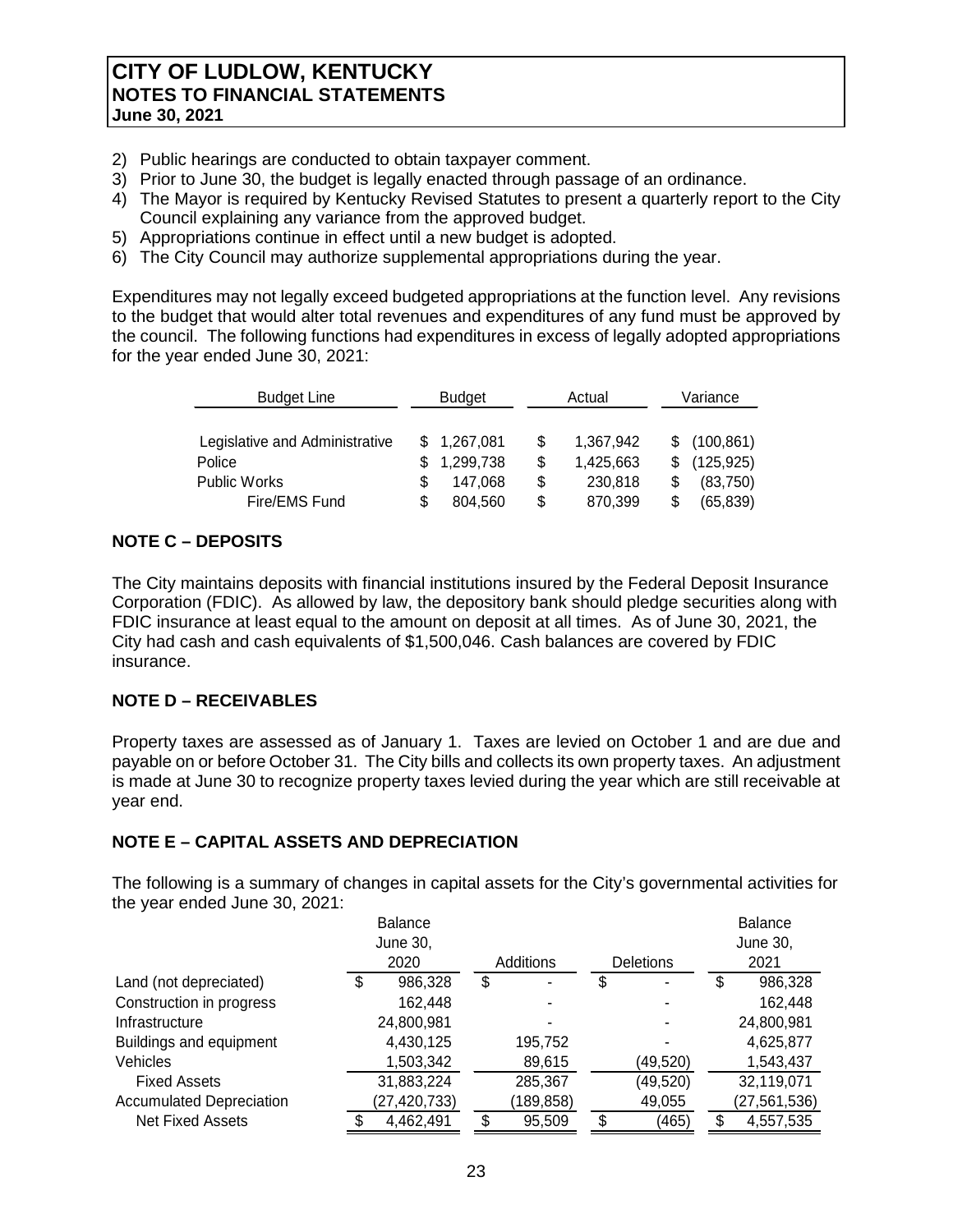## **NOTE F – LONG-TERM DEBT**

The City's long-term debt consists of the following:

#### Capital Lease – KLC Funding Trust

The City executed a 3.00% interest, 25-year \$700,000 capital lease payable effective July 18, 2008 with the Kentucky League of Cities Funding Trust in order to fund its new Municipal Center. The termination date of this secured lease is July 1, 2033. The City is to make monthly payments to the lease's trustee, the Bank of New York Mellon. The remaining annual debt service requirements are as follows:

| <b>Fiscal Year</b> |     |           |               |               |
|--------------------|-----|-----------|---------------|---------------|
| Ending             |     |           |               |               |
| June 30,           |     | Principal | Interest      | Payment       |
| 2022               | \$  | 27,897    | \$<br>15,891  | \$<br>43,788  |
| 2023               |     | 28,966    | 14,822        | 43,788        |
| 2024               |     | 30,050    | 13,738        | 43,788        |
| 2025               |     | 31,236    | 12,552        | 43,788        |
| 2026               |     | 32,412    | 11,376        | 43,788        |
| 2027-2031          |     | 181,603   | 37,287        | 218,890       |
| 2032-2034          |     | 86,309    | 4,846         | 91,155        |
| Total              | \$. | 418,473   | \$<br>110,512 | \$<br>528,985 |

## Capital Lease - First Government Lease Company

The City executed a lease on August 8, 2016 with First Government Lease Company for the purchase of two 2017 police vehicles capitalized at a cost of \$70,663. This lease is secured by the vehicles and requires an annual payment of \$17,517 each December 1st. Final payment was made in December 2020.

#### Capital Lease – US Bank Equipment Finance

The City executed a lease on March 5, 2018 with US Bank Equipment Finance for the purchase of two 2018 police vehicles capitalized at a cost of \$63,724. This lease is secured by the vehicles and requires an annual payment of \$22,724 each December. Final payment was made in December 2020.

#### Promissory Note – Northern Kentucky Area Development

On October 30, 2017, the City executed a promissory note agreement with Northern Kentucky Area Development District, a regional planning council, to provide additional construction monies for the Municipal Lot/Train Viewing Station. Draws on the note were \$214,557, it is secured by the project, carries a 0% interest rate and will require monthly payments of \$1,788 for ten years. Annual payments are as follows:

#### Kentucky Bond Corporation – Lease Agreement

On May 2, 2014, The City entered into a lease agreement with the Kentucky Bond Corporation (KBC) in the amount of \$965,000. Concurrent with this lease agreement, KBC issued Financing Program Revenue Bonds, 2014Series B which repaid the City's BB&T line of credit. The lease agreement with the Kentucky Bond Corporation specifies monthly principal, interest and expense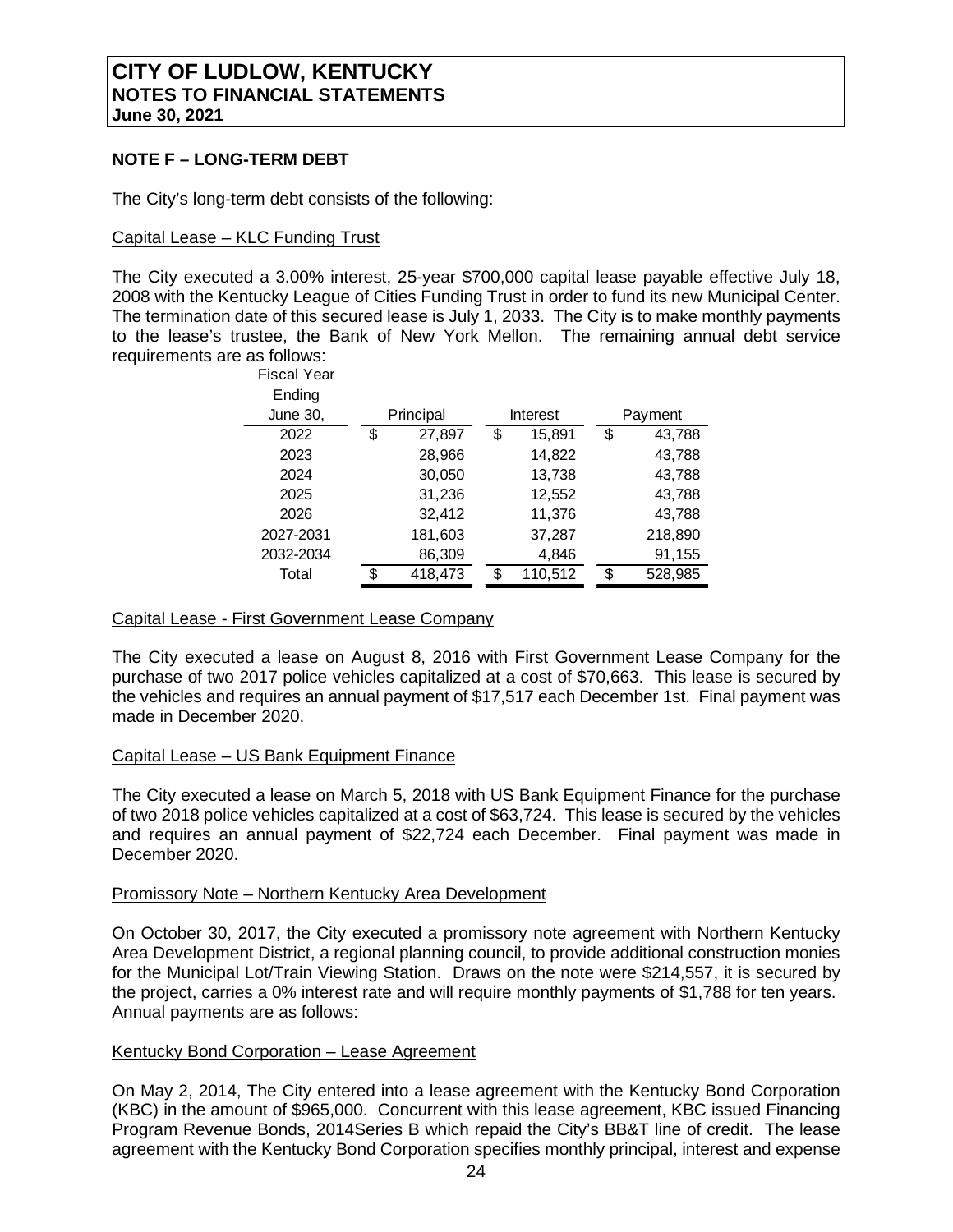requirement payments in the amount in effect on the first day of each fiscal year as stated in the agreement. The debt service is as follows:

| <b>Fiscal Year</b> |          |               |               |                   |
|--------------------|----------|---------------|---------------|-------------------|
| Ending             | Interest |               |               | <b>Total Debt</b> |
| June 30,           | Rate     | Principal     | Interest      | Service           |
| 2022               | 4.300%   | \$<br>30,000  | \$<br>29,944  | \$<br>59,944      |
| 2023               | 4.300%   | 30,000        | 28,969        | 58,969            |
| 2024               | 4.300%   | 30,000        | 27,994        | 57,994            |
| 2025               | 4.300%   | 30,000        | 27,019        | 57,019            |
| 2026               | 4.300%   | 32,083        | 26.044        | 58,127            |
| 2027-2031          | 4.300%   | 182,083       | 112,932       | 295,015           |
| 2032-2036          | 4.800%   | 229,167       | 76,120        | 305,287           |
| 2037-2041          | 4.800%   | 224,167       | 26,758        | 250,925           |
| Total              |          | \$<br>787,500 | \$<br>355,780 | \$<br>1,143,280   |

## Branch Banking & Trust – Lease Agreement

The City executed a 2.88% interest, 15-year \$500,000 lease payable with Branch Banking & Trust (BB & T) effective July 27, 2017 to finance the acquisition, construction, installation and equipping of the municipal lot and rail viewing station. The termination date of this secured lease is July 21, 2032. The City makes monthly payments of \$3,424. The remaining annual debt service requirements are as follows:

| <b>Fiscal Year</b> |     |           |              |               |
|--------------------|-----|-----------|--------------|---------------|
| Ending             |     |           |              |               |
| <b>June 30,</b>    |     | Principal | Interest     | Payment       |
| 2022               | \$  | 30,197    | \$<br>10,891 | \$<br>41,088  |
| 2023               |     | 31,079    | 10,009       | 41,088        |
| 2024               |     | 31,986    | 9,102        | 41,088        |
| 2025               |     | 32,919    | 8,169        | 41,088        |
| 2026               |     | 33,880    | 7,208        | 41,088        |
| 2027-2031          |     | 184,818   | 20,622       | 205,440       |
| 2032-2033          |     | 44,603    | 989          | 45,592        |
| Total              | \$. | 389,482   | \$<br>66,990 | \$<br>456,472 |

#### Capital Lease – US Bank Equipment Finance

The City executed a lease with Motorola for the purchase of a new radio system at a cost of \$156,916. This lease is secured by the radios and requires the following payments on January 1<sup>st</sup> each year. Annual lease payments are as follows:

| <b>Fiscal Year</b> |    |           |   |          |   |         |
|--------------------|----|-----------|---|----------|---|---------|
| Ending             |    |           |   |          |   |         |
| June 30,           |    | Principal |   | Interest |   | Payment |
| 2022               |    | 109,864   | S | 3.700    | S | 113,564 |
| Total              | S. | 109,864   | S | 3,700    | S | 113,564 |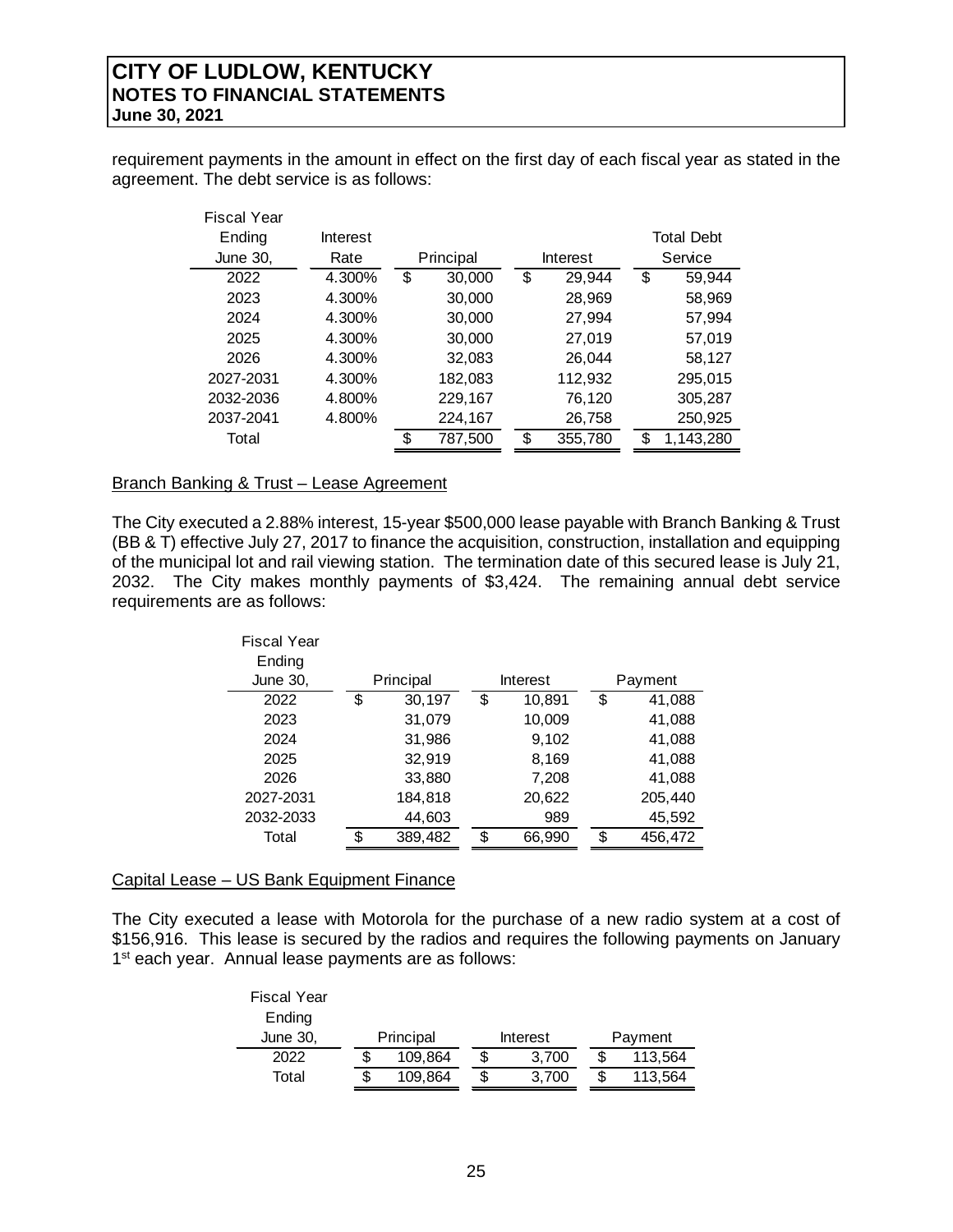#### Tax and Revenue Anticipation Notes

On June 27, 2018, the City executed a Tax and Revenue Anticipation Note with Branch Banking and Trust Company (BB&T), not to exceed \$350,000, to finance current obligations of the city. The Notes will be repaid from future tax receipts, mature on June 30, 2022, and shall bear interest at the stated interest rate on maturity at June 30, 2022.

### Capital Lease – Flex Financial

The City executed a lease with Flex Financial, a division of Stryker Sales Corporation, for the purchase of a new defibrillator at a cost of \$36,975. This lease is secured by the equipment and requires an annual payment of \$12,325 each April. Final payment will be April 2022. Annual lease payments are as follows:

| <b>Fiscal Year</b> |           |   |          |         |
|--------------------|-----------|---|----------|---------|
| Ending             |           |   |          |         |
| June 30,           | Principal |   | Interest | Payment |
| 2022               | 12.325    | S | 1.000    | 13.325  |
| Total              | 12.325    | S | 1,000    | 13,325  |

## Capital Lease – Citizens Bank of Kansas

The City executed a lease with Citizens Bank of Kansas for the purchase of a truck at a cost of \$100,449.20 on August 27, 2020. The lease is secured by the truck and requires an annual payment of \$22,028.65 each December. Final payment will be December 2024. Annual lease payments are as follows:

| <b>Fiscal Year</b> |    |           |    |          |    |         |
|--------------------|----|-----------|----|----------|----|---------|
| Ending             |    |           |    |          |    |         |
| <b>June 30,</b>    |    | Principal |    | Interest |    | Payment |
| 2022               | \$ | 18,805    | S  | 3,224    | \$ | 22,029  |
| 2023               |    | 19,567    |    | 2,462    |    | 22,029  |
| 2024               |    | 20,361    |    | 1,668    |    | 22,029  |
| 2025               |    | 20,759    |    | 844      |    | 21,603  |
| Total              | S. | 79,492    | \$ | 8,198    | S  | 87,690  |

## **NOTE G – INDEBTEDNESS SUMMARY**

The changes in long-term indebtedness for 2021 are as follows: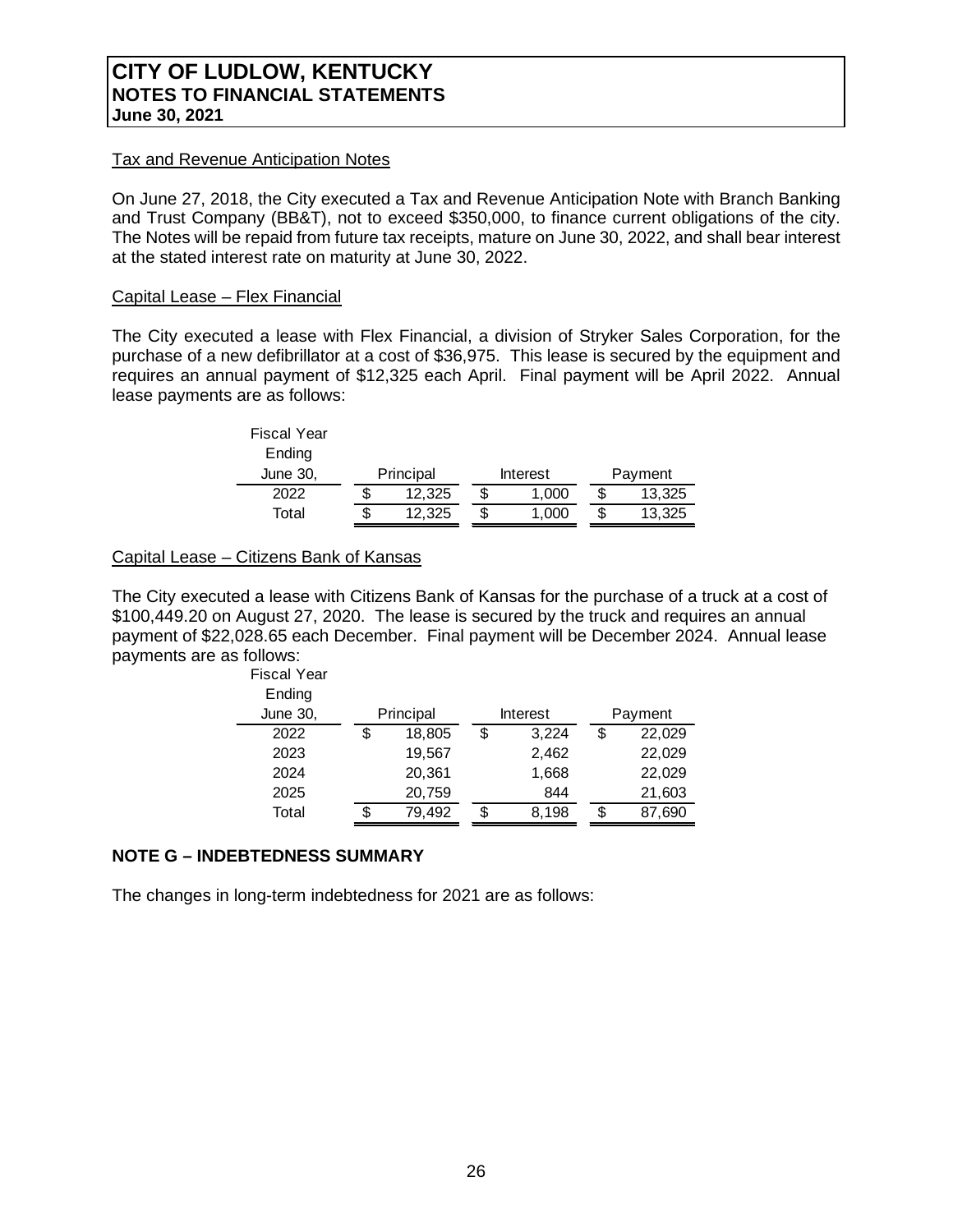|                                         | <b>Balance</b><br>June 30,<br>2020 | Additions     | Retirements     | <b>Balance</b><br>June 30,<br>2021 |
|-----------------------------------------|------------------------------------|---------------|-----------------|------------------------------------|
| Citizens Bank of Kansas                 | S                                  | \$<br>100,449 | \$<br>(20, 957) | \$<br>79,492                       |
| <b>First Government Lease Company</b>   | 15,888                             |               | (15,888)        |                                    |
| <b>KLC Funding Trust Lease</b>          | 445,368                            |               | (26, 895)       | 418,473                            |
| <b>US Bank Equipment Finance</b>        | 21,858                             |               | (21, 858)       |                                    |
| Northern Kentucky Area Development      | 182,373                            |               | (5,363)         | 177,010                            |
| 2014B Revenue Bonds                     | 814,583                            |               | (27, 083)       | 787,500                            |
| <b>BB&amp;T Lease</b>                   | 418,894                            |               | (29, 412)       | 389,482                            |
| <b>Tax Anticipation Note</b>            | 350,000                            |               |                 | 350,000                            |
| Motorola Lease                          | 135,852                            |               | (25, 988)       | 109,864                            |
| <b>Stryker Lease</b>                    | 24,650                             |               | (12, 325)       | 12,325                             |
| <b>Total Debt</b>                       | 2,409,466                          | 100,449       | (185,769)       | 2,324,146                          |
| Less: current portion of long-term debt | (586,013)                          |               |                 | (571, 851)                         |
| <b>Total Long-Term Debt</b>             | 1,823,453                          |               |                 | 1,752,295                          |

## **NOTE H – CONTINGENT LIABILITIES**

The City is at risk for possible litigation due to the nature of the City officials' enforcement of various codes and regulations, such as zoning and building codes.

## **NOTE I – COUNTY EMPLOYEES' RETIREMENT SYSTEMS**

*Plan description -* Employees are covered by CERS (County Employees Retirement System), a cost-sharing multiple-employer defined benefit pension and health insurance (Other Post-Employment Benefits; OPEB) plan administered by the Kentucky Retirement System, an agency of the Commonwealth of Kentucky. Under the provisions of the Kentucky Revised Statue ("KRS") Section 61.645, the Board of Trustees of the Kentucky Retirement administers CERS and has the authority to establish and amend benefit provisions. The Kentucky Retirement System issues a publicly available financial report that includes financial statements and required supplementary information for CERS. That report may be obtained from http://kyret.ky.gov/.

The Plan is divided into both a **Pension Plan** and **Health Insurance Fund Plan** (Other Post-Employment Benefits; OPEB) and each plan is further sub-divided based on *Non-Hazardous* duty and *Hazardous* duty covered-employee classifications. The City has both Non-Hazardous and Non-Hazardous employees.

Membership in CERS consisted of the following at June 30, 2020:

|                                   | Non-Hazardous |             | Non-Hazardous |             |  |
|-----------------------------------|---------------|-------------|---------------|-------------|--|
|                                   | Pension       | <b>OPEB</b> | Pension       | <b>OPEB</b> |  |
| <b>Active Plan Members</b>        | 81,506        | 81,147      | 9.474         | 9,470       |  |
| Inactive Plan Members             | 91,543        | 29,362      | 3,422         | 856         |  |
| <b>Retired Members</b>            | 64.539        | 36,371      | 10,023        | 6,853       |  |
|                                   | 237,588       | 146,880     | 22.919        | 17,179      |  |
| Number of participating employers |               | 1,139       |               | 266         |  |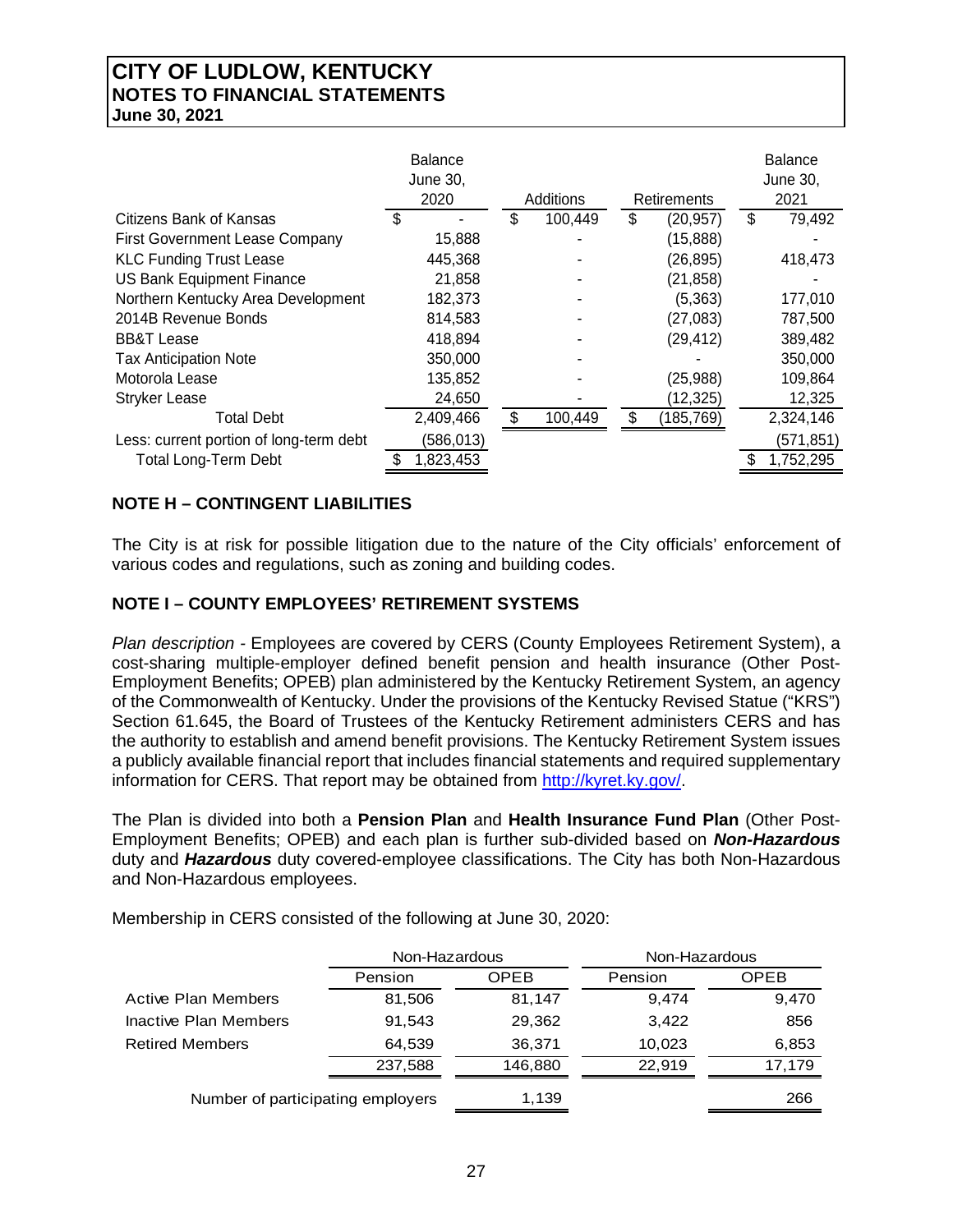#### **PENSION PLAN**

#### **Non-Hazardous Pension Plan Description**

*Benefits Provided –* CERS provides retirement, health insurance, death and disability benefits to Non-Hazardous duty Plan employees and beneficiaries. Employees are vested in the plan after five years of service. For retirement purposes, employees are grouped into three tiers, based on hire date:

| Tier 1 | Participation date<br>Unreduced retirement | Before September 1, 2008<br>27 years service or 65 years old                                       |
|--------|--------------------------------------------|----------------------------------------------------------------------------------------------------|
|        | Reduced retirement                         | At least 5 years service and 55 years old                                                          |
|        |                                            | At least 25 years service and any age                                                              |
| Tier 2 | Participation date                         | September 1, 2008 - December 31, 2013                                                              |
|        | Unreduced retirement                       | At least 5 years service and 65 years old<br>or age 57+ and sum of service years plus age equal 87 |
|        | Reduced retirement                         | At least 10 years service and 60 years old                                                         |
| Tier 3 | Participation date                         | After December 31, 2013                                                                            |
|        | Unreduced retirement                       | At least 5 years service and 65 years old<br>or age 57+ and sum of service years plus age equal 87 |
|        | Reduced retirement                         | Not available                                                                                      |

Cost of living adjustments are provided at the discretion of the General Assembly. Retirement is based on a factor of the number of years of service and hire date multiplied by the average of the highest five years' earnings. Reduced benefits are based on factors of both of these components. Participating employees become eligible to receive the health insurance benefit after at least 180 months or service. Death benefits are provided for both death after retirement and death prior to retirement. Death benefits after retirement are \$5,000 in lump sum. Five years' service is required for death benefits prior to retirement and the employee must have suffered a duty-related death. The decedent's beneficiary will receive the higher of the normal death benefit and \$10,000 plus 25% of the decedent's monthly final rate or pay and any dependent child will receive 10% of the decedent's monthly final rate of pay up to 40% for all dependent children. Five years' service is required for nonservice-related disability benefits.

*Contributions –* Required pension plan contributions by the employee are based on the tier:

|        | <b>Required Contribution</b> |  |
|--------|------------------------------|--|
| Tier 1 | 5%                           |  |
| Tier 2 | 5%                           |  |
| Tier 3 | 5%                           |  |

#### **Hazardous Pension Plan Description**

*Benefits Provided –* CERS provides retirement, health insurance, death and disability benefits to Hazardous duty Plan employees and beneficiaries. Employees are vested in the plan after five years of service.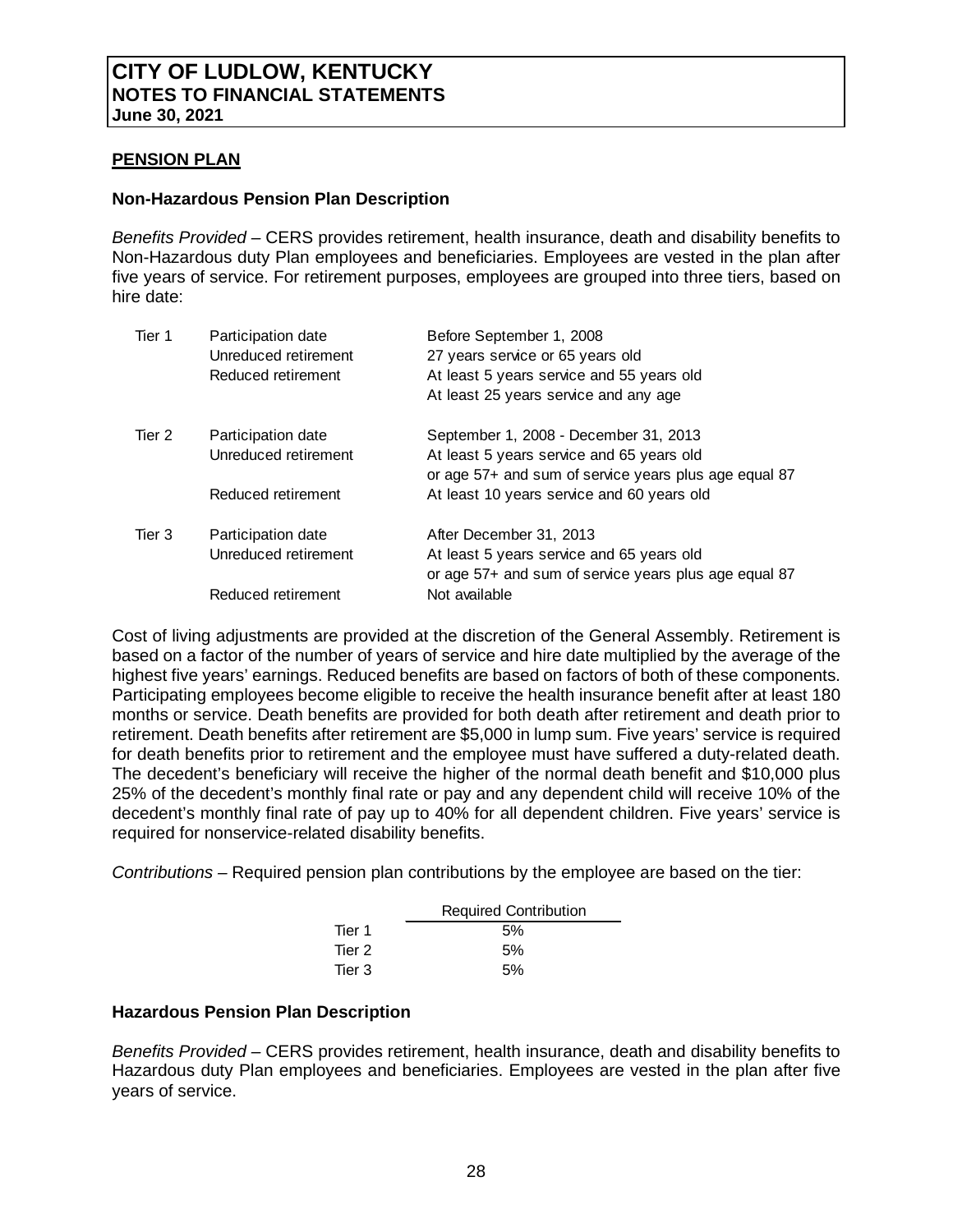For retirement purposes, employees are grouped into three tiers, based on hire date:

| Tier 1 | Participation date<br>Unreduced retirement<br>Reduced retirement | Before September 1, 2008<br>At least one month of hazardous duty service credit<br>and 55 years old, or any age with 20 years of service.<br>15 years service and 50 years old |
|--------|------------------------------------------------------------------|--------------------------------------------------------------------------------------------------------------------------------------------------------------------------------|
| Tier 2 | Participation date<br>Unreduced retirement                       | September 1, 2008 - December 31, 2013<br>At least 5 years of hazardous duty service credit and<br>60 years old or any age with 25 years of service.                            |
|        | Reduced retirement                                               | 15 years service and 50 years old                                                                                                                                              |
| Tier 3 | Participation date<br>Unreduced retirement                       | On or after January 1, 2014<br>At least 5 years of hazardous duty service credit and<br>60 years old or 25 or more years of service, with no<br>age requirement                |
|        | Reduced retirement                                               | Not available                                                                                                                                                                  |

Cost of living adjustments are provided at the discretion of the General Assembly. Retirement is based on a factor of the number of years of service and hire date multiplied by the average of the highest five years' earnings. Reduced benefits are based on factors of both of these components. Participating employees become eligible to receive the health insurance benefit after at least 180 months or service. Death benefits are provided for both death after retirement and death prior to retirement. Death benefits after retirement are \$5,000 in lump sum. Five years' service is required for death benefits prior to retirement and the employee must have suffered a duty-related death. The decedent's beneficiary will receive the higher of the normal death benefit and \$10,000 plus 25% of the decedent's monthly final rate or pay and any dependent child will receive 10% of the decedent's monthly final rate of pay up to 40% for all dependent children. Five years' service is required for nonservice-related disability benefits.

*Contributions –* Required pension plan contributions by the employee are based on the tier:

|        | <b>Required Contribution</b> |
|--------|------------------------------|
| Tier 1 | 8%                           |
| Tier 2 | 8%                           |
| Tier 3 | 8%                           |

## **Contributions**

For non-hazardous duty employees, the City contributed 24.06% of which 19.30% was for the pension fund and 4.76% was for the health insurance fund, of the non-hazardous duty coveredemployee's compensation during the fiscal year ended June 30, 2021.

For hazardous duty employees, the City contributed 39.58% of which 30.06% was for the pension fund and 9.52% was for the health insurance fund, of the hazardous duty covered-employee's compensation during the fiscal year ended June 30, 2021.

The City made all required contributions for the non-hazardous Plan obligation for the fiscal year in the amount of \$67,075, of which \$53,805 was for the pension fund and \$13,270 was for the health insurance fund.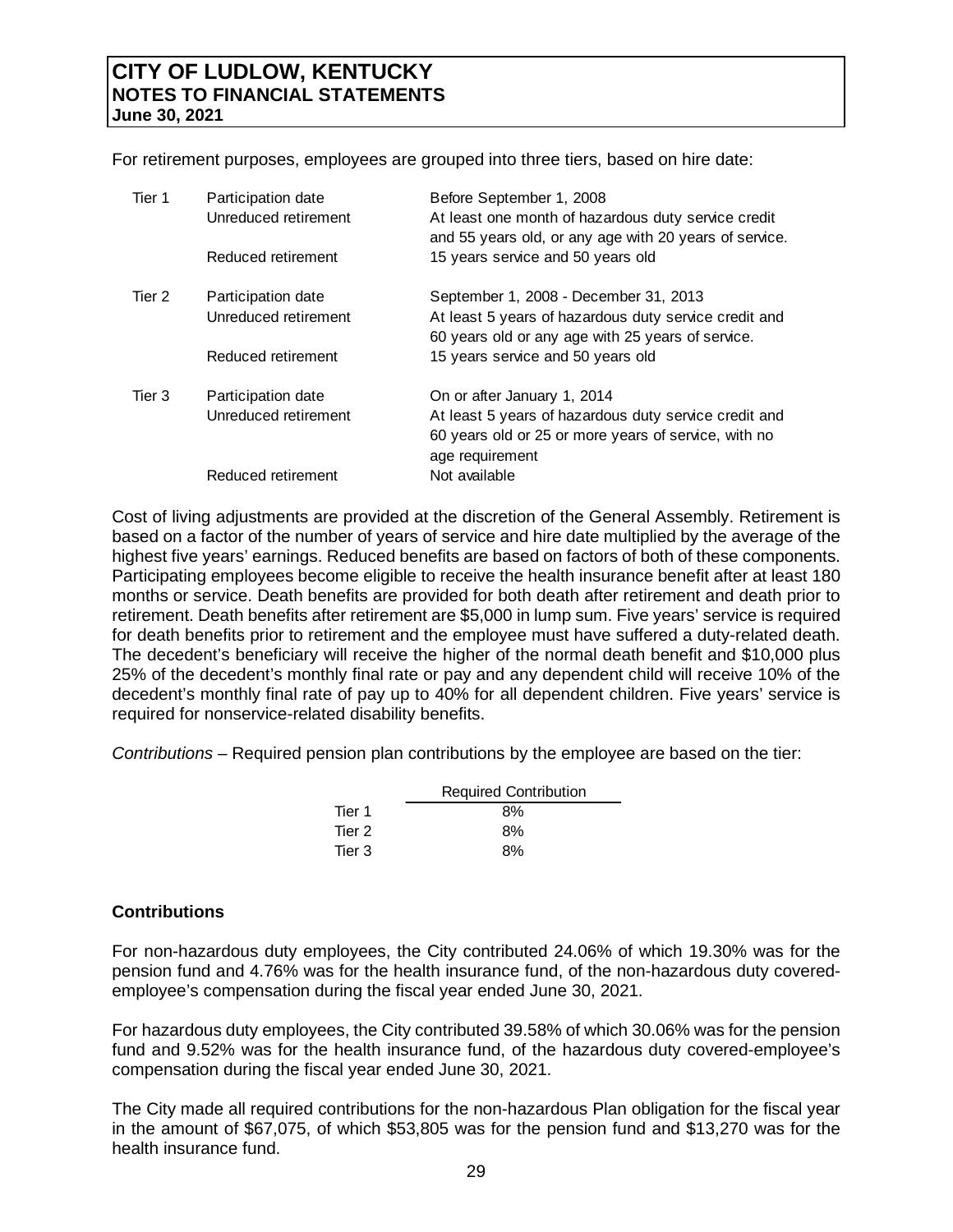The City made all required contributions for the hazardous Plan obligation for the fiscal year in the amount of \$376,844 of which \$286,204 was for the pension fund and \$90,640 was for the health insurance fund

### **Pension Liabilities, Pension Expense, Deferred Outflows of Resources, and Deferred Inflows of Resources Related to Pensions**

At June 30, 2021, the City reported a liability of \$5,462,823 as its proportionate share of the net pension liability (\$607.994 for the non-hazardous plan and \$4,854,829 for the hazardous duty plan) The net pension liability was measured as of June 30, 2020, and the total pension liability used to calculate the net pension liability was determined by an actuarial valuation as of that date. The City's proportion of the net pension liability was based on a projection of the City's long-term share of contributions to the pension plan relative to the projected contributions of all participating entities, actuarially determined. At June 30, 2020, the City's non-hazardous employer allocation proportion was 0.007927% of the total CERS non-hazardous duty employees and the hazardous employer allocation proportion was 0.161021% of the total CERS hazardous duty employees. For the year ended June 30, 2021, the City recognized pension expense of \$711,581 in addition to its \$286,204 pension contribution.

|                                                                                                                  |              | Non-Hazardous    | Hazardous     |          |               | Total            |
|------------------------------------------------------------------------------------------------------------------|--------------|------------------|---------------|----------|---------------|------------------|
|                                                                                                                  | Deferred     | Deferred         | Deferred      | Deferred | Deferred      | Deferred         |
|                                                                                                                  | Outflow      | Inflow           | Outflow       | Inflow   | Outflow       | Inflow           |
| Differences between<br>expected and actual<br>experience                                                         | \$<br>15,161 | \$               | \$<br>150,567 | \$       | \$<br>165,728 | S                |
| Net difference<br>between projected<br>and actual earnings<br>on plan investments                                | 15,215       |                  | 109,368       |          | 124,583       |                  |
| Changes of<br>assumptions                                                                                        | 23,741       |                  | 184,122       |          | 207,863       |                  |
| Changes in proportion<br>and differences<br>between contributions<br>and proportionate share<br>of contributions |              | (293, 381)       | 233,231       |          | 233,231       | (293, 381)       |
| Contributions<br>subsequent to the<br>measurement date                                                           | 53,805       |                  | 286,204       |          | 340,009       |                  |
|                                                                                                                  | \$107,922    | (293, 381)<br>\$ | \$<br>963,492 | \$       | \$1,071,414   | \$<br>(293, 381) |

At June 30, 2021, the City reported deferred outflows of resources and deferred inflows of resources related to pensions from the following sources:

The City's contributions subsequent to the measurement date of \$340,009 will be recognized as a reduction of the net pension liability in the year ending June 30, 2022. Other amounts reported as deferred outflows of resources and deferred inflows of resources related to pensions will be recognized in pension expense as follows: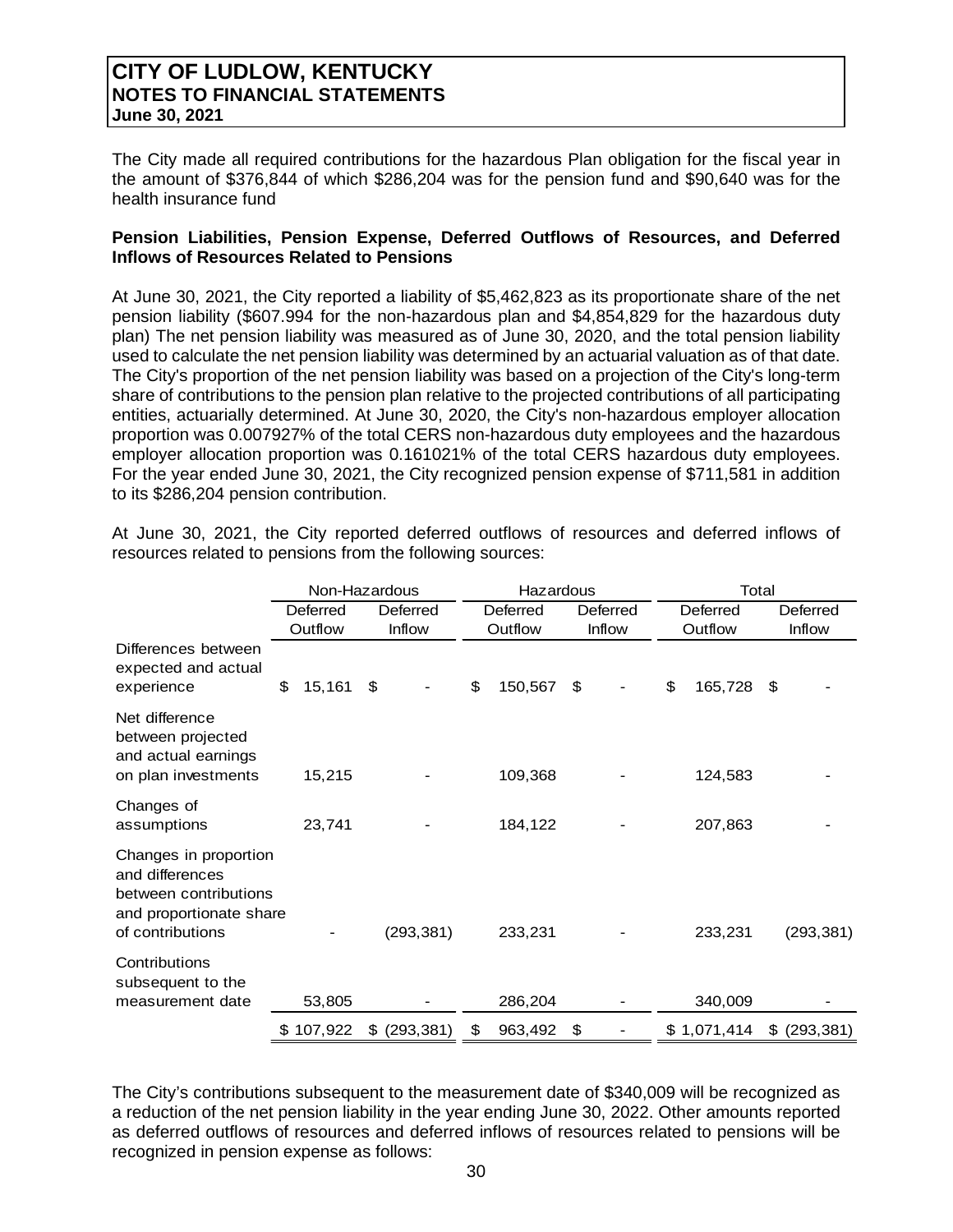| Measurement Year<br>Ending June 30, | Net<br>Deferral |         |  |
|-------------------------------------|-----------------|---------|--|
|                                     |                 |         |  |
| 2021                                | \$              | 184.964 |  |
| 2022                                |                 | 65,523  |  |
| 2023                                |                 | 110,427 |  |
| 2024                                |                 | 77,110  |  |
| 2025                                |                 |         |  |
| Thereafter                          |                 |         |  |
|                                     |                 | 438.024 |  |

### **Actuarial Assumptions**

The total pension liability as of June 30, 2021 is based on an actuarial valuation date of June 30, 2018, rolled forward to June 30, 2020, and determined using the following actuarial assumptions, applied to all periods included in the measurement:

| June 30, 2018                                                                                                           |
|-------------------------------------------------------------------------------------------------------------------------|
| Entry Age Normal                                                                                                        |
| 20% of the difference between the market value of<br>assets and the expected actuarial value of assets is<br>recognized |
| Level percentage of payroll                                                                                             |
| 25 years, closed                                                                                                        |
| 2.00%                                                                                                                   |
| 6.25%                                                                                                                   |
| 2.30%                                                                                                                   |
| 3.05-11.55%, varies by service                                                                                          |
| RP-2000 Combined Mortality Table projected to                                                                           |
|                                                                                                                         |

Scale BB (set-back 1 year for females)

The long-term expected return on plan assets is reviewed as part of the regular experience studies prepared every five years for CERS. The most recent analysis, performed for the period covering fiscal years 2008 through 2013, is outlined in a report dated April 30, 2014. Several factors are considered in evaluating the long‐term rate of return assumption including long term historical data, estimates inherent in current market data, and a log‐ normal distribution analysis in which best-estimate ranges of expected future real rates of return (expected return, net of investment expense, and inflation) were developed by the investment consultant for each major asset class. These ranges were combined to produce the long‐term expected rate of return by weighting the expected future real rates of return by the target asset allocation percentage and then adding expected inflation. The capital market assumptions developed by the investment consultant are intended for use over a 10‐year horizon and may not be useful in setting the long‐term rate of return for funding pension plans which covers a longer timeframe. The assumption is intended to be a long-term assumption and is not expected to change absent a significant change in the asset allocation, a change in the inflation assumption, or a fundamental change in the market that alters expected returns in future years.

## **Changes of Assumptions**

There have been no changes in actuarial assumptions since June 30, 2019.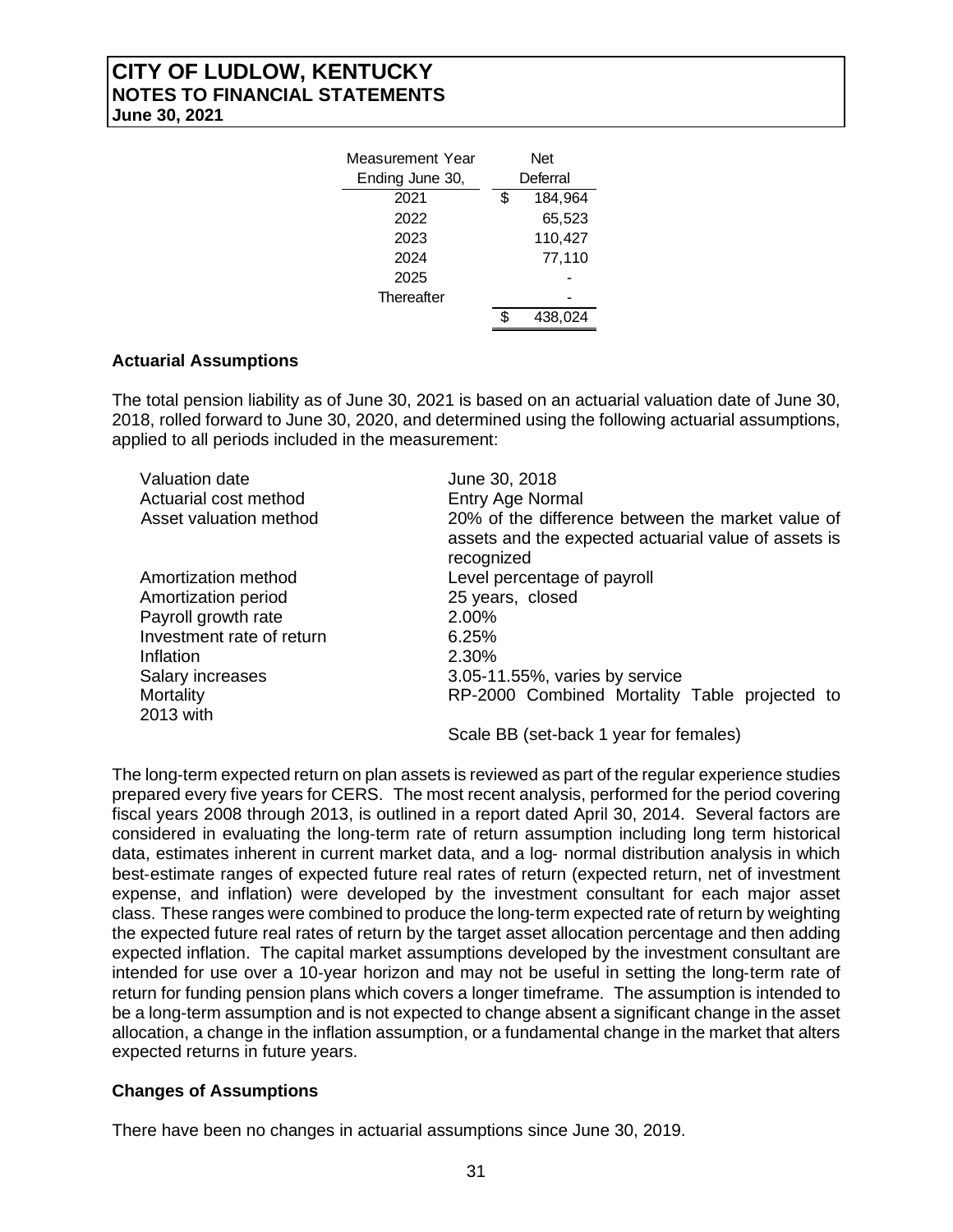## **Discount Rate**

The discount rate used to measure the total pension liability was 6.25%. The projection of cash flows used to determine the discount rate assumed that contributions from plan members and employers will be made at statutory contribution rates. Projected inflows from investment earnings were calculated using the long-term assumed investment return of 6.25%. The long-term assumed investment rate of return was applied to all periods of projected of benefit payments to determine the total pension liability.

## **Plan Target Allocation**

The target allocation and best estimates of arithmetic real rates of return for each major asset class are summarized in the following table:

|                             | <b>CERS Pensions</b> |                       |  |
|-----------------------------|----------------------|-----------------------|--|
|                             | (Haz & Non-Haz)      | Long Term             |  |
|                             | Target               | Expected              |  |
| Asset Class                 | Allocation           | <b>Nominal Return</b> |  |
| US equity                   | 18.75%               | 4.50%                 |  |
| Non-US equity               | 18.75%               | 5.25%                 |  |
| Private equity              | 10.00%               | 6.65%                 |  |
| Specialty credit/high yield | 15.00%               | 3.90%                 |  |
| Core bonds                  | 13.50%               | $-0.25%$              |  |
| Cash                        | 1.00%                | $-0.75%$              |  |
| Real estate                 | 5.00%                | 5.30%                 |  |
| Opportunistic               | 3.00%                | 2.25%                 |  |
| Real return                 | 15.00%               | 3.95%                 |  |
| Total                       | 100.00%              | 6.26%                 |  |
|                             |                      |                       |  |

### **Sensitivity of the City's Proportionate Share of the Net Pension Liability to Changes in the Discount Rate**

The following presents the City's proportionate share of the net pension liability calculated using the discount rate of 6.25 percent, as well as what the City's proportionate share of the net pension liability would be if it were calculated using a discount rate that is 1-percentage-point lower (5.25 percent) or 1-percentage-point higher (7.25 percent) than the current rate:

|               | Proportionate Share of Net Pension Liability |           |                     |           |             |           |
|---------------|----------------------------------------------|-----------|---------------------|-----------|-------------|-----------|
|               | 1% Decrease                                  |           | <b>Current Rate</b> |           | 1% Increase |           |
|               | 5.25%                                        |           | 6.25%               |           | 7.25%       |           |
| Non-hazardous | S                                            | 749.789   | S                   | 607,994   | \$.         | 490,583   |
| Hazardous     |                                              | 5.999.877 |                     | 4,854,829 |             | 3,920,167 |
| Total         | \$                                           | 6,749,666 |                     | 5,462,823 | \$          | 4,410,750 |

## **HEALTH INSURANCE – OTHER POST-EMPLOYMENT BENEFITS**

## **Non-Hazardous OPEB Plan Description**

*Benefits Provided* – CERS provides retirement, health insurance, death and disability benefits to non-hazardous duty plan employees and beneficiaries. Health insurance coverage is provided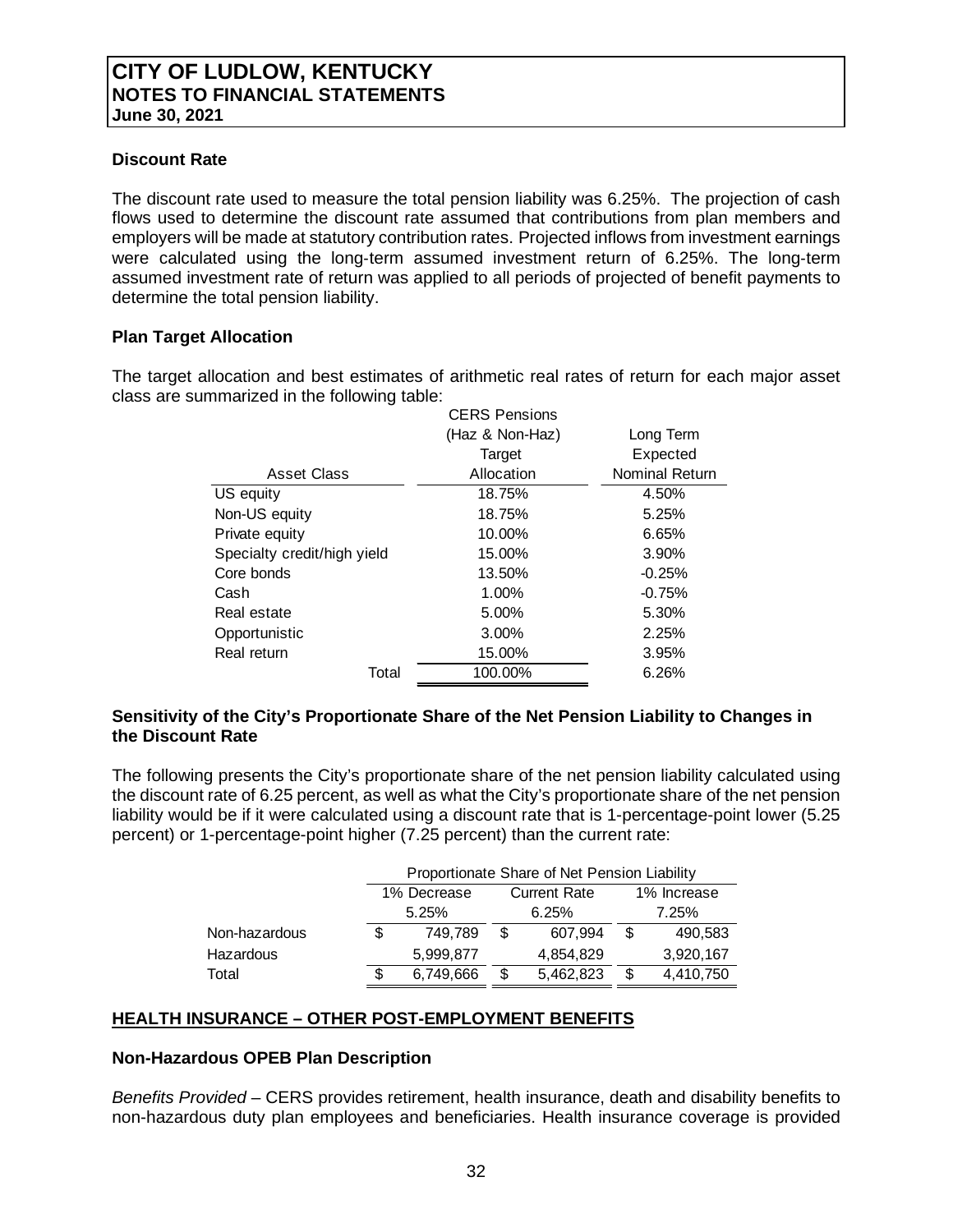through payment/partial payment of insurance premiums for both non-Medicare-eligible and Medicare-eligible retirees.

| Tier 1 Participation date                        | Before July 1, 2003                                                                                                                            |
|--------------------------------------------------|------------------------------------------------------------------------------------------------------------------------------------------------|
| Benefit eligibility                              | Recipient of a retirement allowance                                                                                                            |
| Percentage of member<br>premium paid by the plan | < 4 years service - 0%<br>4-9 years service - 25%<br>10-14 years service - 50%<br>15-19 years service - 75%<br>20 or more years service - 100% |
| Tier 2 Participation date                        | July 1, 2003 - August 31, 2008                                                                                                                 |
| Benefit eligibility                              | Recipient of a retirement allowance with at least 120<br>months of service at retirement                                                       |
| Member premium paid<br>by the plan               | \$10/month for each year of earned service with a 1.5%<br>increase each July 1. As of July 1, 2016, the contribution<br>was \$12.99 per month. |
| Tier 3 Participation date                        | On or after September 1, 2008                                                                                                                  |
| Benefit eligibility                              | Recipient of a retirement allowance with at least 180<br>months of service at retirement                                                       |
| Member premium paid<br>by the plan               | \$10/month for each year of earned service with a 1.5%<br>increase each July 1. As of July 1, 2016, the contribution<br>was \$12.99 per month. |

*Contributions –* Required health insurance plan contributions by the employee are based on the tier:

|        | <b>Required Contribution</b> |
|--------|------------------------------|
| Tier 1 | None                         |
| Tier 2 | $1\%$                        |
| Tier 3 | $1\%$                        |

#### **Hazardous OPEB Plan Description**

*Benefits Provided* – CERS provides retirement, health insurance, death and disability benefits to hazardous duty plan employees and beneficiaries. Health insurance coverage is provided through payment/partial payment of insurance premiums for both non-Medicare-eligible and Medicareeligible retirees.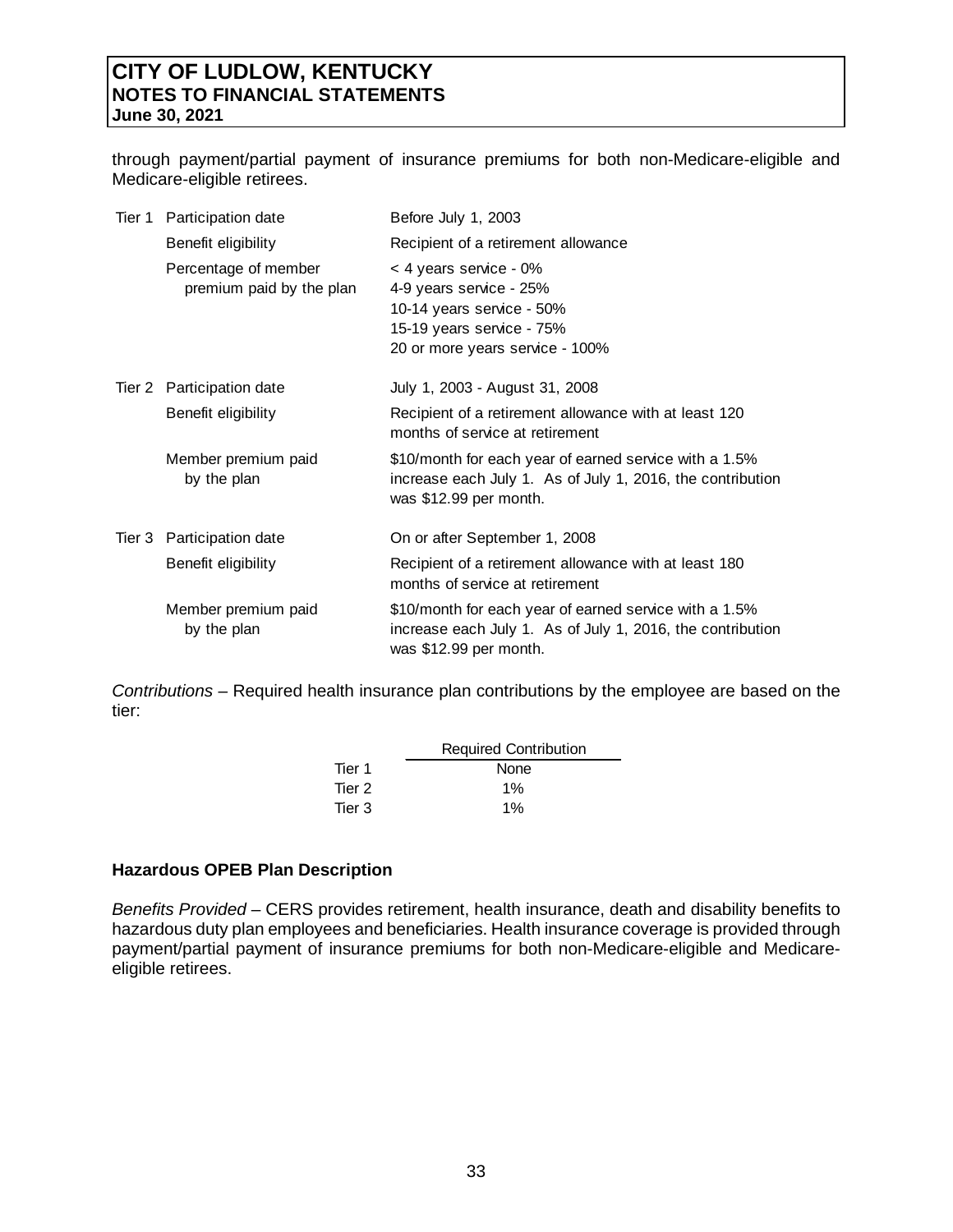| Tier 1 | Participation date                               | Before July 1, 2003                                                                                                                            |
|--------|--------------------------------------------------|------------------------------------------------------------------------------------------------------------------------------------------------|
|        | Benefit eligibility                              | Recipient of a retirement allowance                                                                                                            |
|        | Percentage of member<br>premium paid by the plan | < 4 years service - 0%<br>4-9 years service - 25%<br>10-14 years service - 50%<br>15-19 years service - 75%<br>20 or more years service - 100% |
|        | Tier 2 Participation date                        | July 1, 2003 - August 31, 2008                                                                                                                 |
|        | Benefit eligibility                              | Recipient of a retirement allowance with at least 120<br>months of service at retirement                                                       |
|        | Member premium paid<br>by the plan               | \$15/month for each year of earned service with a 1.5%<br>increase each July 1. As of July 1, 2018, the contribution<br>was \$20.07 per month. |
|        | Tier 3 Participation date                        | On or after September 1, 2008                                                                                                                  |
|        | Benefit eligibility                              | Recipient of a retirement allowance with at least 180<br>months of service at retirement                                                       |
|        | Member premium paid<br>by the plan               | \$15/month for each year of earned service with a 1.5%<br>increase each July 1. As of July 1, 2018, the contribution<br>was \$20.07 per month. |

*Contributions –* Required health insurance plan contributions by the employee are based on the tier:

|        | <b>Required Contribution</b> |
|--------|------------------------------|
| Tier 1 | None                         |
| Tier 2 | $1\%$                        |
| Tier 3 | 1%                           |

## **Contributions**

Contribution requirements for covered employees and participating governmental entities are established and may be amended by the KRS Trustees. The contractually required contribution rate for governmental entities was 4.76% of covered-employee payroll for non-hazardous duty employees and 9.52% for hazardous duty employees; actuarially determined as an amount that is expected to finance the cost of benefits earned by employees during the year, with an additional amount to finance any unfunded accrued liability. Contributions to the OPEB plan from the City were \$13,270 for non-hazardous duty employees and \$90,640 for hazardous duty employees for the year ended June 30, 2021.

### **OPEB Liabilities, OPEB Expense, and Deferred Outflows of Resources and Deferred Inflows of Resources Related to OPEB**

At June 30, 2021, the City reported a liability of \$1,678,898 as its proportionate share of the net OPEB liability (\$191,365 for the non-hazardous plan and \$1,487,533 for the hazardous duty plan) The net pension liability was measured as of June 30, 2020, and the total OPEB liability used to calculate the net OPEB liability was determined by an actuarial valuation as of that date. The City's proportion of the net OPEB liability was based on a projection of the City's long-term share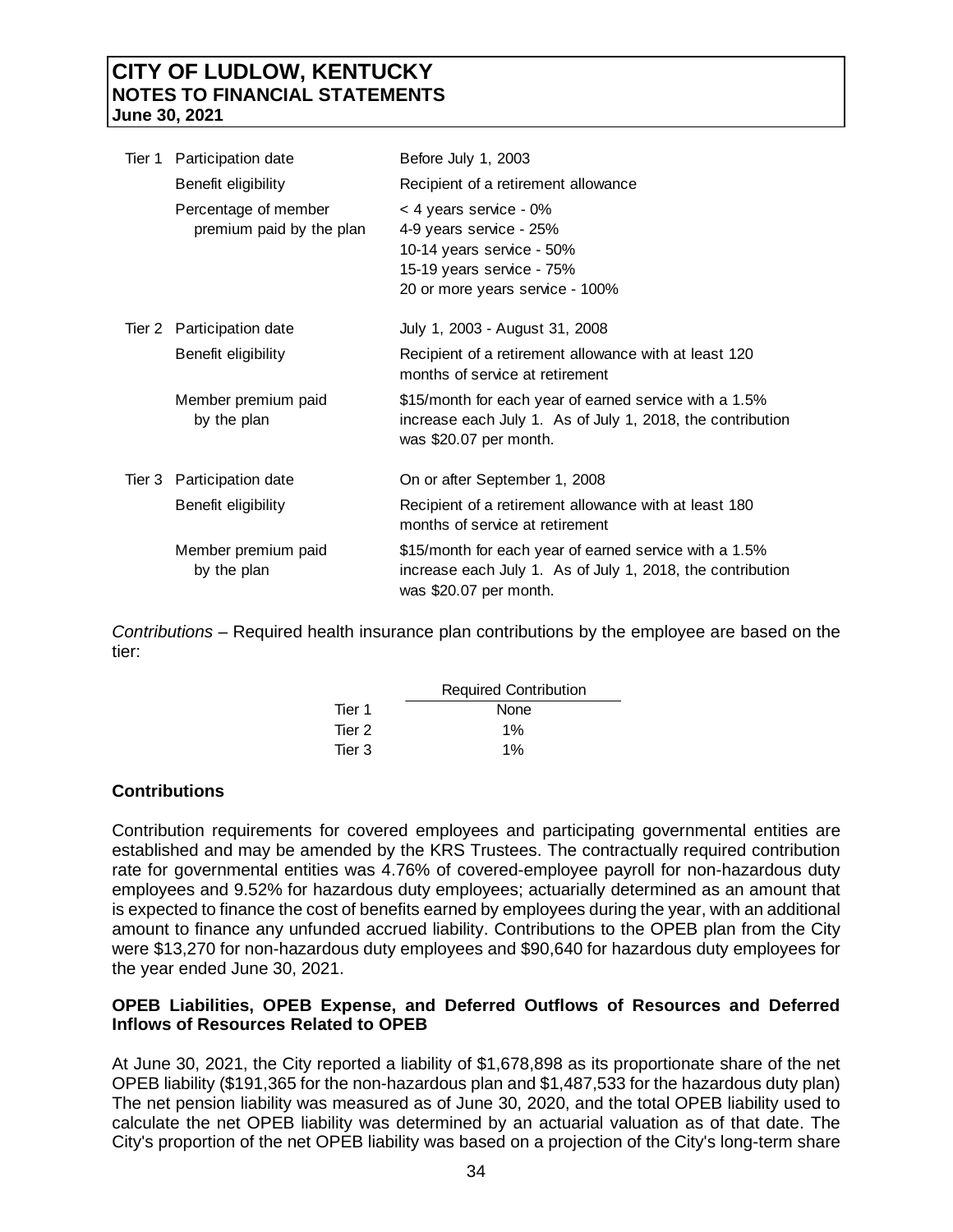of contributions to the OPEB plan relative to the projected contributions of all participating entities, actuarially determined. At the June 30, 2020 measurement date, the City's proportion of the nonhazardous plan was 0.007925% of the hazardous plan was 0.160970%.

For the year ended June 30, 2021, the City recognized OEPB expense of \$36,086 in addition to its \$103,910 OEPB contribution. The City reported deferred outflows of resources and deferred inflows of resources related to OPEB from the following sources:

|                                                                                                                     |           | Non-Hazardous |           |            | Hazardous    |                  | Total |            |           |            |  |  |  |
|---------------------------------------------------------------------------------------------------------------------|-----------|---------------|-----------|------------|--------------|------------------|-------|------------|-----------|------------|--|--|--|
|                                                                                                                     |           | Deferred      |           | Deferred   | Deferred     | Deferred         |       | Deferred   |           | Deferred   |  |  |  |
|                                                                                                                     |           | Outflow of    |           | Inflow of  | Outflow of   | Inflow of        |       | Outflow of |           | Inflow of  |  |  |  |
|                                                                                                                     | Resources |               | Resources |            | Resources    | Resources        |       | Resources  | Resources |            |  |  |  |
| Differences between<br>expected and actual<br>experience                                                            | \$        | 31,973        | \$        | (31, 998)  | \$<br>51,046 | \$<br>(148, 546) | \$    | 83,019     | \$        | (180, 544) |  |  |  |
| Net difference<br>between projected<br>actual earnings                                                              |           |               |           |            |              |                  |       |            |           |            |  |  |  |
| on plan investments                                                                                                 |           | 6,360         |           |            | 66,031       |                  |       |            |           | (75, 367)  |  |  |  |
| Change of assumption                                                                                                |           | 33,286        |           | (202)      | 242,673      | (1, 371)         |       | 275,959    |           | (1, 573)   |  |  |  |
| Changes in proportion<br>and differences<br>between contributions<br>and proportionate<br>share of<br>contributions |           |               |           | (118, 437) | 88,696       | (33)             |       | 88,696     |           | (118, 470) |  |  |  |
| Contributions<br>subsequent to the                                                                                  |           |               |           |            |              |                  |       |            |           |            |  |  |  |
| measurement date                                                                                                    |           | 17,966        |           |            | 97,630       |                  |       | 115,596    |           |            |  |  |  |
|                                                                                                                     | \$        | 89,585        | \$        | (150, 637) | \$546,076    | \$<br>(149, 950) | \$    | 563,270    | \$        | (375,954)  |  |  |  |

The City's contributions subsequent to the measurement date, \$115.596 will be recognized as a reduction of the net OPEB liability in the year ending June 30, 2022. Other amounts reported as deferred outflows of resources and deferred inflows of resources will be recognized in OPEB expense as follows:

| Measurement Year | Net          |
|------------------|--------------|
| Ending June 30,  | Deferral     |
| 2021             | \$<br>75,970 |
| 2022             | 32,149       |
| 2023             | 44,361       |
| 2024             | 39,910       |
| 2025             | 27.088       |
| Thereafter       |              |
|                  | 219,478      |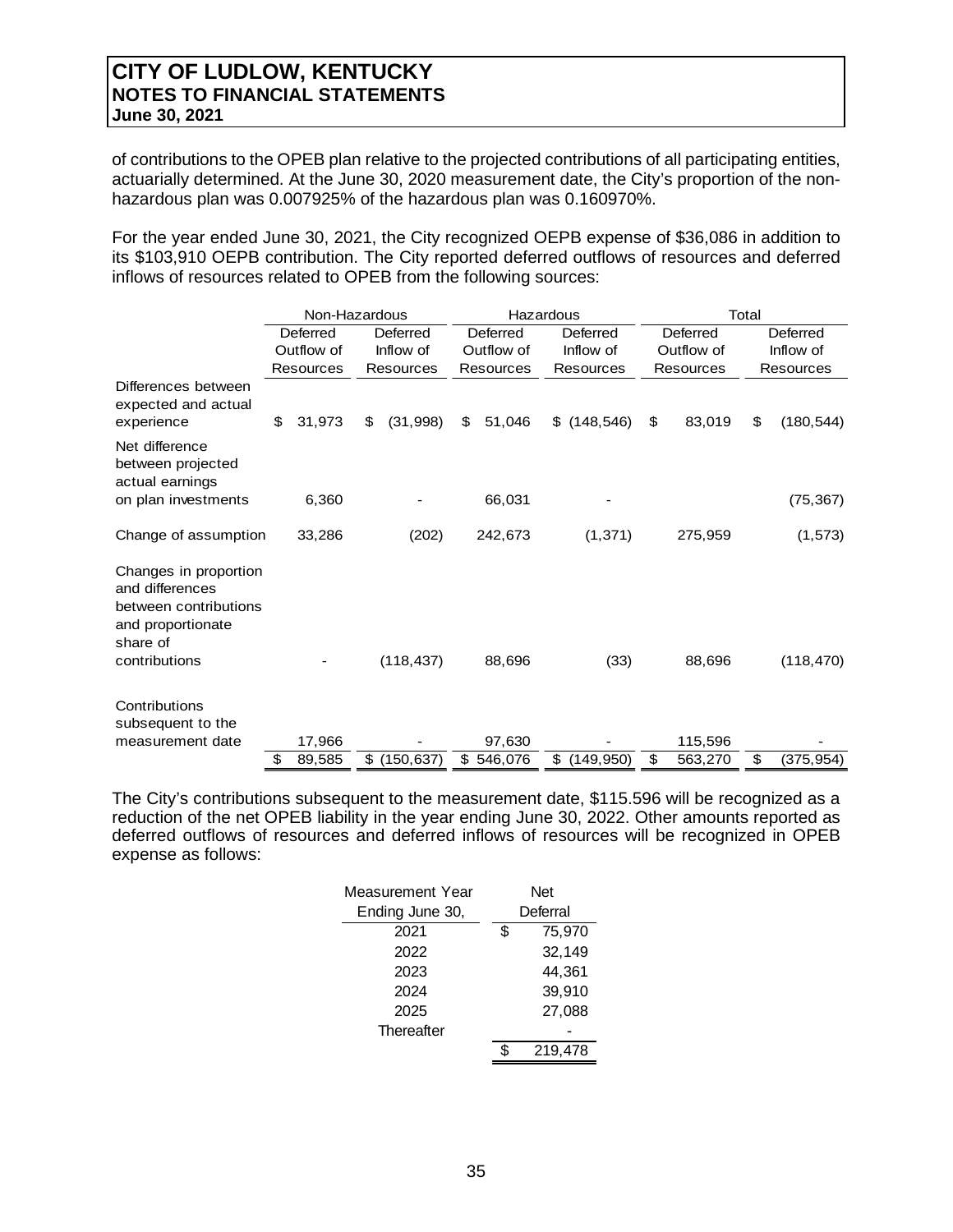### **Actuarial Assumptions**

The total OPEB liability as of June 30, 2021 is based on an actuarial valuation date of June 30, 2018 rolled forward to June 30, 2020, and determined using the following actuarial assumptions, applied to all periods included in the measurement:

| <b>Valuation date</b>     | June 30, 2018                                                                                            |
|---------------------------|----------------------------------------------------------------------------------------------------------|
| Actuarial cost method     | Entry Age Normal                                                                                         |
| Asset valuation method    | 20% of the difference between the market value of                                                        |
|                           | assets and the expected actuarial value of assets is                                                     |
|                           | recognized                                                                                               |
| Amortization method       | Level percentage of payroll                                                                              |
| Amortization period       | 25 years, closed                                                                                         |
| Payroll growth rate       | 2.00%                                                                                                    |
| Investment rate of return | 6.25%                                                                                                    |
| Inflation                 | 2.30%                                                                                                    |
| Salary increases          | 3.30-11.55%, varies by service                                                                           |
| Mortality                 | RP-2000 Combined Mortality Table projected to                                                            |
| 2013 with                 |                                                                                                          |
|                           | Scale BB (set-back 1 year for females)                                                                   |
| Investment rate of return | 6.25%, net of pension plan expense, including                                                            |
| inflation,                |                                                                                                          |
| Mortality:                | RP-2000 Combined Mortality Table, projected to                                                           |
|                           | 2013 with Scale BB (set-back 1 year for females)                                                         |
| Healthcare trend rates    |                                                                                                          |
| (Pre-65):                 | Initial trend starting at 7.00% at January 1, 2020 and                                                   |
|                           | gradually decreasing to an ultimate trend rate of                                                        |
|                           | 4.05% over a period of 12 years. The 2019                                                                |
|                           | premiums were known at the time of the valuation                                                         |
|                           | incorporated<br>the<br>liability<br>and<br>were<br>into                                                  |
|                           | measurement.                                                                                             |
| Healthcare trend rates    |                                                                                                          |
| (Post-65):                | Initial trend starting at 5.00% at January 1, 2020 and                                                   |
|                           | gradually decreasing to an ultimate trend rate of                                                        |
|                           | 4.05% over a period of 10 years.<br>The 2019                                                             |
|                           | premiums were known at the time of the valuation                                                         |
|                           | liability<br>and<br>incorporated into<br>the<br>were                                                     |
|                           | measurement.                                                                                             |
| Phase-in provision        | Board certified rate is phased into the actuarially<br>determined rate in accordance with HB 362 enacted |
|                           | in 2018.                                                                                                 |
|                           |                                                                                                          |

## **Changes of Assumptions**

The discount rates used to calculate the total OPEB liability decreased from 5.68% to 5.34% for the non-hazardous plan and from 5.69% to 5.30% for the hazardous plan. The assumed increase in future health care costs, or trend assumption, was reviewed during the June 30, 2019 valuation process and was updated to better reflect more current expectations relating to anticipated future increases in the medical costs. Also, the June 30, 2020 GASB No. 74 actuarial information reflects the anticipated savings from the repeal of the "Cadillac Tax" and "Health Insurer Fee", which occurred in December of 2019. The assumed load on pre-Medicare premiums to reflect the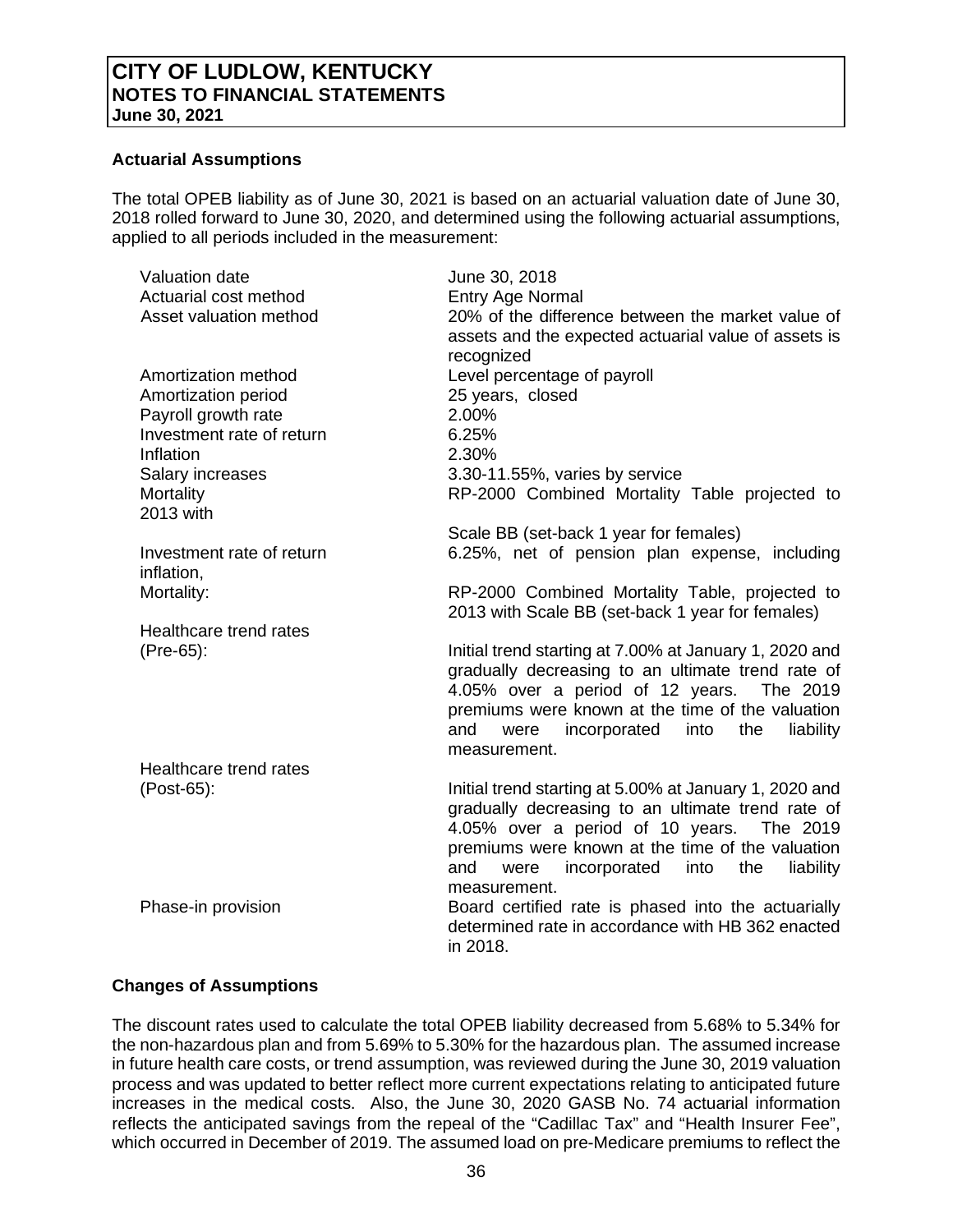cost of the Cadillac Tax was removed and the Medicare premiums were reduced by 11% to reflect the repeal of the Health Insurer Fee. There were no other material assumption changes.

### **Discount Rate**

The discount rate used to measure the total OPEB liability was 5.68% for the non-hazardous plan and 5.69% for the hazardous plan. The projection of cash flows used to determine the discount rate assumed that contributions from governmental entities will be made at contractually required rates, actuarially determined. Based on this assumption, the Plan's fiduciary net position was projected to be available to make all projected OPEB payments for current active and inactive employees. Therefore, the long-term expected rate of return on Plan investments was applied to all periods of projected benefit payments to determine the total OPEB liability.

#### **Plan Target Allocation**

The target allocation and best estimates of arithmetic real rates of return for each major asset class are summarized in the following table:

| <b>CERS Pensions</b> |                |
|----------------------|----------------|
| (Haz & Non-Haz)      | Long Term      |
| Target               | Expected       |
| Allocation           | Nominal Return |
| 18.75%               | 4.50%          |
| 18.75%               | 5.25%          |
| 10.00%               | 6.65%          |
| 15.00%               | 3.90%          |
| 13.50%               | $-0.25%$       |
| 1.00%                | $-0.75%$       |
| 5.00%                | 5.30%          |
| 3.00%                | 2.25%          |
| 15.00%               | 3.95%          |
| 100.00%              | 6.26%          |
|                      |                |

### **Sensitivity of the City's Proportionate Share of the Net OPEB Liability to Changes in the Discount Rate**

The following presents the proportionate share of the net OPEB liability calculated using the discount rates of 5.68% for the non-hazardous plan, as well as what the proportionate share of the net OPEB liability would be if it were calculated using a discount rate that is 1-percentagepoint lower or 1-percentage-point higher than the current rate:

|                              |   |                | Proportionate Share of Net OPEB Liability |                     |       |                |  |  |  |
|------------------------------|---|----------------|-------------------------------------------|---------------------|-------|----------------|--|--|--|
|                              |   | 1.00% Decrease |                                           | <b>Current Rate</b> |       | 1.00% Increase |  |  |  |
| Discount Rate, Non-Hazardous |   | 4.34%          |                                           | 5.34%               | 6.34% |                |  |  |  |
| Net OPEB liability, Non-Haz  | S | 245.847        | S                                         | 191.365             | \$    | 146.616        |  |  |  |
| Discount Rate, Hazardous     |   | 4.30%          |                                           | 5.30%               |       | 6.30%          |  |  |  |
| Net OPEB liability, Haz      |   | 2,019,287      |                                           | 1,487,533           |       | 1,059,047      |  |  |  |
| Total                        |   | 2,265,134      | \$.                                       | 1,678,898           | \$    | 1,205,663      |  |  |  |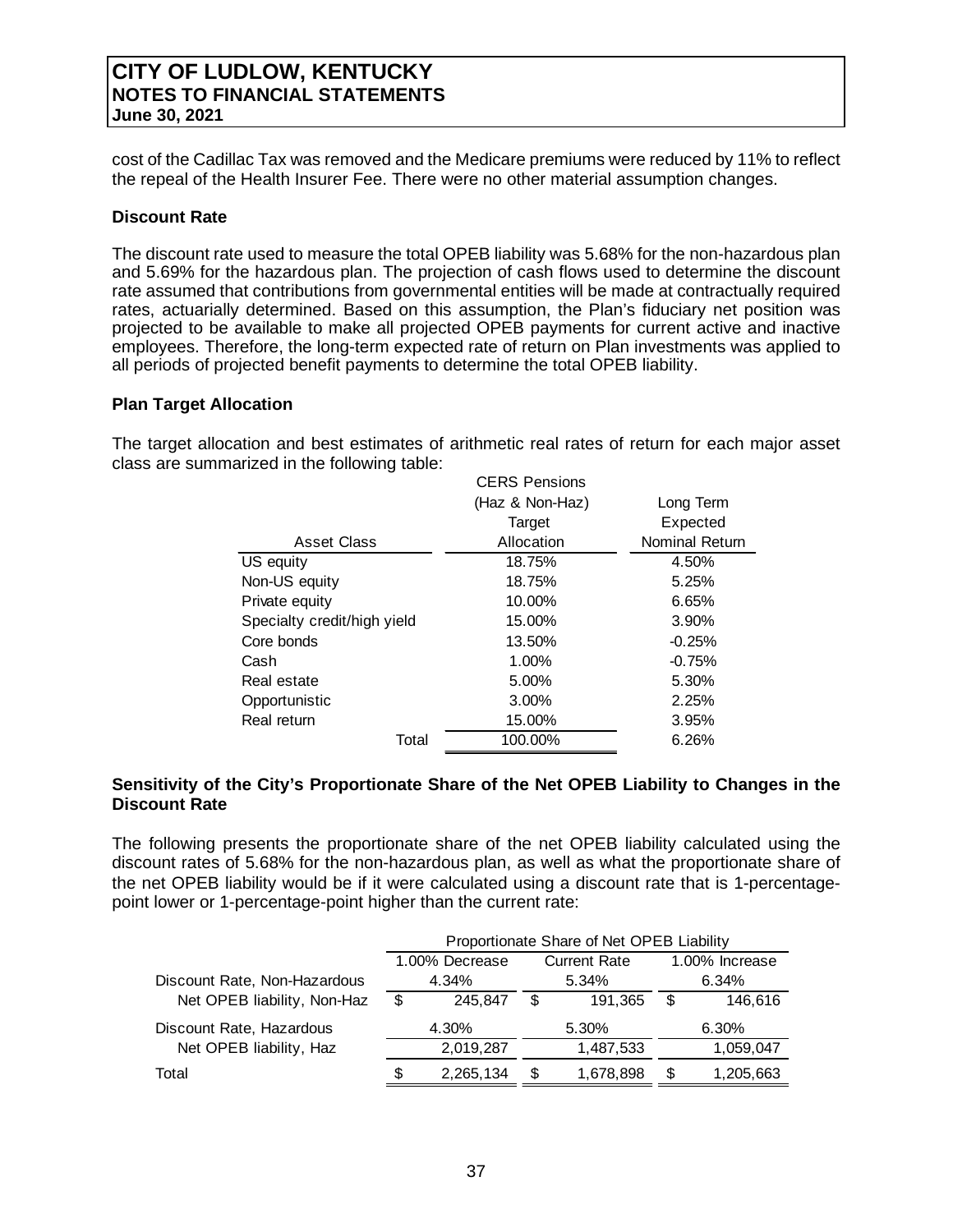## **Sensitivity of the CITY's Proportionate Share of the Net OPEB Liability to Changes in the Healthcare Cost Trend Rates**

The following presents the proportionate share of the net OPEB liability, as well as what the proportionate share of the net OPEB liability would be if it were calculated using healthcare cost trend rates that are 1-percentage-point lower or 1-percentage-point higher than the current healthcare cost trend rates:

|                                   | Proportionate Share of Net OPEB Liability |                |      |                     |                |           |  |  |  |  |  |  |  |
|-----------------------------------|-------------------------------------------|----------------|------|---------------------|----------------|-----------|--|--|--|--|--|--|--|
| Healthcare cost trend rate        |                                           | 1.00% Decrease |      | <b>Current Rate</b> | 1.00% Increase |           |  |  |  |  |  |  |  |
| Net OPEB liability, non-hazardous | \$                                        | 148.164        | - \$ | 191.365             |                | 243.790   |  |  |  |  |  |  |  |
| Net OPEB liability, hazardous     |                                           | 1,063,035      |      | 1.487.533           |                | 2,009,417 |  |  |  |  |  |  |  |
| Total                             | \$.                                       | 1.211.199      | -S   | 1.678.898           | -S             | 2,253,207 |  |  |  |  |  |  |  |

### **Plan Fiduciary Net Position**

Both the Pension Plan and the Health Insurance Plan issue publicly available financial report that include financial statements and required supplementary information, and detailed information about each Plan's fiduciary net position. These reports may be obtained, in writing, from the County Employee Retirement System, 1260 Louisville Road, Perimeter Park West, Frankfort, Kentucky, 40601.

## **NOTE J – CLAIMS AND JUDGMENTS**

Amounts received or receivable from grantor agencies are subject to audit and adjustment by grantor agencies, principally the federal government. Any disallowed claims including amounts already collected, may constitute a liability of the applicable funds. The amount, if any, of expenditures which may be disallowed by the grantor cannot be determined at this time although the City expects such amounts, if any, to be immaterial.

## **NOTE K – RISK MANAGEMENT**

The City is exposed to various risks of losses related to torts; theft of, damage to, and destruction of assets; errors and omissions; injuries to employees; and natural disasters. To obtain insurance for workers' compensation and general liability coverage, the City participates in the Kentucky Municipal Risk Management Association. This public City operates as a common risk management and insurance program for all municipalities. The City has effectively managed risk through various employee education and prevention programs.

## **NOTE L – ECONOMIC DEPENDENCY**

The City's general fund receives 15.6% of its revenues from insurance premium taxation. This tax is not regulated on a city level, but rather a state level. If legislation were imposed to delete this tax, the City would be negatively impacted.

## **NOTE M – IMPLEMENTATION OF NEW ACCOUNTING STANDARDS**

Statement No. 84 – *Fiduciary Activities –* FY 2021

Statement No. 89 – *Accounting for Interest Cost in Construction Projects –* FY 2021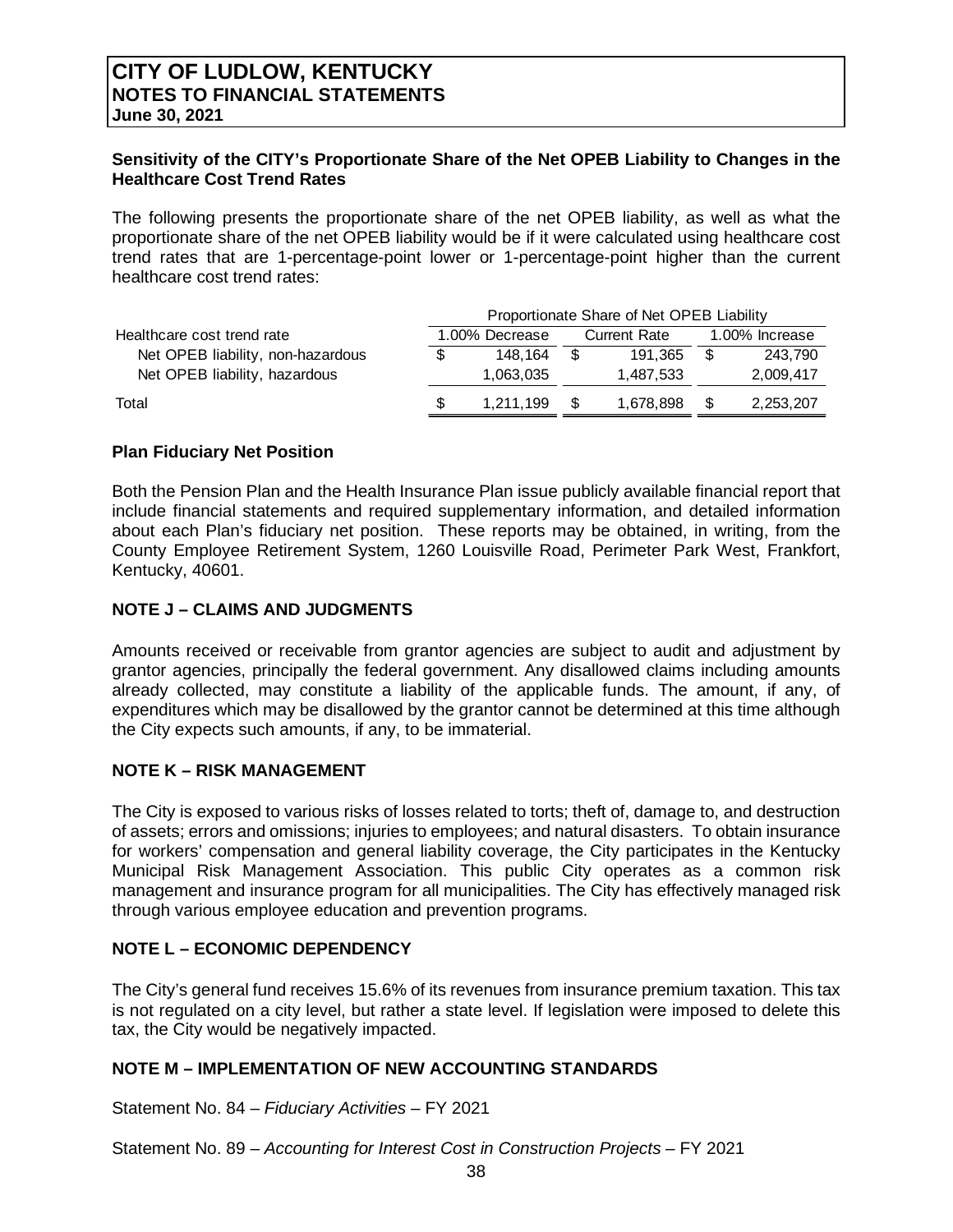Statement No. 90 – *Majority Equity Interests* – FY 2021

## **NOTE N – FUTURE ACCOUNTING STANDARDS**

Statement No. 87 – *Leases –* FY 2022

Statement No. 91 – *Conduit Debt Obligations* – FY 2023

Statement No. 92 – *Omnibus 2020* – FY 2022

Statement No. 93 – *Replacement of Interbank Offered Rates* – FY 2022

Statement No. 94 – *Public-Private and Public-Public Partnerships* – FY 2022

Statement No. 96 – *Subscription-Based Information Technology Arrangements* – FY 2022

Statement No. 97 – *Component Unit Criteria for IRS Section 457 Deferred Comp. Plans – FY* 2022

## **NOTE O – CARES ACT FUNDING**

In response to the COVID-19 Global Pandemic, the City has qualified and was approved for \$422,305 in Federal Cares Act funding passed through the Commonwealth of Kentucky's Department for Local Government. This funding has been designated to help city governments respond to the pandemic and its negative economic impacts. The City has received these funds and recognized them as income during the year ended June 30, 2021.

#### **NOTE P – PRIOR PERIOD ADJUSTMENT**

The City has recorded an adjustment to the Beginning Net Position of (\$17,830) at June 30, 2020. This adjustment was made to remove a receivable that was recorded in the prior year and is now not believed to be collectible.

## **NOTE Q – SUBSEQUENT EVENTS**

The City's management has evaluated and considered the need to recognize or disclose subsequent events through January 10, 2022, which represents the date that these financial statements were available to be issued. The City did not have any events subsequent to June 30, 2021 to disclose

The City received its portion of the Federally funded American Recovery Plan Act (ARPA) grant in the amount of \$437,488 in August 2021. These funds are designated for specific uses, and any amount unused by December 31, 2024, will need to be returned.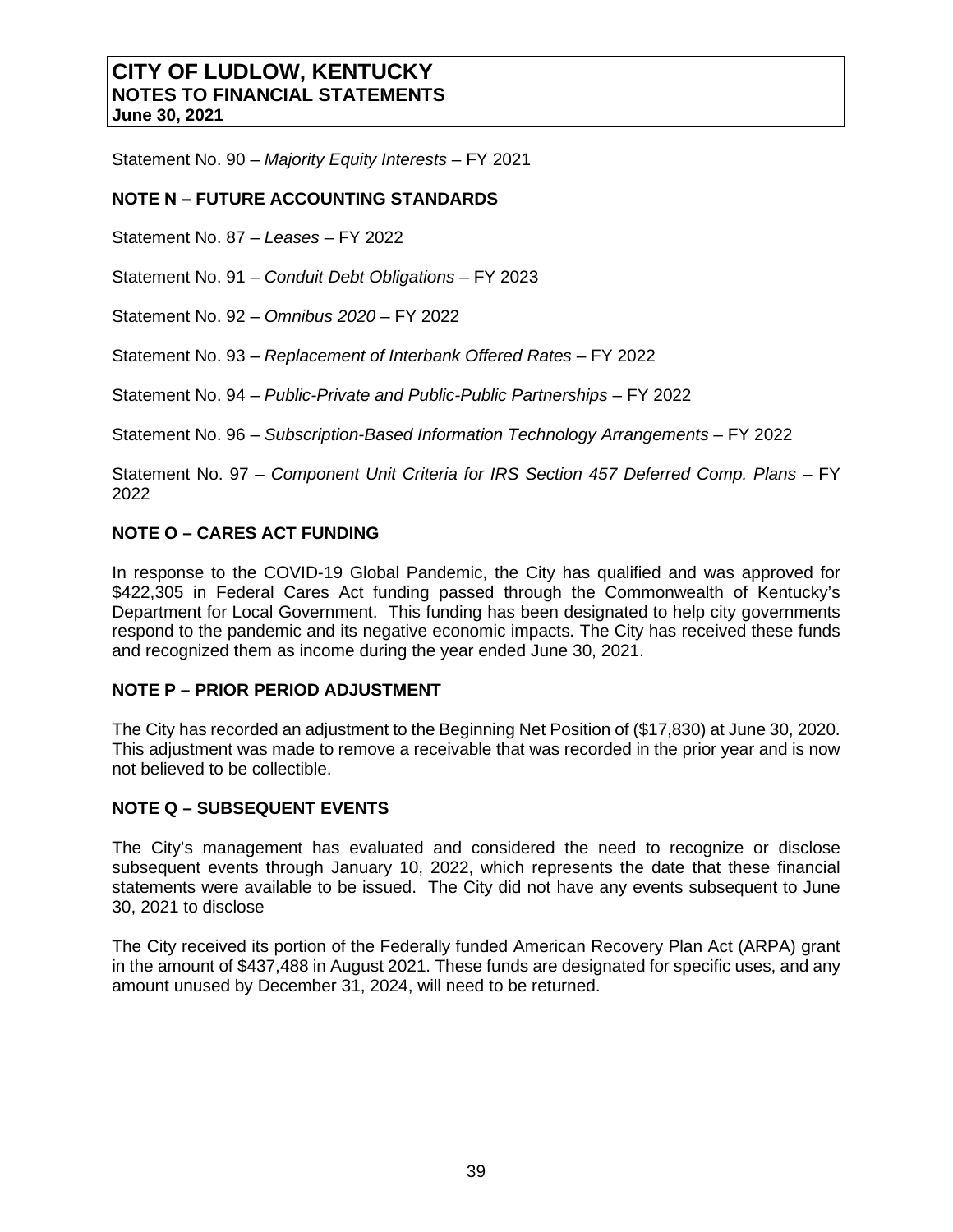## **CITY OF LUDLOW, KENTUCKY BUDGETARY COMPARISON SCHEDULE- BUDGET TO ACTUAL- GENERAL FUND For the Year Ended June 30, 2021**

|                                                                    |               | <b>Budgeted Amounts</b> |               |               | <b>Variance with</b><br><b>Final Budget</b> |
|--------------------------------------------------------------------|---------------|-------------------------|---------------|---------------|---------------------------------------------|
|                                                                    | Original      | <b>Revisions</b>        | <b>Final</b>  | <b>Actual</b> | Favorable<br>(Unfavorable)                  |
| Budgetary fund balance, July 1, 2020<br><b>Resources (inflows)</b> | \$            | \$                      | \$            | \$<br>812,634 | \$<br>812,634                               |
| General government revenue                                         | 2,877,256     | (329, 391)              | 2,547,865     | 3,040,132     | 492,267                                     |
| Fire property assessment tax/Misc.                                 | 595,410       | 210,449                 | 805,859       | 763,768       | (42,091)                                    |
| Capital improvements fund                                          | 25,000        | (25,000)                |               |               |                                             |
| Proceeds from loans                                                |               |                         |               | 100,449       | 100,449                                     |
| Other                                                              | 581,230       | 48,411                  | 629,641       | 566,080       | (63, 561)                                   |
| Grant revenue                                                      | 60,000        | (7,076)                 | 52,924        | 161,797       | 108,873                                     |
| Amounts available for appropriation                                | 4,138,896     | (102, 607)              | 4,036,289     | 5,444,860     | 1,408,571                                   |
| <b>Charges to appropriations (outflows)</b>                        |               |                         |               |               |                                             |
| Legislative and administrative                                     | 1,436,177     | (169,096)               | 1,267,081     | 1,367,942     | (100, 861)                                  |
| Police                                                             | 1,490,420     | (190, 682)              | 1,299,738     | 1,526,112     | (226, 374)                                  |
| Public works                                                       | 183,750       | (36, 682)               | 147,068       | 230,818       | (83, 750)                                   |
| Parks and Misc Capital Improvements                                | 15,000        |                         | 15,000        | 9,719         | 5,281                                       |
| Fire/EMS fund                                                      | 849,263       | (44, 703)               | 804,560       | 870,399       | (65, 839)                                   |
| <b>Total charges to appropriations</b>                             | 3,974,610     | (441,163)               | 3,533,447     | 4,004,990     | (471, 543)                                  |
| Budgetary fund balance, June 30, 2021                              | 164,286<br>\$ | \$<br>338,556           | 502,842<br>\$ | \$1,439,870   | \$<br>937,028                               |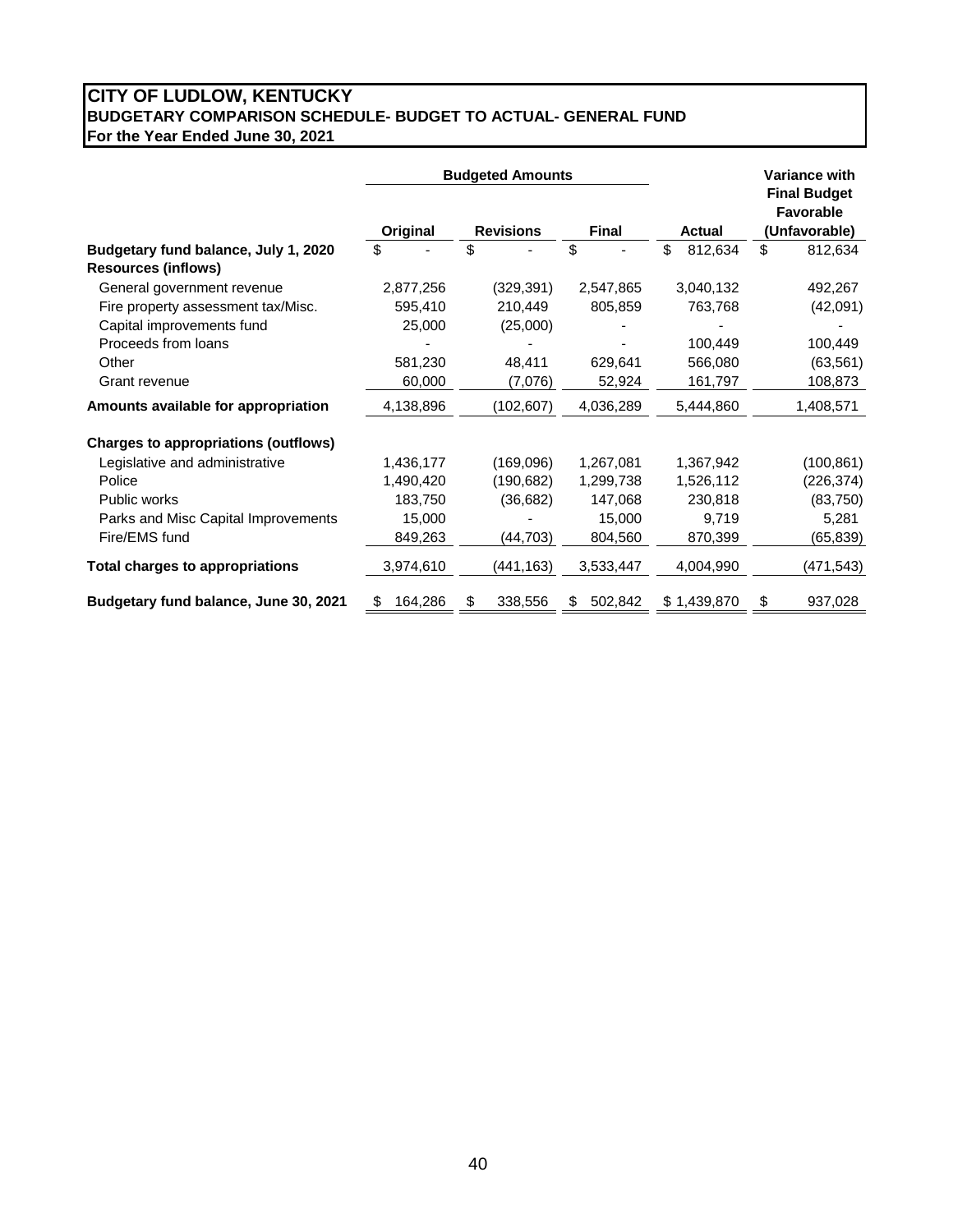## **CITY OF LUDLOW, KENTUCKY STATEMENT OF REVENUES, EXPENDITURES AND CHANGES IN FUND BALANCE-BUDGET AND ACTUAL (WITH VARIANCES) - MUNICIPAL ROAD AID FUND For the Year Ended June 30, 2021**

|                                       |               |                  |    |               |               |               | Variance  |  |
|---------------------------------------|---------------|------------------|----|---------------|---------------|---------------|-----------|--|
|                                       | Original      |                  |    | Final         |               |               | Favorable |  |
|                                       | <b>Budget</b> | <b>Revisions</b> |    | <b>Budget</b> | Actual        | (Unfavorable) |           |  |
| Budgetary fund balance, July 1, 2020  | \$            |                  | \$ |               | 125,145       | \$.           | 125,145   |  |
| <b>Resources (inflows):</b>           |               |                  |    |               |               |               |           |  |
| Intergovernmental                     | 82,700        |                  |    | 82,700        | 83,677        |               | 977       |  |
| Interest                              |               |                  |    |               |               |               |           |  |
| Total resources (inflows)             | 82,700        |                  |    | 82.700        | 83,677        |               | 977       |  |
|                                       |               |                  |    |               |               |               |           |  |
| Amounts available for appropriation   | 82,700        |                  |    | 82,700        | 208,822       |               | 126,122   |  |
| Charges to appropriations (outflows): |               |                  |    |               |               |               |           |  |
| Street repair                         | 82,048        |                  |    | 82,048        | 14,733        |               | 67,315    |  |
|                                       | 82,048        |                  |    | 82,048        | 14,733        |               | 67,315    |  |
| Budgetary fund balance, June 30, 2021 | \$<br>652     | \$               | S  | 652           | \$<br>194.089 | S             | 193,437   |  |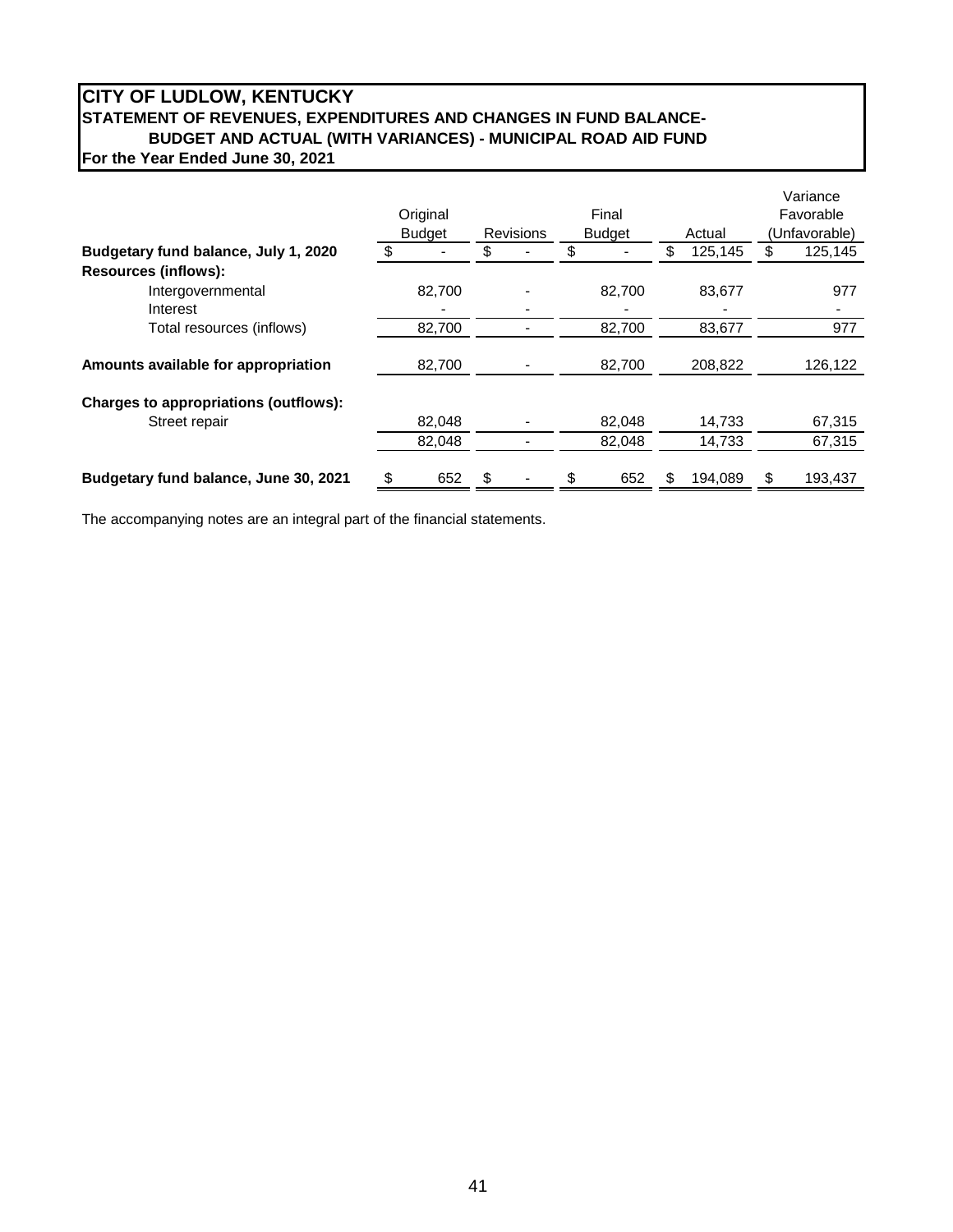## **CITY OF LUDLOW, KENTUCKY MULTIPLE EMPLOYER, COST SHARING, DEFINED BENEFIT PENSION PLAN DISCLOSURE-NON-HAZARDOUS Last Ten Fiscal Years**

| Schedule of the City's Proportionate Share of the Net Pension Liability<br><b>County Employees' Retirement System (CERS)</b> |     |          |     |          |     |          |     |          |           |  |            |           |      |      |  |      |  |
|------------------------------------------------------------------------------------------------------------------------------|-----|----------|-----|----------|-----|----------|-----|----------|-----------|--|------------|-----------|------|------|--|------|--|
|                                                                                                                              |     | 2020     |     | 2019     |     | 2018     |     | 2017     | 2016      |  | 2015       | 2014      | 2013 | 2012 |  | 2011 |  |
| Proportion of net pension liability                                                                                          |     | 0.00793% |     | 0.01359% |     | 0.01549% |     | 0.01705% | 0.01900%  |  | 0.17676%   | 0.019326% |      |      |  |      |  |
| Proportionate share of the net<br>pension liability (asset)                                                                  | \$. | 607.994  | \$. | 956,002  | \$. | 943,084  | \$. | 998,106  | \$935.344 |  | \$759,995  | \$626,994 |      |      |  |      |  |
| Covered payroll in year<br>of measurement                                                                                    | \$. | 232.021  | \$. | 338.147  | \$. | 472.179  | S.  | 465,103  | \$316.828 |  | \$ 329,233 | \$391.929 |      |      |  |      |  |
| Share of the net pension liability<br>(asset) as a percentage of its<br>covered payroll                                      |     | 262.04%  |     | 282.72%  |     | 199.73%  |     | 214.60%  | 295.22%   |  | 230.84%    | 159.98%   |      |      |  |      |  |
| Plan fiduciary net position as a<br>percentage of total pension liability                                                    |     | 47.81%   |     | 50.45%   |     | 53.54%   |     | 53.30%   | 55.50%    |  | 59.97%     | 66.80%    |      |      |  |      |  |

#### **Schedule of the City's Contributions County Employees' Retirement System (CERS)**

|                                                     | 2021 |         | 2020    |  | 2019    |  | 2018    |  | 2017      |  | 2016    | 2015 |           | 2014      | 2013 | 2012 |
|-----------------------------------------------------|------|---------|---------|--|---------|--|---------|--|-----------|--|---------|------|-----------|-----------|------|------|
| Contractually required contribution                 |      | 53,805  | 44.780  |  | 65.367  |  | 68,372  |  | 64.854    |  | 39,350  |      | 41.976    | \$53,851  |      |      |
| Actual contribution                                 |      | 53,805  | 44,780  |  | 65,367  |  | 68,372  |  | 64,854    |  | 39,350  |      | 41,976    | 53,851    |      |      |
| Contribution deficiency (excess)                    |      |         |         |  |         |  |         |  |           |  |         |      |           |           |      |      |
| Covered payroll                                     |      | 278.705 | 232.021 |  | 403.002 |  | 472.179 |  | \$465.103 |  | 316.828 |      | \$329.233 | \$391.929 |      |      |
| Contributions as a percentage of<br>covered payroll |      | 19.31%  | 19.30%  |  | 16.22%  |  | 14.48%  |  | 13.94%    |  | 12.42%  |      | 12.75%    | 13.74%    |      |      |

#### **for the Year Ended June 30, 2021 Notes to Required Supplementary Information**

The net pension liability as of June 30, 2021, is based on the June 30, 2020, actuarial valuation. The changes to the elements of the pension expense, i.e. the difference between expected and actual experience, net difference between projected and actual earnings on plan investments, changes in assumptions, and the changes in proportion and differences between City's contributions and proportionate share of contributions are detailed in NOTE I in the Notes to the Financial Statements.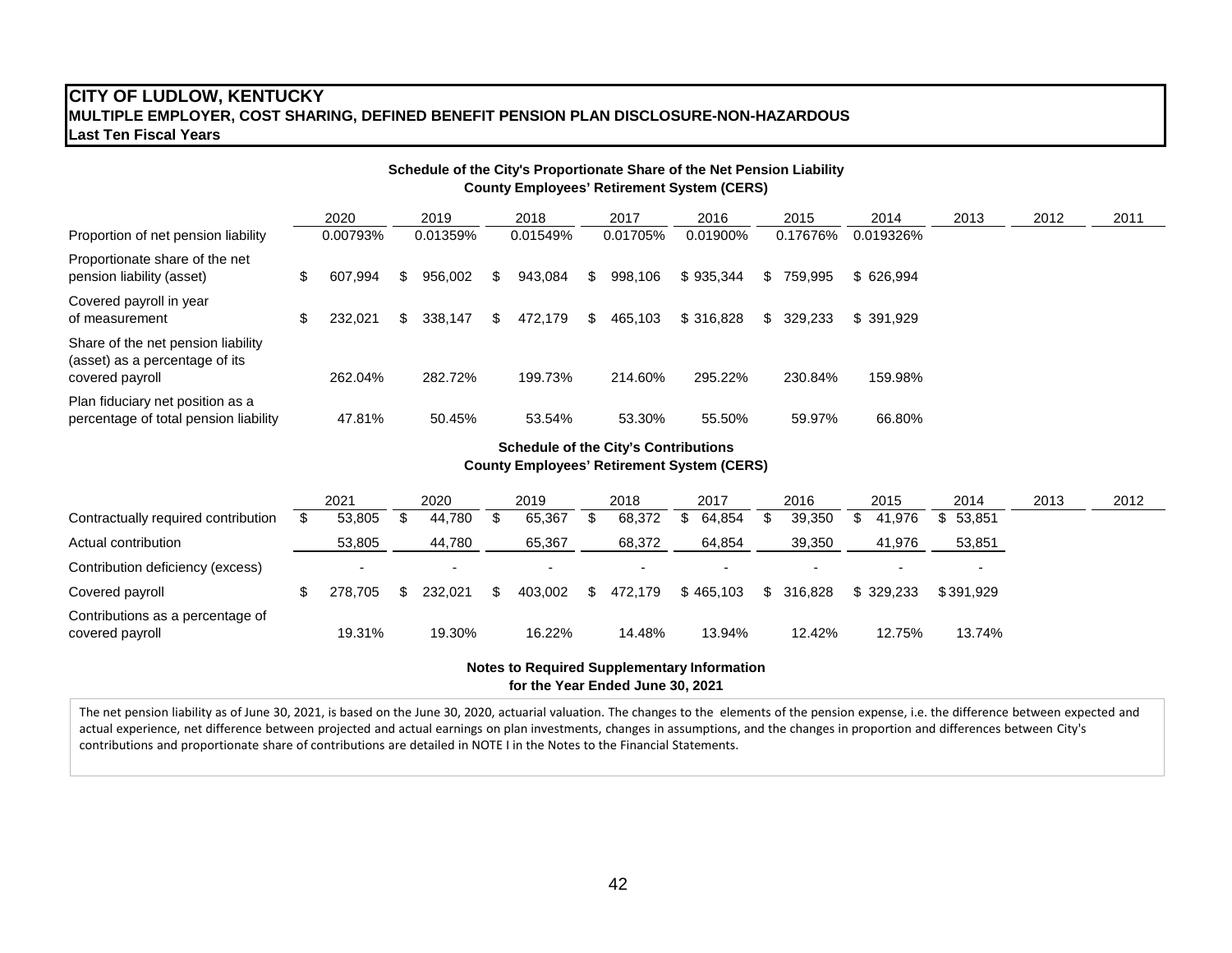## **CITY OF LUDLOW, KENTUCKY MULTIPLE EMPLOYER, COST SHARING, DEFINED BENEFIT PENSION PLAN DISCLOSURE-HAZARDOUS Last Ten Fiscal Years**

|                                                                                         | Schedule of the City's Proportionate Share of the Net Pension Liability<br><b>County Employees' Retirement System (CERS)</b> |                |               |               |                |               |                |      |      |      |  |  |  |  |  |
|-----------------------------------------------------------------------------------------|------------------------------------------------------------------------------------------------------------------------------|----------------|---------------|---------------|----------------|---------------|----------------|------|------|------|--|--|--|--|--|
|                                                                                         | 2020                                                                                                                         | 2019           | 2018          | 2017          | 2016           | 2015          | 2014           | 2013 | 2012 | 2011 |  |  |  |  |  |
| Proportion of net pension liability                                                     | 0.161021%                                                                                                                    | 0.153344%      | 0.147748%     | 0.136720%     | 0.110100%      | 0.091799%     | 0.100286%      |      |      |      |  |  |  |  |  |
| Proportionate share of the net<br>pension liability (asset)                             | \$4,854,829                                                                                                                  | \$4.235.814    | \$3,573,222   | \$2,945,869   | \$1,889,310    | \$1.409.219   | \$1,205,257    |      |      |      |  |  |  |  |  |
| Covered payroll in year<br>of measurement                                               | S.<br>960.939                                                                                                                | 873.623<br>\$. | 800,650<br>S. | 784,672<br>S. | 703.574<br>\$. | 497.525<br>S. | \$.<br>577.923 |      |      |      |  |  |  |  |  |
| Share of the net pension liability<br>(asset) as a percentage of its<br>covered payroll | 505.22%                                                                                                                      | 484.86%        | 446.29%       | 375.43%       | 268.53%        | 283.25%       | 208.55%        |      |      |      |  |  |  |  |  |
| Plan fiduciary net position as a<br>percentage of total pension liability               | 44.11%                                                                                                                       | 46.63%         | 49.26%        | 53.95%        | 53.95%         | 57.52%        | 63.46%         |      |      |      |  |  |  |  |  |

#### **Schedule of the City's Contributions County Employees' Retirement System (CERS)**

|                                                     | 2021     | 2020                     | 2019    | 2018                     | 2017    | 2016    | 2015    | 2014      | 2013 | 2012 |
|-----------------------------------------------------|----------|--------------------------|---------|--------------------------|---------|---------|---------|-----------|------|------|
| Contractually required contribution                 | 286,204  | 288.858                  | 233,185 | 177.744                  | 170,352 | 142.544 | 114.182 | \$125.814 |      |      |
| Actual contribution                                 | 286,204  | 288,858                  | 233,185 | 177,744                  | 170,352 | 142,544 | 114,182 | 125,814   |      |      |
| Contribution deficiency (excess)                    | <b>.</b> | $\overline{\phantom{0}}$ |         | $\overline{\phantom{0}}$ |         |         |         |           |      |      |
| Covered payroll                                     | 952,108  | 960,939                  | 937.616 | 800.650                  | 784,672 | 703.574 | 497.525 | 577.923   |      |      |
| Contributions as a percentage of<br>covered payroll | 30.06%   | 30.06%                   | 24.87%  | 22.20%                   | 21.71%  | 20.26%  | 22.95%  | 21.77%    |      |      |

#### **for the Year Ended June 30, 2021 Notes to Required Supplementary Information**

The net pension liability as of June 30, 2021, is based on the June 30, 2020, actuarial valuation. The changes to the elements of the pension expense, i.e. the difference between expected and actual experience, net difference between projected and actual earnings on plan investments, changes in assumptions, and the changes in proportion and differences between City's contributions and proportionate share of contributions are detailed in NOTE I in the Notes to the Financial Statements.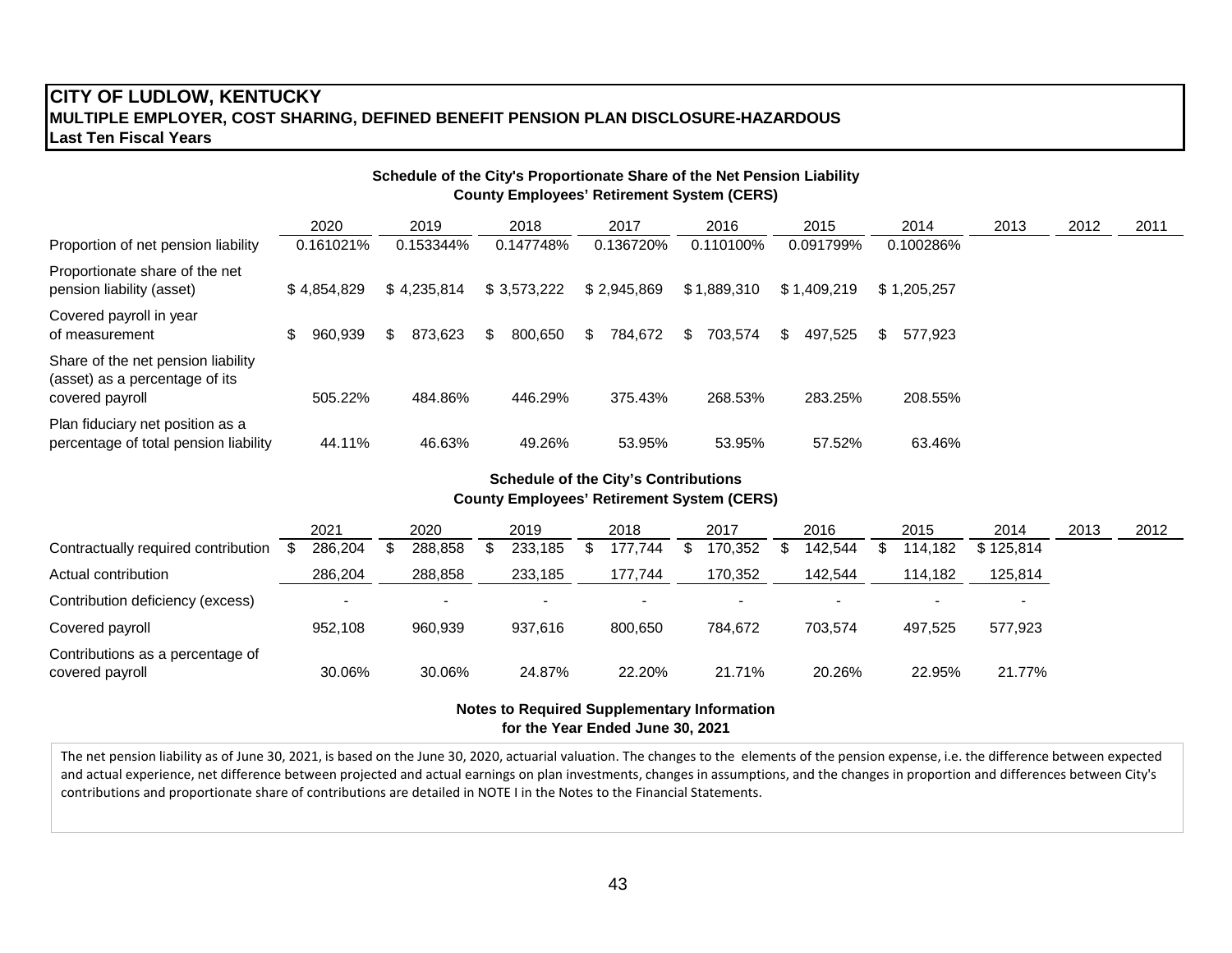#### **CITY OF LUDLOW, KENTUCKY MULTIPLE EMPLOYER, COST SHARING, DEFINED BENEFIT OPEB PLAN DISCLOSURE-NON-HAZARDOUS Last Ten Fiscal Years**

|                                                                                      |           |           |           |           | Schedule of the City's Proportionate Share of the Net Pension Liability<br><b>County Employees' Retirement System (CERS)</b> |      |      |      |      |      |
|--------------------------------------------------------------------------------------|-----------|-----------|-----------|-----------|------------------------------------------------------------------------------------------------------------------------------|------|------|------|------|------|
|                                                                                      | 2020      | 2019      | 2018      | 2017      | 2016                                                                                                                         | 2015 | 2014 | 2013 | 2012 | 2011 |
| Proportion of net OPEB liability                                                     | 0.00793%  | 0.01359%  | 0.01548%  | 0.01705%  | 0.01900%                                                                                                                     |      |      |      |      |      |
| Proportionate share of the net<br><b>OPEB</b> liability (asset)                      | \$191,365 | \$228,561 | \$274.915 | \$342.804 | \$935,344                                                                                                                    |      |      |      |      |      |
| Covered payroll in year<br>of measurement                                            | \$232.021 | \$338.147 | \$472.179 | \$465,103 | \$316.828                                                                                                                    |      |      |      |      |      |
| Share of the net OPEB liability<br>(asset) as a percentage of its<br>covered payroll | 82.48%    | 67.59%    | 58.22%    | 73.70%    | 295.22%                                                                                                                      |      |      |      |      |      |
| Plan fiduciary net position as a<br>percentage of total OPEB liability               | 51.67%    | 60.44%    | 57.62%    | 52.40%    | 55.50%                                                                                                                       |      |      |      |      |      |

#### **Schedule of the City's Contributions County Employees' Retirement System (CERS)**

|                                                     | 2021                     | 2020     | 2019     | 2018     | 2017     | 2016 | 2015 | 2014 | 2013 | 2012 |
|-----------------------------------------------------|--------------------------|----------|----------|----------|----------|------|------|------|------|------|
| Contractually required contribution                 | \$13,270                 | \$11,044 | \$21,198 | \$22,192 | \$21.990 |      |      |      |      |      |
| Actual contribution                                 | 13,270                   | 11,044   | 21,198   | 22,192   | 21,990   |      |      |      |      |      |
| Contribution deficiency (excess)                    | $\overline{\phantom{0}}$ |          |          |          |          |      |      |      |      |      |
| Covered payroll                                     | 278.705                  | 232.021  | 403.002  | 472.179  | 465.103  |      |      |      |      |      |
| Contributions as a percentage of<br>covered payroll | 4.76%                    | 4.76%    | 5.26%    | 4.70%    | 4.73%    |      |      |      |      |      |

**for the Year Ended June 30, 2021 Notes to Required Supplementary Information**

The net pension liability as of June 30, 2021, is based on the June 30, 2020, actuarial valuation. The changes to the elements of the pension expense, i.e. the difference between expected and actual experience, net difference between projected and actual earnings on plan investments, changes in assumptions, and the changes in proportion and differences between City's contributions and proportionate share of contributions are detailed in NOTE I in the Notes to the Financial Statements.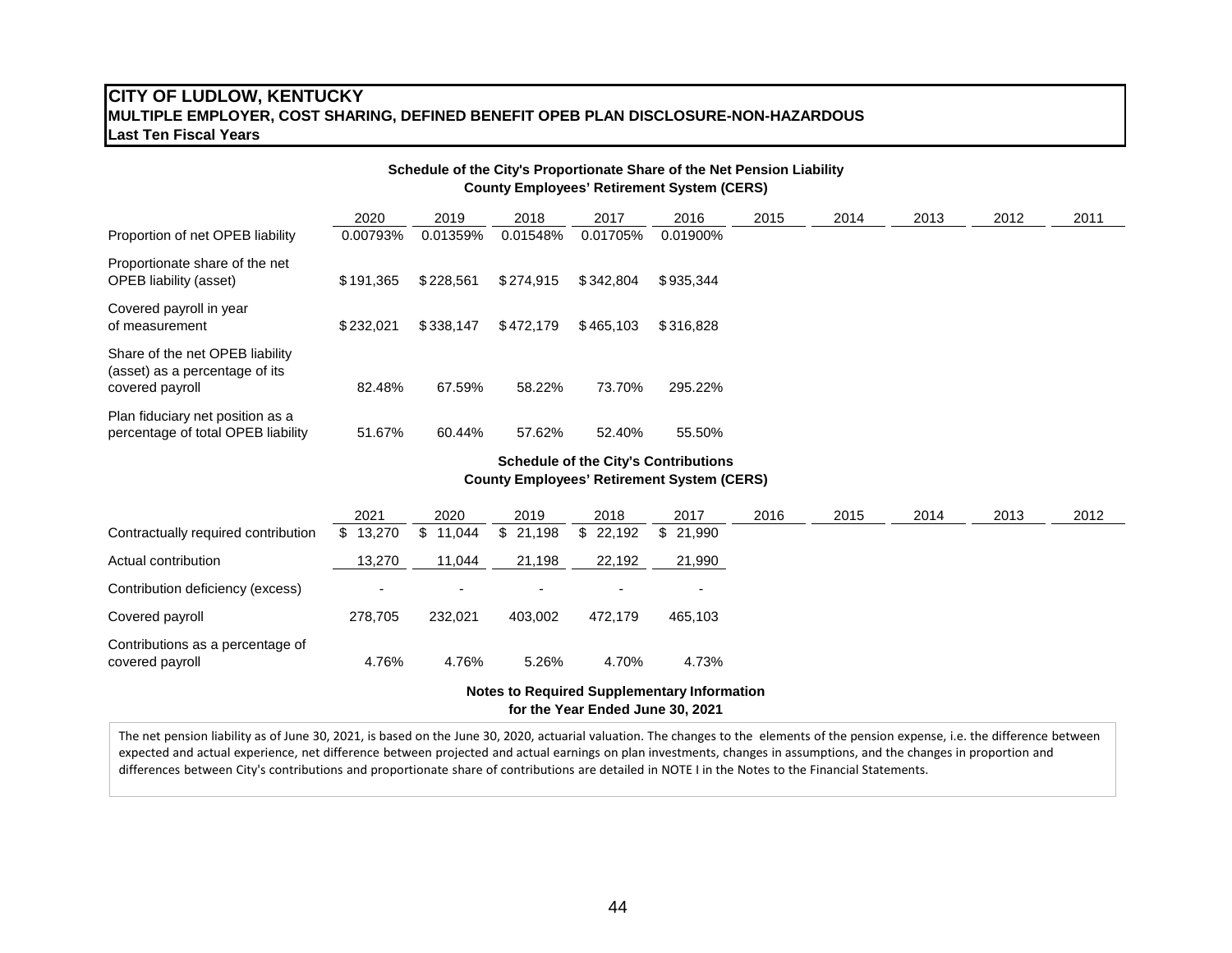## **CITY OF LUDLOW, KENTUCKY MULTIPLE EMPLOYER, COST SHARING, DEFINED BENEFIT OPEB PLAN DISCLOSURE-HAZARDOUS Last Ten Fiscal Years**

|                                                                                      |               |     |             |    |             | Schedule of the City's Proportionate Share of the Net Pension Liability<br><b>County Employees' Retirement System (CERS)</b> |           |      |      |      |      |      |
|--------------------------------------------------------------------------------------|---------------|-----|-------------|----|-------------|------------------------------------------------------------------------------------------------------------------------------|-----------|------|------|------|------|------|
|                                                                                      | 2020          |     | 2019        |    | 2018        | 2017                                                                                                                         | 2016      | 2015 | 2014 | 2013 | 2012 | 2011 |
| Proportion of net OPEB liability                                                     | 0.160970%     |     | 0.153314%   |    | 0.14775%    | 0.13167%                                                                                                                     | 0.01900%  |      |      |      |      |      |
| Proportionate share of the net<br><b>OPEB</b> liability (asset)                      | \$1,487,533   |     | \$1,134,309 |    | \$1,053,440 | \$1,088,495                                                                                                                  | \$935,344 |      |      |      |      |      |
| Covered payroll in year<br>of measurement                                            | \$<br>960,309 | \$. | 873,623     | S  | 800,850     | \$<br>784,672                                                                                                                | \$703,574 |      |      |      |      |      |
| Share of the net OPEB liability<br>(asset) as a percentage of its<br>covered payroll | 154.90%       |     | 129.84%     |    | 131.54%     | 138.72%                                                                                                                      | 132.94%   |      |      |      |      |      |
| Plan fiduciary net position as a<br>percentage of total OPEB liability               | 58.84%        |     | 64.44%      |    | 64.24%      | 59.00%                                                                                                                       | 55.50%    |      |      |      |      |      |
|                                                                                      |               |     |             |    |             | <b>Schedule of the City's Contributions</b><br><b>County Employees' Retirement System (CERS)</b>                             |           |      |      |      |      |      |
|                                                                                      | 2021          |     | 2020        |    | 2019        | 2018                                                                                                                         | 2017      | 2016 | 2015 | 2014 | 2013 | 2012 |
| Contractually required contribution \$                                               | 90,640        | \$  | 91,482      | \$ | 98,169      | \$<br>74,861                                                                                                                 | \$73,367  |      |      |      |      |      |

|                                                     |         |         |     |         | <b>Notes to Required Supplementary Information</b> |                          |
|-----------------------------------------------------|---------|---------|-----|---------|----------------------------------------------------|--------------------------|
| Contributions as a percentage of<br>covered payroll | 9.52%   | 9.52%   |     | 10.47%  | 9.35%                                              | 9.35%                    |
| Covered payroll                                     | 952.108 | 960.939 | -SS | 937.616 | 800.850                                            | \$784.672                |
| Contribution deficiency (excess)                    |         |         |     |         |                                                    | $\overline{\phantom{0}}$ |
| Actual contribution                                 | 90,640  | 91,482  |     | 98,169  | 74,861                                             | 73,367                   |
| Contractually required contribution \$              | 90,640  | 91,482  |     | 98,169  | 74.861                                             | 73,367                   |

**for the Year Ended June 30, 2021**

The net pension liability as of June 30, 2021, is based on the June 30, 2020, actuarial valuation. The changes to the elements of the OPEB expense, i.e. the difference between expected and actual experience, net difference between projected and actual earnings on plan investments, changes in assumptions, and the changes in proportion and differences between City's contributions and proportionate share of contributions are detailed in NOTE I in the Notes to the Financial Statements.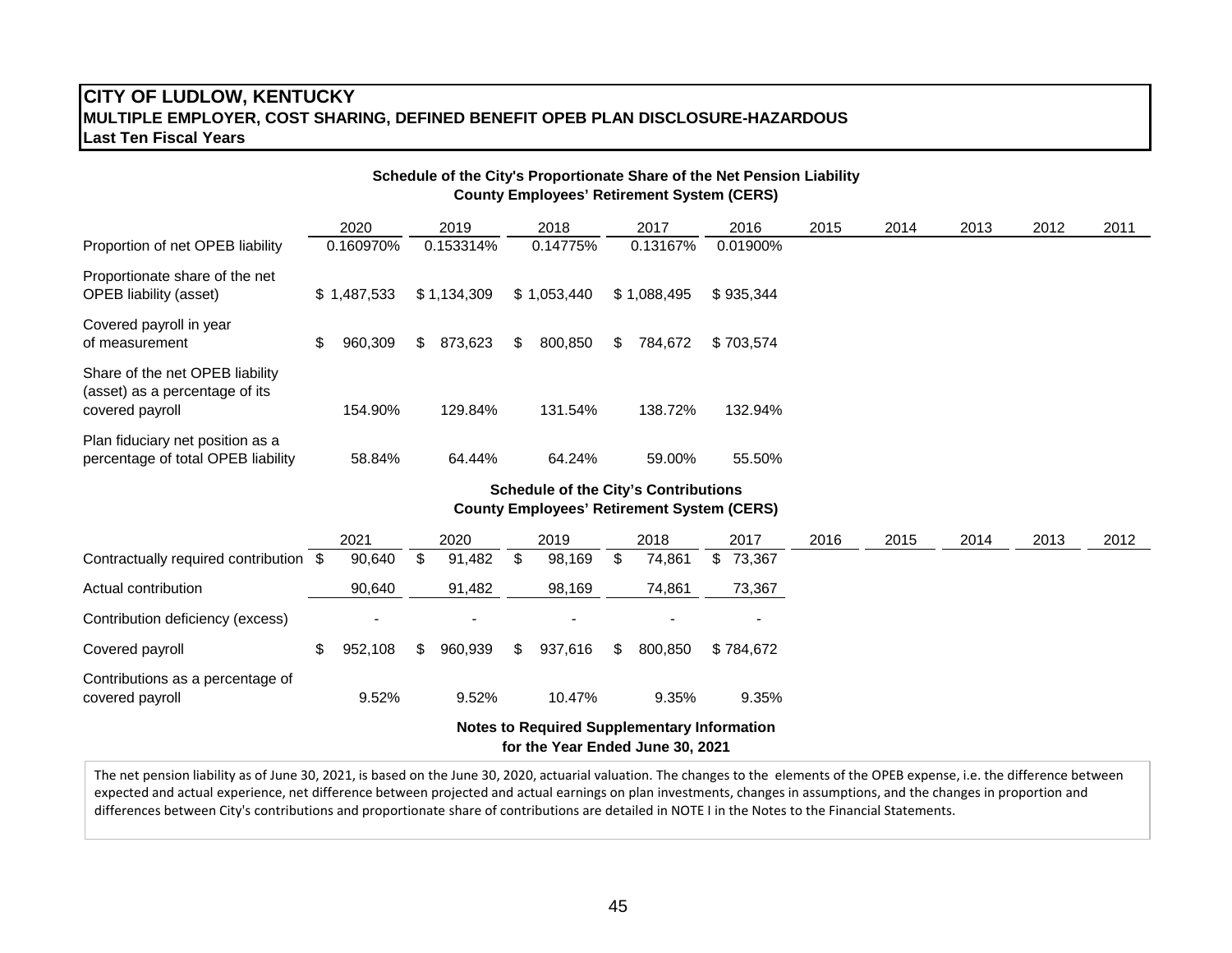

## **INDEPENDENT AUDITOR'S REPORT ON INTERNAL CONTROL OVER FINANCIAL REPORTING AND ON COMPLIANCE AND OTHER MATTERS BASED ON AN AUDIT OF FINANCIAL STATEMENTS PERFORMED IN ACCORDANCE WITH** *GOVERNMENT AUDITING STANDARDS*

#### **To the Honorable Mayor and Members of Council of City of Ludlow, Kentucky**

We have audited, in accordance with the auditing standards generally accepted in the United States of America and the standards applicable to financial audits contained in *Government Auditing Standards,* issued by the Comptroller General of the United States, the financial statements of the governmental activities and each major fund of the City of Ludlow, Kentucky as of June 30, 2021 and the related notes to the financial statements which collectively comprise the City of Ludlow, Kentucky's financial statements, and have issued our report thereon dated January 10, 2022.

### **Internal Control over Financial Reporting**

In planning and performing our audits of the financial statements, we considered the City of Ludlow, Kentucky's internal control over financial reporting (internal control) as a basis for designing audit procedures that are appropriate in the circumstances for the purpose of expressing our opinions on the financial statements, but not for the purpose of expressing an opinion on the effectiveness of the City of Ludlow, Kentucky's internal control. Accordingly, we do not express an opinion on the effectiveness of the City of Ludlow, Kentucky's internal control.

A *deficiency in internal control* exists when the design or operation of a control does not allow management or employees, in the normal course of performing their assigned functions, to prevent, or detect and correct, misstatements on a timely basis. A *material weakness* is a deficiency, or combination of deficiencies, in internal control such that there is a reasonable possibility that a material misstatement of the entity's financial statements will not be prevented, or detected and corrected, on a timely basis. A *significant deficiency* is a deficiency, or a combination of deficiencies, in internal control that is less severe than a material weakness, yet important enough to merit attention by those charged with governance.

Our consideration of internal control was for the limited purpose described in the first paragraph of this section and was not designed to identify all deficiencies in internal control that might be material weaknesses or significant deficiencies and therefore material weaknesses or significant deficiencies may exist that were not identified. Given these limitations, during our audit we did not identify any deficiencies in internal control that we consider to be material weaknesses. However, material weaknesses may exist that have not been identified.

#### **Compliance and Other Matters**

As part of obtaining reasonable assurance about whether the City of Ludlow, Kentucky's financial statements are free of material misstatement, we performed tests of its compliance with certain provisions of laws, regulations, contracts, and grant agreements, noncompliance with which could have a direct and material effect on the financial statements. However, providing an opinion on compliance with those provisions was not an objective of our audits, and accordingly, we do not express such an opinion.